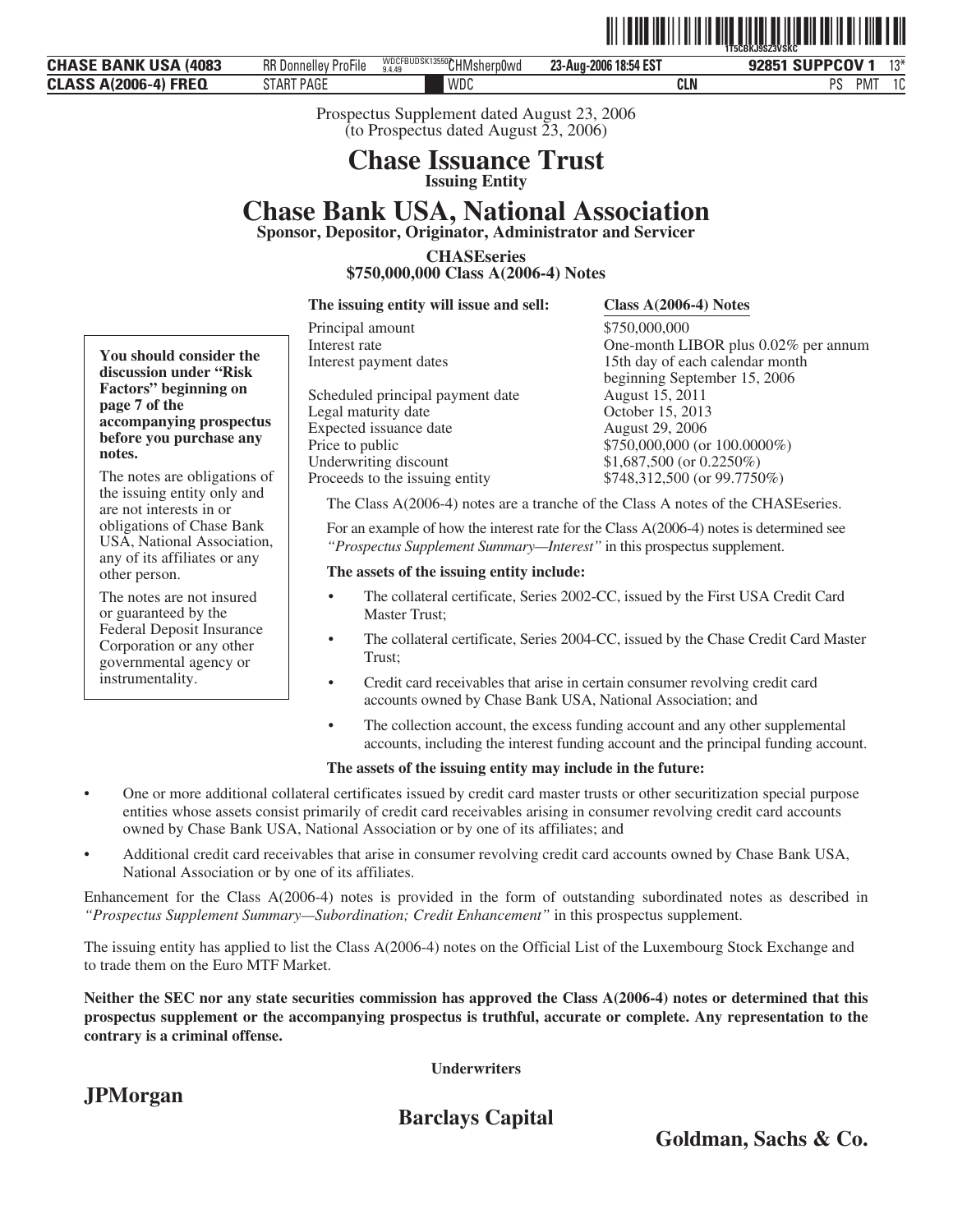|                                                            |                                          |                                     |                            | 1T5CBKJ9S6=T41C                       |
|------------------------------------------------------------|------------------------------------------|-------------------------------------|----------------------------|---------------------------------------|
| : Bank USA<br><b>CHASE</b><br>4083                         | $-1$<br>RR D<br>, Donnelley ,<br>ProFile | WDCFBUDSK13550CHMsherp0wd<br>9.4.49 | 14:41 EST<br>23-Aug-2006 1 | <b>SUPPROM 3</b><br>12<br>020E1       |
| <b>FREQ</b><br>$A(2006-4)$<br><b>CLACC</b><br><b>ULAJJ</b> | START PAGE                               | WDC                                 | <b>CLN</b>                 | nс<br>$\sim$<br>PM <sup>-</sup><br>טו |

#### **Transaction Summary**

*Issuing Entity:* Chase Issuance Trust *Sponsor, Depositor, Originator, Administrator and Servicer:* Chase Bank USA, National Association<br> *Owner Trustee:* Wilmington Trust Company *Indenture Trustee and Collateral Agent:* Wells Fargo Bank, National Association Expected Issuance Date: August 29, 2006 *Expected Issuance Date:* August 2006<br> *Annual Servicing Fee:* 2006 2006 2006 2016 *Annual Servicing Fee:*<br>*Clearance and Settlement: Clearance and Settlement:* DTC/Clearstream/Euroclear<br> *Trust Assets:* The First USA Master Trust

*Notes Offered by this Prospectus Supplement:* Class A(2006-4) *Principal Amount:* \$750,000,000

*Anticipated Ratings: (Moody's/Standard & Poor's/Fitch)*

*Class A Required Subordinated Amount of Class C*

*Class A Required Subordinated Amount of Class B*

*Aggregate Outstanding Dollar Principal Amount of CHASEseries notes on Expected Issuance Date (including the Class A(2006-4) notes):* \$43,610,000,000

*Aggregate Outstanding Dollar Principal Amount of Class A notes on Expected Issuance Date (including the Class A(2006-4) notes):* \$35,825,000,000

*Aggregate Outstanding Dollar Principal Amount of Class B notes on Expected Issuance Date:* \$4,325,000,000

*Aggregate Outstanding Dollar Principal Amount of Class C notes on Expected Issuance Date:* \$3,460,000,000

*Interest Accrual Method:* actual/360

*First Interest Payment Date:* September 15, 2006

*Scheduled Principal Payment Date:* August 15, 2011 *Legal Maturity Date:* October 15, 2013

**Wilmington Trust Company** The First USA Master Trust collateral certificate, the Chase Master Trust collateral certificate, receivables originated in MasterCard® and VISA® accounts, including recoveries on charged-off receivables and interchange

ˆ1T5CBKJ9S6=T41CqŠ **1T5CBKJ9S6=T41C**

Aaa/AAA/AAA

*Enhancement:* subordination of the Class B notes and the Class C notes

*Notes:* 7.80347% of the adjusted outstanding dollar principal amount of the Class A(2006-4) notes

*Notes:* 7.80347% of the adjusted outstanding dollar principal amount of the Class A(2006-4) notes

*Interest Rate:* one-month LIBOR plus 0.02% p.a. *Interest Payment Dates:* monthly on the 15th (unless the 15th is not a business day, in which case it will be the next business day)

*CUSIP/ISIN/Common Code:* 161571BH6/US16157BH66/026602742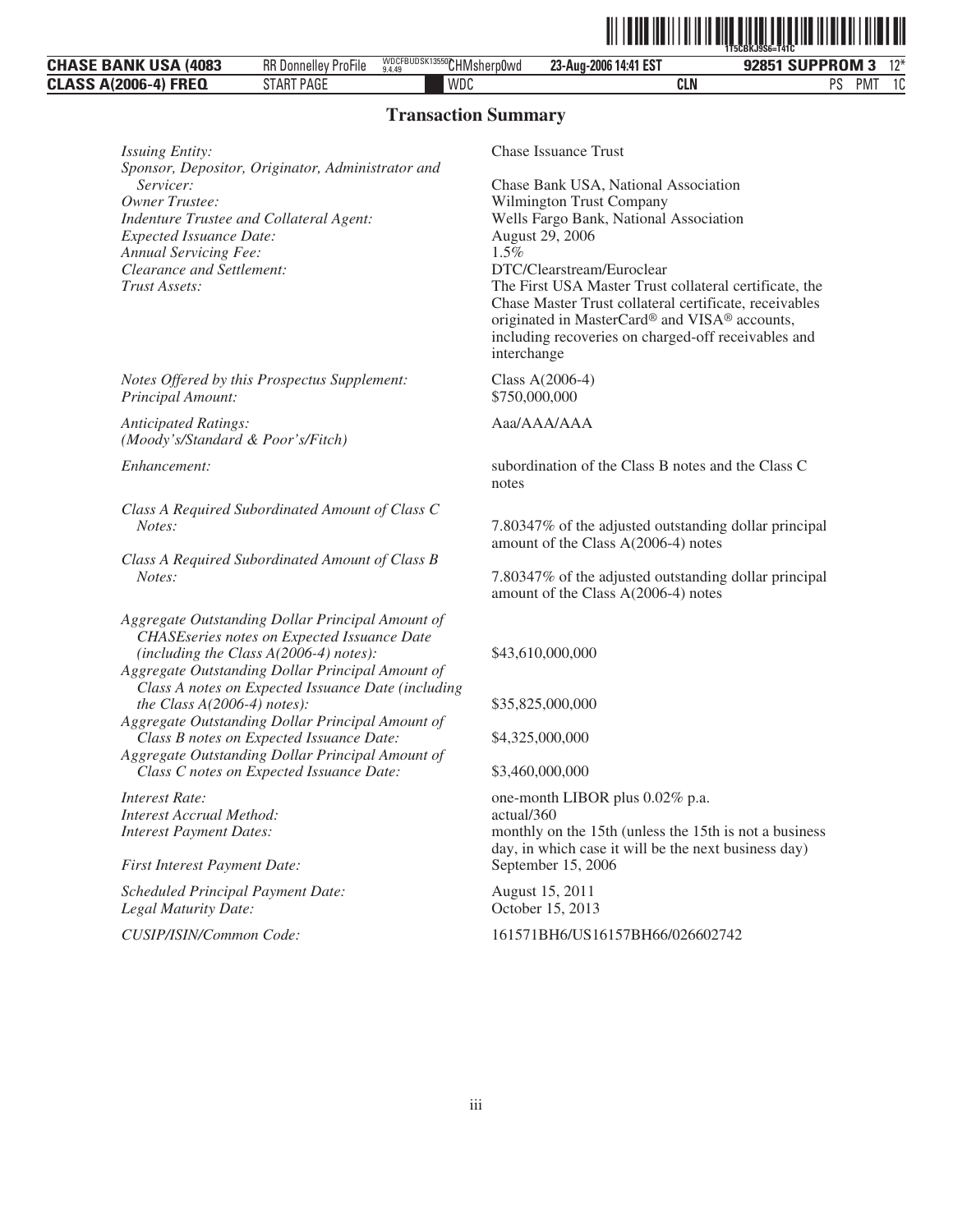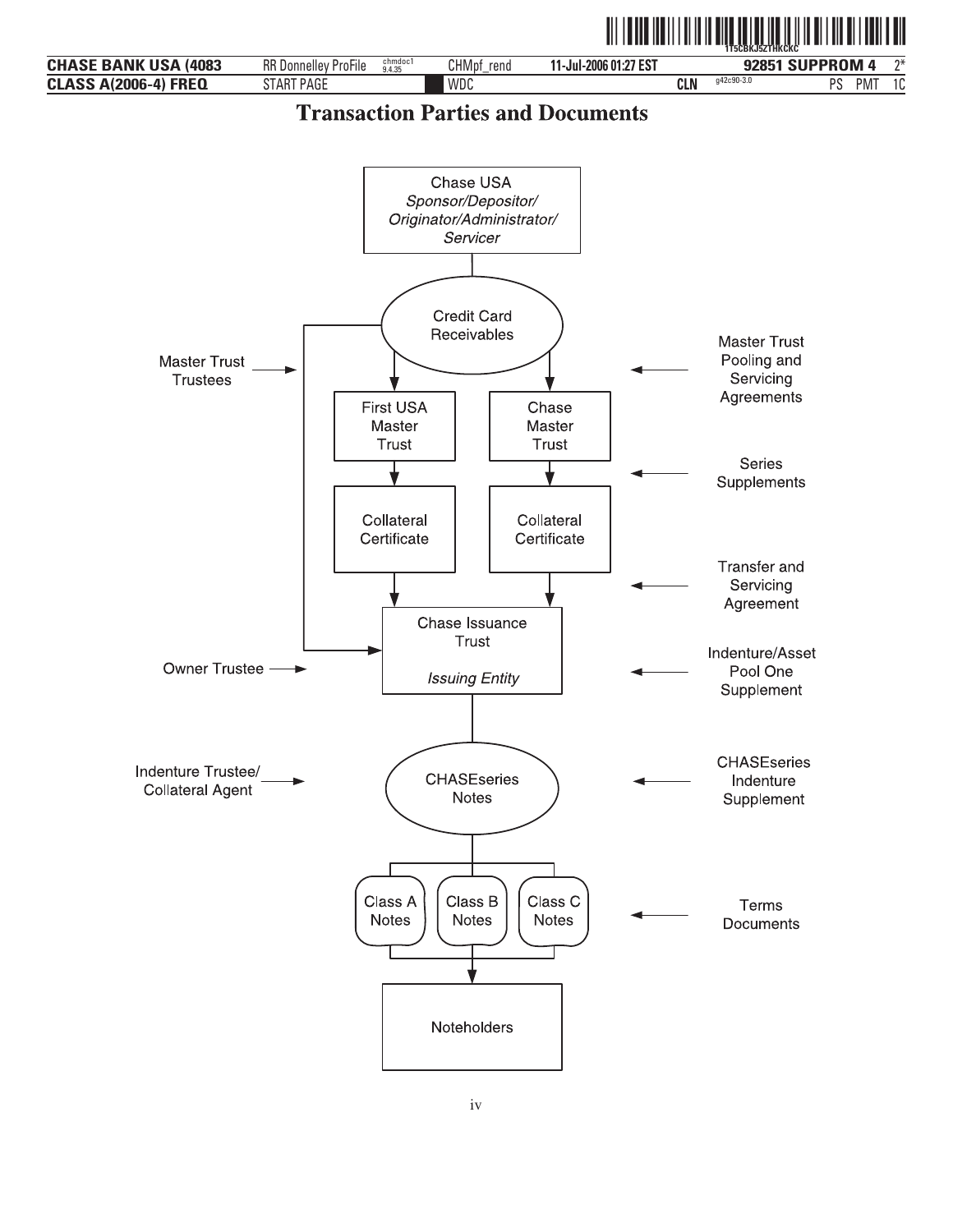| BUDSK135507-11P<br>WDCF.<br>14:44 EST<br><b>BABU/110/</b><br><b>RR Donnelley</b><br>$- - -$<br>4083<br><b>CHA</b><br>020E1.<br>$23 -$ Aug-2006 <sup>1</sup><br>rpOwd<br>ProFile<br>CHMshe<br>.ISD<br>* BANN<br>$9.4.4^c$ |                 | $11*$        |
|--------------------------------------------------------------------------------------------------------------------------------------------------------------------------------------------------------------------------|-----------------|--------------|
|                                                                                                                                                                                                                          |                 |              |
| WDC<br><b>FRF0</b><br><sub>D</sub> e<br>CLN<br>CL A<br>. Ih-4'<br>u                                                                                                                                                      | PM <sup>-</sup> | $\sim$<br>טו |

#### **Prospectus Supplement Summary**

*This summary does not contain all the information you may need to make an informed investment decision. You should read this entire prospectus supplement and the accompanying prospectus before you purchase any notes.*

#### **Securities Offered**

\$750,000,000 Class A(2006-4) notes which are referred to herein as the "offered notes."

The offered notes are a tranche of the Class A notes of the CHASEseries.

Only the offered notes are being offered through this prospectus supplement and the accompanying prospectus. Other classes and tranches of notes, including other tranches that are included as a part of the offered notes, may be issued by the issuing entity in the future.

#### **The CHASEseries**

As of the issuance date of the offered notes, the aggregate outstanding dollar principal amount of notes is expected to be \$43,610,000,000, including the offered notes.

See "*Annex I: Other Outstanding Series, Classes and Tranches*" to this prospectus supplement for additional information on other outstanding notes issued, or expected to be issued on or prior to the issuance of the offered notes, by the issuing entity.

So long as there is sufficient credit enhancement, additional classes and tranches of notes may be issued on any date without notice to, or the consent of, the holders of any outstanding notes.

#### **Assets of the Issuing Entity**

The assets of the issuing entity are currently comprised of (1) a collateral certificate issued by the First USA Master Trust, called the "First USA collateral certificate," (2) a collateral certificate issued by the Chase Master Trust, called the "Chase collateral certificate," and (3) credit card receivables that arise in certain consumer revolving credit card accounts owned by Chase Bank USA, National Association—referred to in this prospectus supplement as "Chase USA"—that meet the eligibility criteria for inclusion in the issuing entity.

The First USA collateral certificate represents an undivided interest in the assets of the First USA Master Trust. As of the issuance date of the offered notes, the invested amount of the First USA collateral certificate is expected to be \$30,000,000,000.

ˆ1T5CBKJ9S7C494CvŠ **1T5CBKJ9S7C494C**

The Chase collateral certificate represents an undivided interest in the assets of the Chase Master Trust. As of the issuance date of the offered notes, the invested amount of the Chase collateral certificate is expected to be \$3,000,000,000.

As of June 30, 2006, the total amount of receivables arising in consumer revolving credit card accounts owned by Chase USA and included in the issuing entity was \$16,471,673,901 (which does not reflect the assignment of approximately \$1,500,000,000 of receivables in additional accounts scheduled for August 29, 2006).

See "*Annex II: Outstanding First USA Master Trust Series and Chase Master Trust Series*" to this prospectus supplement for additional information on the outstanding series issued by each of the First USA Master Trust and the Chase Master Trust.

#### **Interest**

The offered notes will accrue interest at an annual rate equal to LIBOR plus 0.02% per annum, as determined on the related LIBOR determination date. With respect to the first interest period, LIBOR will be determined on August 25, 2006 for the period from and including the issuance date through but excluding September 15, 2006.

Each interest period will begin on and include an interest payment date and end on but exclude the next interest payment date. However, the first interest period will begin on and include the issuance date and end on but exclude September 15, 2006, which is the first interest payment date for the offered notes.

Interest on the offered notes will be calculated on the basis of a 360-day year and the actual number of days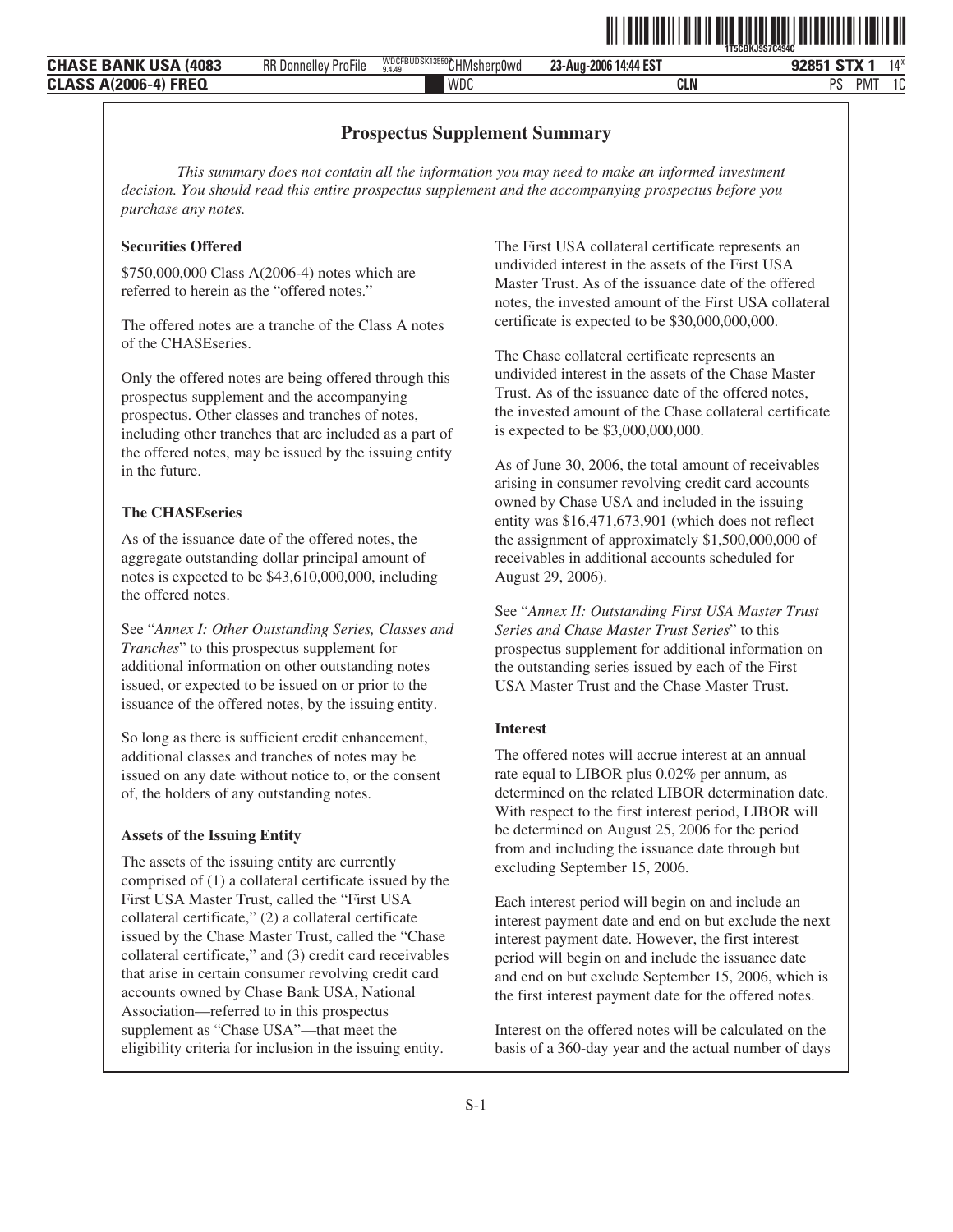**23-Aug-2006 15:32 EST**

PMT 1C

- the offered note interest rate for the applicable interest period; times
- the actual number of days in the related interest period divided by 360; times
- the outstanding dollar principal amount of the offered notes as of the close of business on the last interest payment date.

The issuing entity will make interest payments on the offered notes on September 15, 2006 and on the 15th day of each subsequent month. Interest payments due on a day that is not a business day in New York, New York, Newark, Delaware or Minneapolis, Minnesota will be made on the following business day.

#### **Principal**

The issuing entity expects to pay the stated principal amount of the offered notes in one payment on August 15, 2011, which is the scheduled principal payment date, and is obligated to do so if funds are available on that date for that purpose. If the stated principal amount of the offered notes is not paid in full on its scheduled principal payment date due to insufficient funds, noteholders will generally not have any remedies against the issuing entity until October 15, 2013, the legal maturity date of the offered notes.

If the stated principal amount of the offered notes is not paid in full on the scheduled principal payment date, then, subject to the principal payment rules described in "—*Subordination; Credit Enhancement*," and "—*Required Subordinated Amount*," an early amortization event with respect to the offered notes will occur and principal and interest payments on the offered notes will be made monthly until they are paid in full or their legal maturity date occurs, whichever is earlier. Principal of the offered notes may be paid earlier than the scheduled principal payment date for the offered notes if any early amortization event or an event of default and acceleration occurs with respect to the offered notes. See "*The Notes—Redemption and Early Amortization of Notes; Early Amortization Events*" and "—*Events of Default*" in the accompanying prospectus.

#### **Revolving Period**

The revolving period for the offered notes is the period from the issuance date through the beginning of the amortization period or accumulation period. The accumulation period for the offered notes is scheduled to commence on August 1, 2010. The accumulation period length for the offered notes may be shortened by the servicer to begin no later than July 1, 2011. For a description of when and how the accumulation period may be shortened see *"The Notes—Revolving Period"* in the accompanying prospectus.

**▌▏▏▎▌▌▌▌▌▌▌▌▌▌▌▌▌▌▌▌▌▌▌▌▌▌▌▌▌▌▌▌▌▌▌▌▏▏▏▏▏** 

Receivables arising in additional accounts may be added to the issuing entity or receivables arising in designated accounts may be removed from the issuing entity at any time. There is no minimum or maximum amount of additional accounts that may be added during the revolving period for any tranche of notes but all accounts must meet the requirements for addition described in *"Sources of Funds to Pay the Notes—Addition of Assets"* and *"—Removal of Assets"* in the accompanying prospectus.

In addition, the amount of an existing collateral certificate may be increased or paid down at any time during the revolving period and additional collateral certificates may also be added to the issuing entity at any time. There is no minimum or maximum increase for an existing collateral certificate and no minimum or maximum amount of additional collateral certificates that may be added during the revolving period for any tranche of notes.

#### **Nominal Liquidation Amount**

The initial nominal liquidation amount of the offered notes is \$750,000,000.

If the nominal liquidation amount of the offered notes is less than the adjusted outstanding dollar principal amount of the offered notes, principal of and interest on the offered notes may not be paid in full. If the nominal liquidation amount of the offered notes has been reduced, the amount of principal collections and finance charge collections allocated to the notes to pay principal of and interest on the offered notes will be reduced.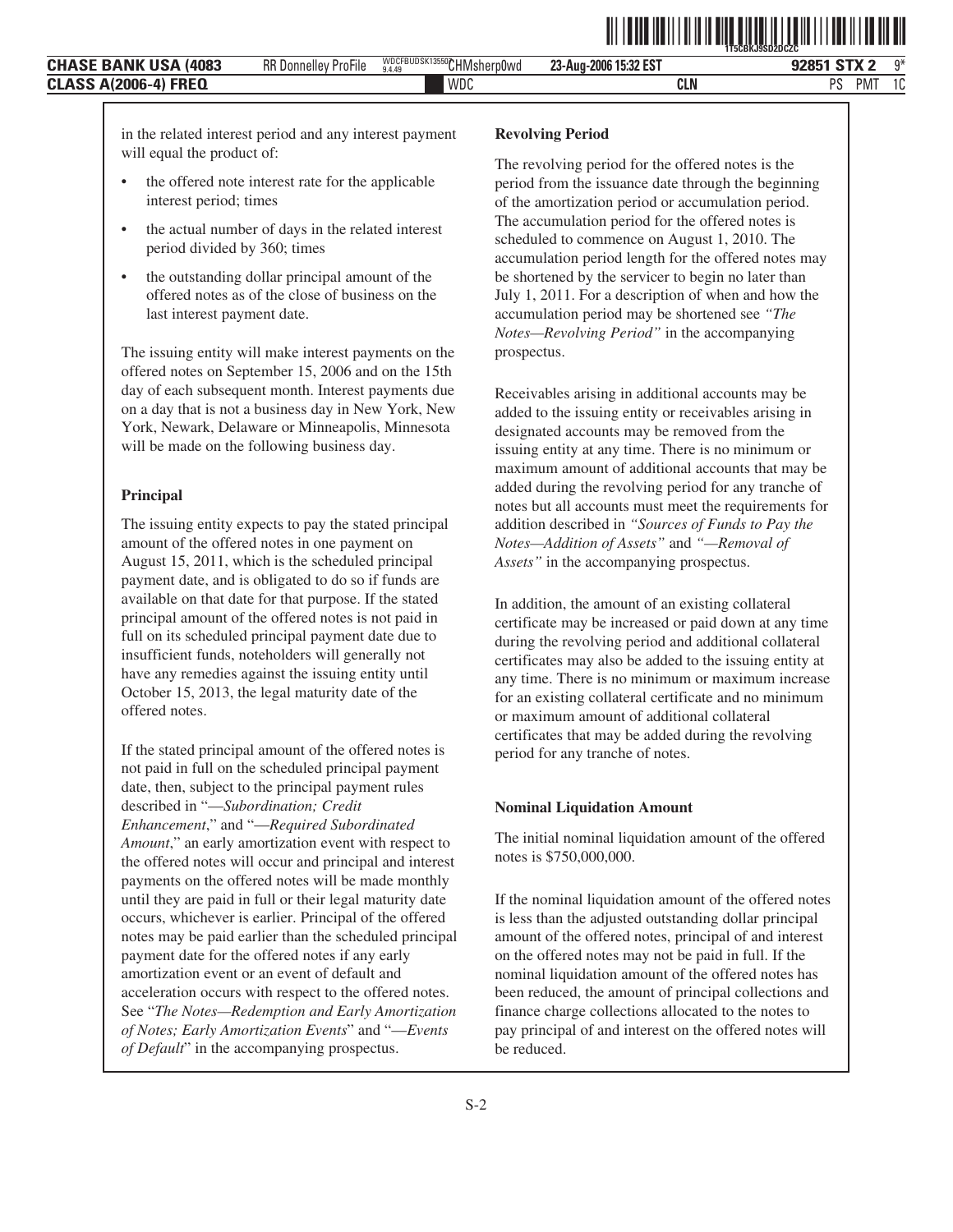**11-Jul-2006 01:27 EST**

WDC **CLN** PS PMT 1C

For a more detailed discussion of nominal liquidation amount, see "*The Notes—Stated Principal Amount, Outstanding Dollar Principal Amount and Nominal Liquidation Amount*" in the accompanying prospectus.

#### **Subordination; Credit Enhancement**

No payment of principal will be made on any Class B note unless, following the payment, the remaining available subordinated amount of Class B notes is at least equal to the Class A required subordinated amount of Class B notes for the outstanding Class A notes *less* any usage of the Class A required subordinated amount of Class B notes for those outstanding Class A notes. Similarly, no payment of principal will be made on any Class C note unless, following the payment, the remaining available subordinated amount of Class C notes is at least equal to the required subordinated amount of Class C notes for the outstanding Class A notes and Class B notes *less* any usage of the required subordinated amount of Class C notes for those outstanding Class A notes and Class B notes. However, there are some exceptions to these rules. See "*The Notes— Subordination of Interest and Principal*" in the accompanying prospectus.

#### **Required Subordinated Amount**

The Class A required subordinated amount of Class C notes for the offered notes is 7.80347% of the adjusted outstanding dollar principal amount of the offered notes. The Class A required subordinated amount of Class B notes for the offered notes is 7.80347% of the adjusted outstanding dollar principal amount of the offered notes.

The percentage and methodology for calculating the required subordinated amount for any tranche of senior notes may change without notice to, or the consent of, any noteholders if each rating agency confirms that the change will not cause a ratings downgrade, qualification with negative implications or withdrawal and the issuing entity has delivered to each rating agency and the indenture trustee an opinion that the change will not have certain adverse tax consequences for holders of outstanding notes.

The required subordinated amount of subordinated notes of other Class A notes may be different from the percentage specified for the offered notes.

#### **Optional Redemption**

Chase USA, as servicer for the issuing entity, has the right, but not the obligation, to redeem the offered notes in whole but not in part on any day on or after the day on which the aggregate outstanding principal amount of the offered notes is reduced to less than 10% of their highest outstanding dollar principal amount or any other amount, less than 25% of their highest outstanding dollar principal amount, that the servicer may specify consistent with sale treatment under generally accepted accounting principles. This repurchase option is referred to as a clean-up call. Chase USA, as servicer for the issuing entity, will not redeem subordinated notes if those notes are required to provide credit enhancement for senior notes.

If Chase USA, as servicer for the issuing entity, elects to redeem the offered notes, it will notify the registered holders at least 30 days prior to the redemption date. The redemption price of an offered note will equal 100% of the outstanding dollar principal amount of that note, plus accrued but unpaid interest and any additional interest on that note to but excluding the date of redemption.

#### **Security for the Notes**

The offered notes will be secured by a security interest in:

- the First USA collateral certificate;
- the Chase collateral certificate;
- credit card receivables in accounts designated for inclusion in the issuing entity;
- any additional collateral certificates or additional credit card receivables that may be included in the issuing entity;
- the collection account;
- the excess funding account;
- the principal funding subaccount for the offered notes; and
- the interest funding subaccount for the offered notes.

However, the offered notes are entitled to the benefits of only that portion of those assets allocated to them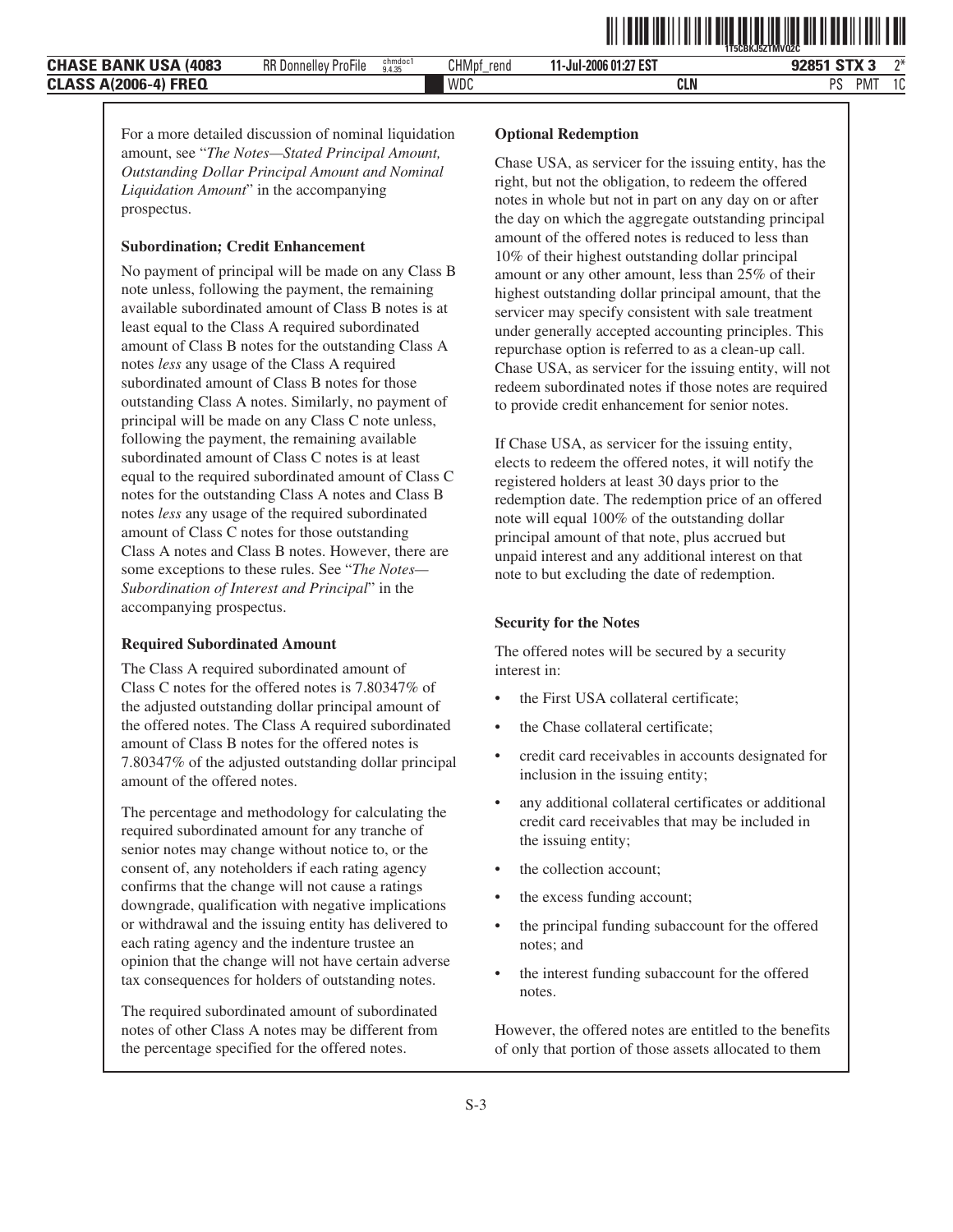**23-Aug-2006 14:46 EST**

under the indenture, the asset pool one supplement, the CHASEseries indenture supplement and the terms document for the offered notes.

See *"Sources of Funds to Pay the Notes—General"* in the accompanying prospectus.

#### **Limited Recourse to the Issuing Entity**

The sole source of payment for principal of and interest on the offered notes is provided by:

- the portion of the principal collections and finance charge collections allocated to the notes and available to the offered notes after giving effect to any reallocations, payments and deposits for senior notes; and
- funds in the applicable issuing entity bank accounts for the offered notes.

Noteholders of the offered notes will generally have no recourse to any other assets of the issuing entity other than shared excess available finance charge collections—or any other person or entity for the payment of principal of or interest on the offered notes.

However, if there is a sale of assets in the issuing entity following an event of default and acceleration with respect to the offered notes or on the legal maturity date for the offered notes, as described in *"Sources of Funds to Pay the Notes—Sale of Assets"* in the accompanying prospectus, the noteholders of the offered notes will have recourse only to their share of the proceeds of that sale and any amounts then on deposit in the applicable issuing entity bank accounts held for the benefit of and allocated to the offered noteholders.

#### **Stock Exchange Listing**

The issuing entity has applied to list the offered notes on the Official List of the Luxembourg Stock Exchange and to trade them on the Euro MTF Market. The issuing entity cannot guarantee that the application for the listing will be accepted. You should consult with Banque de Luxembourg, the Luxembourg listing agent for the offered notes, phone number (352) 499242378, to determine whether the offered notes have been listed on the Euro MTF Market of the Luxembourg Stock Exchange.

#### **Ratings**

The issuing entity will issue the offered notes only if they are rated at least "Aaa" by Moody's, "AAA" by Standard & Poor's and "AAA" by Fitch.

ˆ1T5CBKJ9S7NPGSC:Š **1T5CBKJ9S7NPGSC**

Other tranches of Class A notes may have ratings that are different from the ratings for the offered notes.

A rating addresses the likelihood of the payment of interest on a note when due and the ultimate payment of principal of that note by its legal maturity date. A rating does not address the likelihood of payment of principal of a note on its scheduled principal payment date. In addition, a rating does not address the possibility of an early payment or acceleration of a note, which could be caused by an early amortization event or an event of default. A rating is not a recommendation to buy, sell or hold notes and may be subject to revision or withdrawal at any time by the assigning rating agency.

See *"Risk Factors—If the ratings of the notes are lowered or withdrawn, their market value could decrease"* in the accompanying prospectus.

#### **Federal Income Tax Consequences**

Skadden, Arps, Slate, Meagher & Flom LLP will deliver its opinion that the offered notes will be characterized as debt for United States federal income tax purposes, and that the Chase Issuance Trust will not be classified as an association or publicly traded partnership taxable as a corporation; accordingly, the Chase Issuance Trust will not be subject to United States federal income tax.

By your acceptance of an offered note, you will agree to treat your offered note as debt for federal, state and local income and franchise tax purposes.

See *"Federal Income Tax Consequences"* in the accompanying prospectus for additional information concerning the United States federal income tax consequences of purchasing, owning and disposing of your offered note.

#### **ERISA Considerations**

Subject to important considerations described in *"ERISA Considerations"* in the accompanying prospectus, the offered notes are eligible for purchase by persons investing assets of employee benefit plans or individual retirement accounts.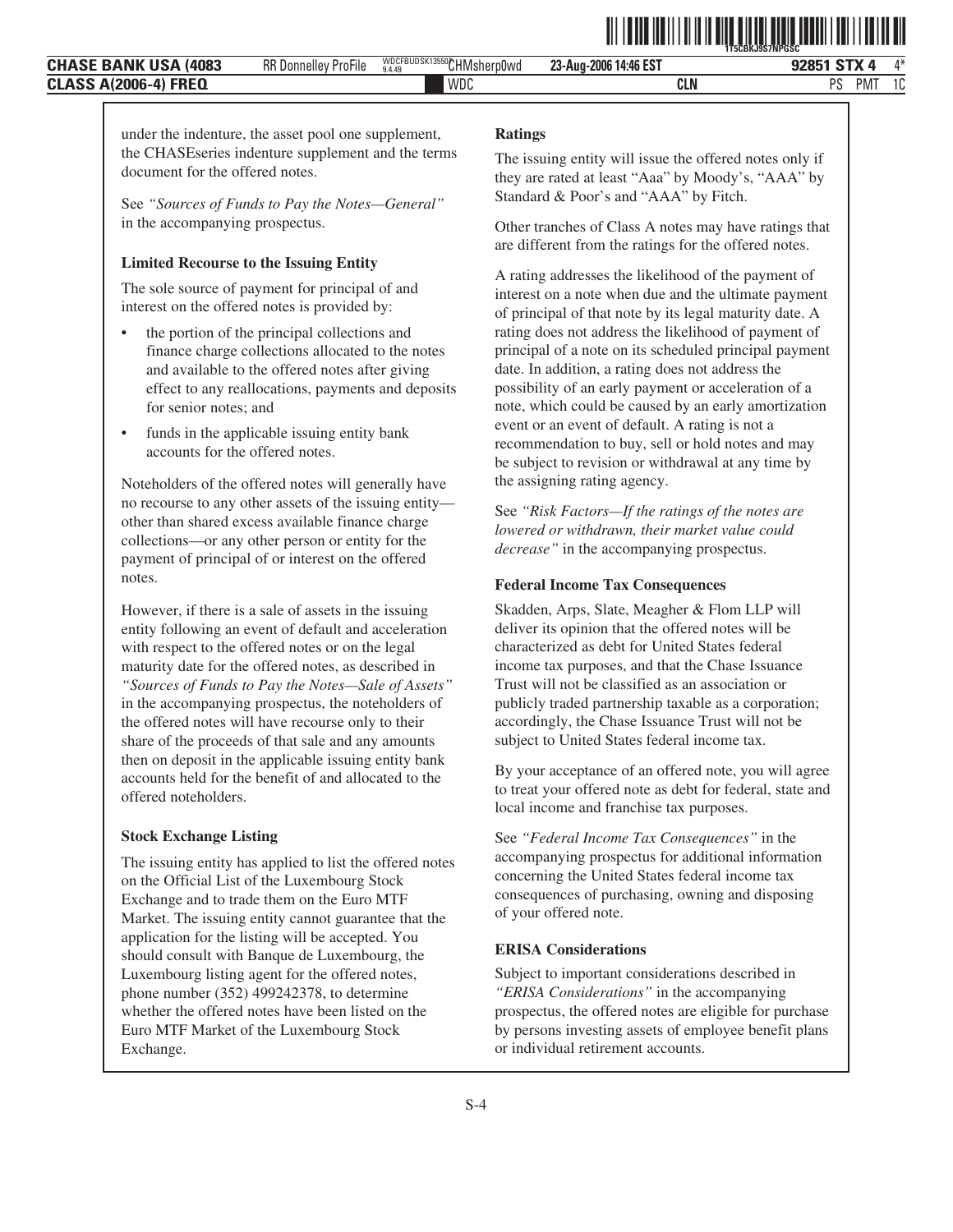

| <b>CHASE BANK USA</b><br>(4083      | RR D<br>ProFile<br><b>Donnr</b><br>ellev | <b>WDCFBUDSK1</b><br>Thek13550 CHMsherp0wd<br>9.4.49 | 14:48 ES1<br>23-Aug-2006 | $-4.0T17 -$              | <b>FM</b> |
|-------------------------------------|------------------------------------------|------------------------------------------------------|--------------------------|--------------------------|-----------|
| ኔ-4) FRE0<br>A(2006<br><b>CLASS</b> | SIAK<br><b>PAGE</b>                      | <b>WDC</b>                                           | <b>CLN</b>               | <b>DC</b><br>-- --<br>РM | $\sim$    |

#### **Glossary**

This prospectus supplement uses defined terms. You can find a listing of defined terms in the *"Glossary of Defined Terms"* beginning on page 125 in the accompanying prospectus.

### **Use of Proceeds**

The net proceeds from the sale of the offered notes offered by this prospectus supplement, in the amount of \$748,312,500 before deduction of expenses, will be paid to Chase USA. The estimated expenses are \$310,000, therefore, the net proceeds net of expenses will be approximately \$748,002,500. Chase USA will use the net proceeds for its general corporate purposes.

### **Chase USA's Credit Card Portfolio**

#### **The Credit Card Receivables**

The credit card receivables conveyed or to be conveyed to the First USA Master Trust by Chase USA pursuant to the First USA Master Trust agreement, to the Chase Master Trust pursuant to the Chase Master Trust agreement and to the issuing entity pursuant to the transfer and servicing agreement have been or will be generated from transactions made by holders of selected MasterCard® and VISA®1 consumer revolving credit card accounts from the portfolio of MasterCard and VISA revolving credit card accounts owned by Chase USA or by one of its affiliates. The portfolio of MasterCard and VISA revolving credit card accounts currently owned by Chase USA is comprised partially of accounts originated or acquired by Chase USA prior to October 1, 2004—referred to herein as the "Merger Date"—and partially of accounts originated or acquired by Bank One, Delaware, National Association prior to the Merger Date. These accounts are referred to herein as the "Heritage Chase Accounts" and the "Heritage Bank One Accounts," respectively. The credit card receivables included in the First USA Master Trust, the Chase Master Trust and the issuing entity may include credit card receivables that are contractually delinquent.

MasterCard International and VISA license their respective trademarks permitting financial institutions to issue credit cards to their customers. In addition, MasterCard International and VISA provide clearing services facilitating exchange of payments among member institutions and networks linking members' credit authorization systems.

The MasterCard and VISA credit cards are issued by Chase USA as part of the worldwide MasterCard International and VISA systems, and transactions creating the receivables through the use of these credit cards are processed through the MasterCard International and VISA authorization and settlement systems.

MasterCard and VISA credit cards may be used:

- to purchase merchandise and services,
- to obtain cash advances from a financial institution, automated teller machine, a check drawn on the account or as overdraft protection, and
- to consolidate and transfer balances from other credit cards.

Amounts due on accounts for any of these purposes are included as receivables in a Master Trust or the issuing entity, as applicable.

Throughout the term of the First USA Master Trust and the Chase Master Trust, the consumer revolving credit card accounts from which the credit card receivables arise will be the consumer revolving credit card accounts designated by Chase USA on the First USA Master Trust Cut Off Date or the Chase Master Trust Cut

<sup>&</sup>lt;sup>1</sup> MasterCard<sup>®</sup> and VISA® are registered trademarks of MasterCard International Incorporated and VISA USA International, respectively.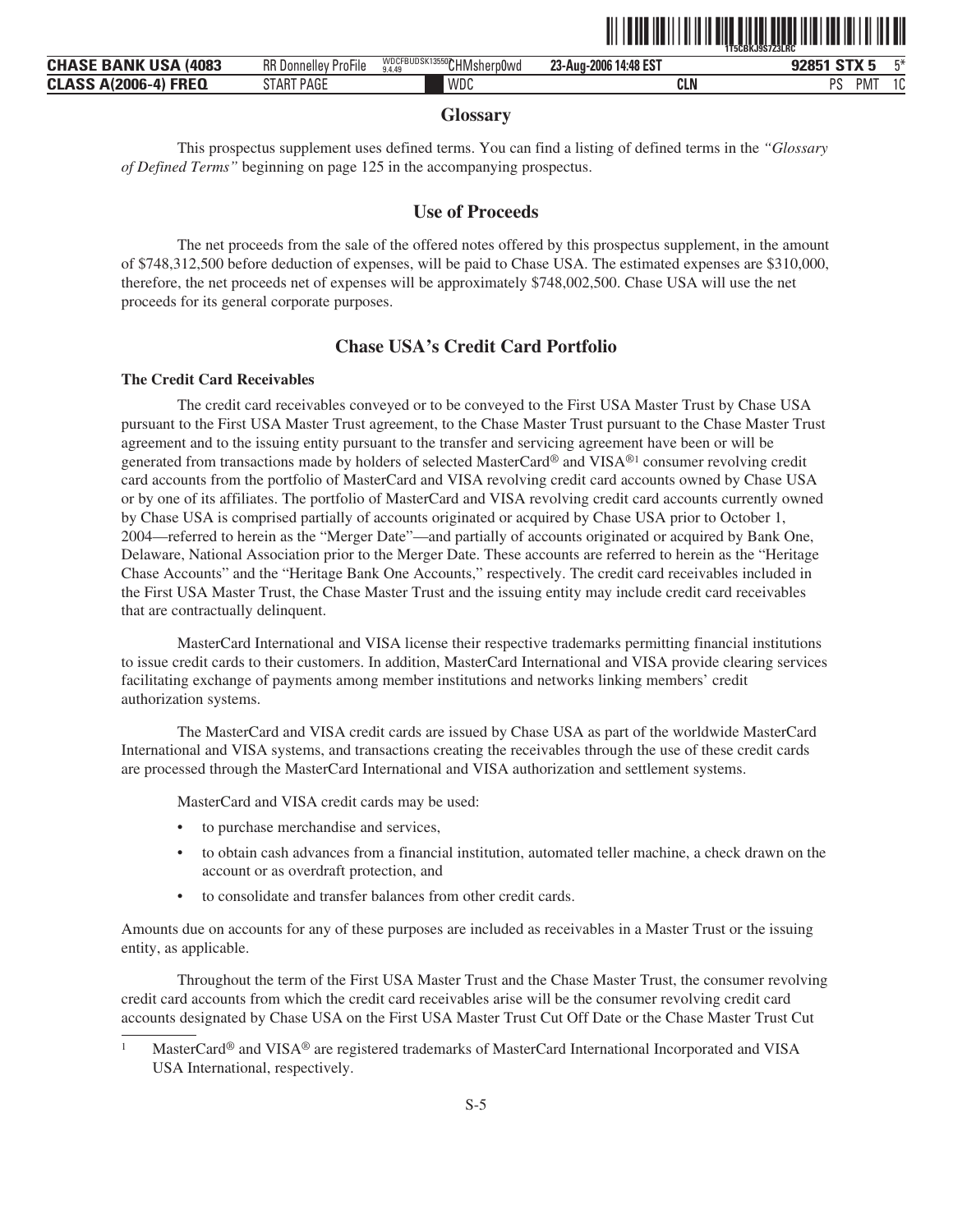|                                                                |                             |                   |                      |                             | 1T5CBKJ5ZTNQ4=C           |    |
|----------------------------------------------------------------|-----------------------------|-------------------|----------------------|-----------------------------|---------------------------|----|
| <b>CHASE BANK USA</b><br>(4083                                 | <b>RR Donnelley ProFile</b> | chmdoci<br>9.4.35 | <b>CHMpt</b><br>rend | 1-Jul-2006 01:28 EST<br>. . | $G_{T}V$<br>090E4<br>9209 | ግ* |
| <b>FREQ</b><br><b>\(2006</b> -<br><b>CLASS</b><br>. - 4<br>AG. |                             |                   | <b>WDC</b>           | <b>CLN</b>                  | DC<br>PM.<br>υ            |    |

ˆ1T5CBKJ5ZTNQ4=C\*Š **1T5CBKJ5ZTNQ4=C**

Off Date, as applicable, plus any additional consumer revolving credit card accounts minus any reconveyed consumer revolving credit card accounts. Throughout the term of the issuing entity, the consumer revolving credit card accounts from which the credit card receivables arise will be the consumer revolving credit card accounts added to the issuing entity on each addition date minus any reconveyed consumer revolving credit card accounts.

Chase USA has the right, subject to certain limitations and conditions described in the First USA Master Trust agreement, to designate from time to time additional consumer revolving credit card accounts and to transfer to the First USA Master Trust all credit card receivables arising in those additional credit card accounts, whether those credit card receivables are then existing or thereafter created. Any additional consumer revolving credit card accounts designated must be First USA Master Trust Eligible Accounts as of the date the transferor designates those accounts to have their credit card receivables transferred to the First USA Master Trust and must have been selected as additional credit card accounts absent a selection procedure believed by Chase USA to be materially adverse to the interests of the holders of any series of certificates issued to the First USA Master Trust, including the First USA Collateral Certificate.

Chase USA has the right, subject to certain limitations and conditions described in the Chase Master Trust agreement, to designate from time to time additional consumer revolving credit card accounts and to transfer to the Chase Master Trust all credit card receivables arising in those additional credit card accounts, whether those credit card receivables are then existing or thereafter created. Any additional consumer revolving credit card accounts designated must be Chase Master Trust Eligible Accounts as of the date the transferor designates those accounts to have their credit card receivables transferred to the Chase Master Trust and must have been selected as additional credit card accounts absent a selection procedure believed by Chase USA to be materially adverse to the interests of the holders of any series of certificates issued by the Chase Master Trust, including the Chase Collateral Certificate.

Chase USA has the right, subject to certain limitations and conditions described in the transfer and servicing agreement, to designate from time to time additional consumer revolving credit card accounts and to transfer to the issuing entity all credit card receivables arising in those additional credit card accounts, whether those credit card receivables are then existing or thereafter created. Any additional consumer revolving credit card accounts designated must be Issuing Entity Eligible Accounts as of the date the transferor designates those accounts to have their credit card receivables transferred to the issuing entity and must have been selected as additional credit card accounts absent a selection procedure believed by Chase USA to be materially adverse to the interests of the holders of notes secured by the assets of the issuing entity.

Additional consumer revolving credit card accounts that may be designated to have their credit card receivables included in the First USA Master Trust, the Chase Master Trust or the issuing entity may be selected using different criteria from those used in selecting the consumer revolving credit card accounts already designated to have their receivables included in the First USA Master Trust Portfolio, the Chase Master Trust Portfolio or the Issuing Entity Receivables, as applicable. Consequently, actual delinquency and loss, yield percentage and principal payment rate experience with respect to the additional First USA Master Trust Eligible Accounts, Chase Master Trust Eligible Accounts or Issuing Entity Eligible Accounts, as applicable, may be different from the experience for each Trust Portfolio described in this prospectus supplement.

Pursuant to the First USA Master Trust agreement, the Chase Master Trust agreement or the transfer and servicing agreement, as applicable, Chase USA will have the right to designate certain consumer revolving credit card accounts for removal (i) based on a random selection procedure, (ii) in connection with the cancellation of an affinity, private-label, agent-bank, co-branding or other arrangement with a third party or (iii) in accordance with any other method that will not preclude transfers from being accounted for as sales under generally accepted accounting principles or prevent the transferor from continuing to qualify as a qualifying special purpose entity in accordance with SFAS 140, and to require the First USA Master Trust trustee, the Chase Master Trust trustee or the issuing entity, as applicable, to reconvey all credit card receivables arising in those credit card accounts to Chase USA, whether those credit card receivables are then existing or thereafter created. In connection with a removal of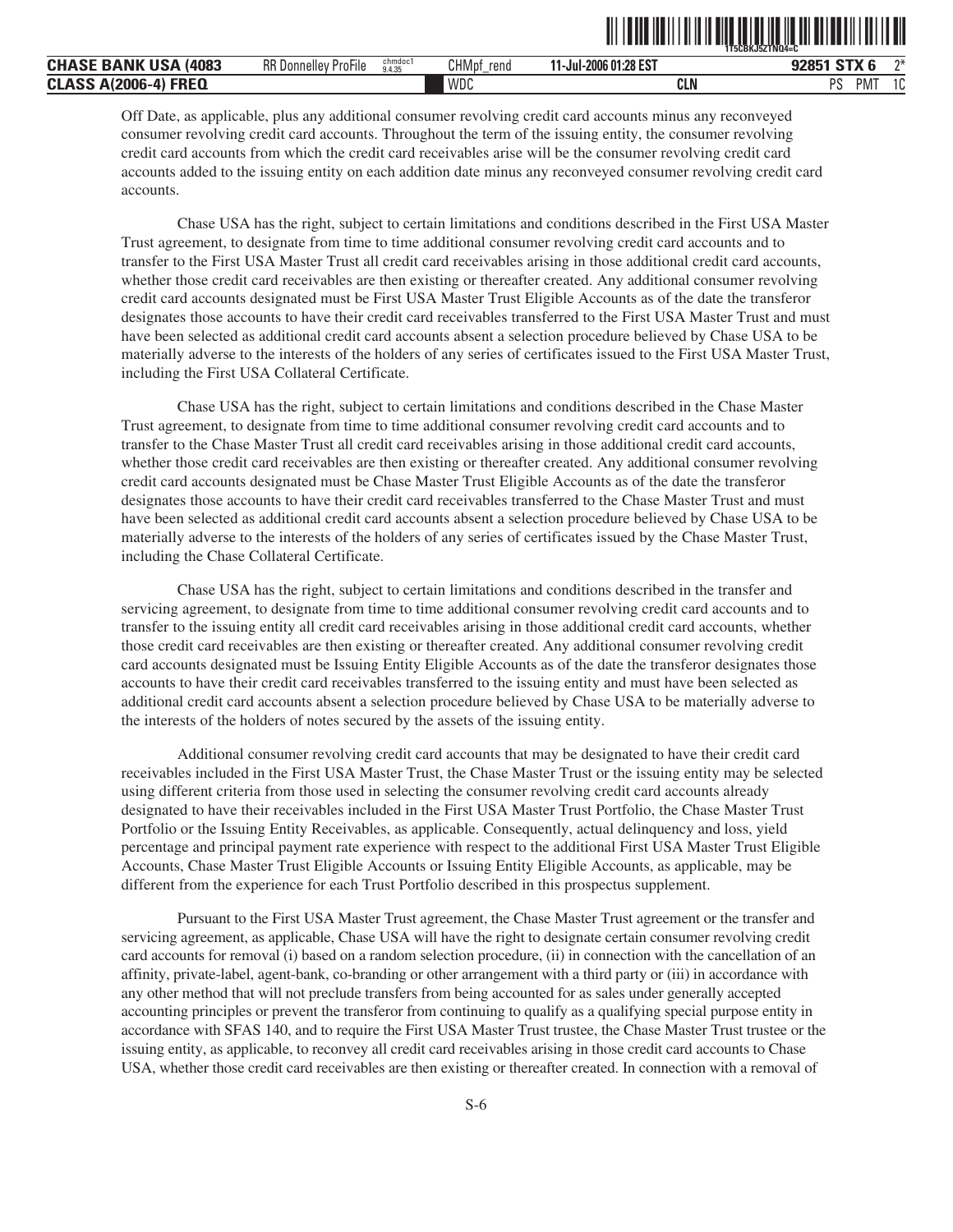|                                                                            |                             |                   |                           |                       | 1T5CBKJ5ZTN=9ZC |           |                 |
|----------------------------------------------------------------------------|-----------------------------|-------------------|---------------------------|-----------------------|-----------------|-----------|-----------------|
| : Bank USA<br>(4083<br><b>CHASE</b>                                        | <b>RR Donnelley ProFile</b> | chmdoc1<br>9.4.35 | <b>CHMpf</b><br>rena<br>- | 11-Jul-2006 01:28 EST | $-27$<br>020E1. |           | $n+$            |
| <b>FREQ</b><br><b>CLASS</b><br><b>A(2006</b><br>$\mathbf{A}$<br><b>MIZ</b> |                             |                   | <b>WDC</b>                | <b>CLN</b>            | nс              | <b>PM</b> | $\Lambda$<br>טו |

ˆ1T5CBKJ5ZTN=9ZCCŠ **1T5CBKJ5ZTN=9ZC**

credit card accounts, Chase USA will represent that no selection procedures believed by Chase USA to be materially adverse to the interests of the noteholders or the certificateholders, as applicable, were utilized in selecting the accounts to be removed. See *"The First USA Master Trust and the Chase Master Trust—The Credit Card Receivables"* and *"Sources of Funds to Pay the Notes—Removal of Assets"* in the accompanying prospectus.

#### **Origination**

Chase USA originates accounts in the following ways:

- *Applications*. Chase USA makes applications for VISA and MasterCard accounts available at all JPMorgan Chase Bank, National Association branches and point of sale outlets. Chase USA advertises on television, radio and in magazines with the goal of generating customer applications. Chase USA also mails applications directly to prospective cardholders. In each case, Chase USA reviews an application for completeness and creditworthiness. Applications provide information to Chase USA on the applicant's employment history, income and residence status.
- *Direct Mail and Telemarketing*. Chase USA uses direct mail and telemarketing solicitation campaigns to access individuals whom Chase USA has identified as desirable cardholders using a rigorous analytical process that targets consumers through various data mining methods and targeting models. A list of prospects acquired from a variety of sources are screened at one or more credit bureaus in accordance with Chase USA's credit criteria, including previous payment patterns and longevity of account relationships. Individuals qualifying for pre-screened direct mail or telemarketing solicitation are conditionally offered a credit card without having to complete a detailed application. Credit limits granted to pre-screened prospective cardholders are based on each individual's credit profile, profitability potential and overall indebtedness relative to income. Chase USA aligns the product offering with the target customer segment along with the number and sequence of offers in order to maximize penetration, response rates, usage and profitability.
- *Affinity Groups*. The affinity groups and sports marketing programs are relationship programs which involve the active participation of endorsing organizations. The affinity group marketing program involves the solicitation of prospective cardholders from identifiable groups with a common interest or affiliation. In this program, Chase USA has entered into exclusive marketing arrangements with a number of affinity groups. Chase USA typically pays referral compensation to the affinity groups for each new consumer revolving credit card account opened and an ongoing percentage of the sales on the credit card account. Chase USA has a similar relationship with certain professional sports organizations.
- *Financial Institutions Program*. In its financial institutions program, Chase USA maintains exclusive marketing partnership relationships with banks, as well as mortgage companies, insurance companies, brokerage firms and other financial institutions. Through this program, participating financial institutions offer VISA and MasterCard products to their customers under their own brand without becoming primary issuers. In addition to paying a referral fee for each consumer revolving credit card account opened and an ongoing percentage of the sales on the credit card account, Chase USA typically places the name of the participating financial institution on the front of the plastic card. Chase USA believes that the endorsement of the participating financial institution reduces overall origination costs and encourages card usage.
- *Co-Branding*. Chase USA also participates in co-branding, which involves a partnership between Chase USA and a consumer products or services company to solicit the customers of that company. Companies such as airlines, computer on-line services, catalog companies and general retailers participate with financial institutions in co-branding programs. Chase USA typically pays a portion of ongoing revenue to the co-branding partner, with the benefit of that payment generally accruing to the customer in the form of "points" which can then be redeemed with the co-branding partner.
- *Mergers and Portfolio Acquisitions*. Chase USA has added, and may continue to add, accounts to its credit card portfolio by purchasing credit card portfolios from other financial institutions. Prior to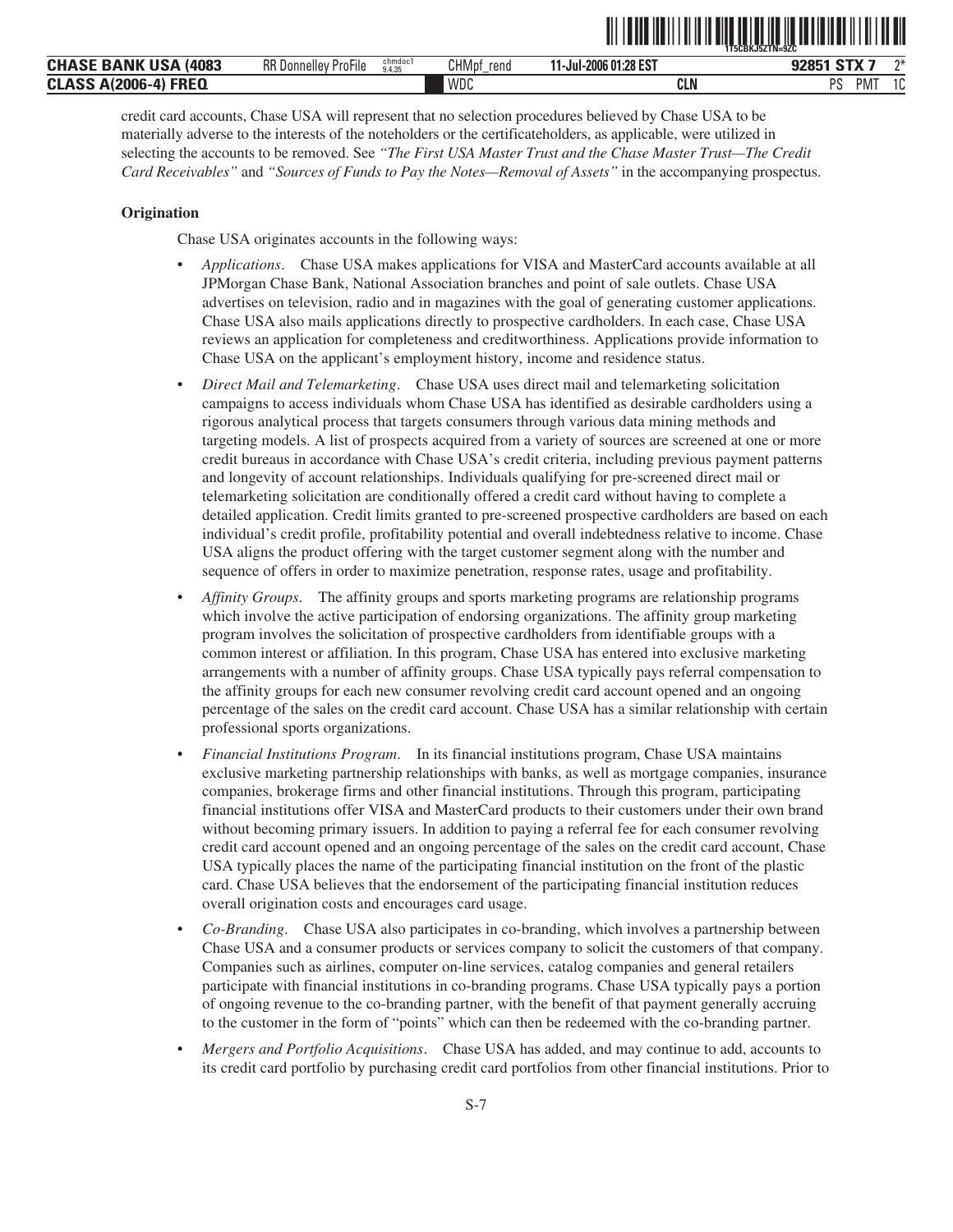|                                                                    |                                         |                   |                      |                       | `1T5CBKJ5ZTP8GYC                       |
|--------------------------------------------------------------------|-----------------------------------------|-------------------|----------------------|-----------------------|----------------------------------------|
| <b>CHASE BANK USA</b><br>(4083                                     | RR D<br>---<br>-<br>l Donnellev ProFile | chmdoc1<br>9.4.35 | <b>CHMpf</b><br>rend | 11-Jul-2006 01:28 EST | $\sim$ $\sim$ $\sim$<br>ግ*             |
| <b>JONNE</b><br><b>CLACC</b><br>ZUUb-4<br><b>ULAJJ</b><br>, $\sim$ |                                         |                   | WDC                  | CLN                   | DC<br>$\sim$<br><b>PMT</b><br>ΙU<br>ັບ |

acquiring a portfolio, Chase USA reviews the historical performance and seasoning of the portfolio and the policies and practices of the selling institution, however, individual consumer revolving credit card accounts are not requalified by Chase USA. There can be no assurance that consumer revolving credit card accounts so acquired were originated in a manner consistent with Chase USA's underwriting policies or that the underwriting and qualification of those credit card accounts conformed to any given standards. The consumer revolving credit card accounts whose credit card receivables comprise the First USA Master Trust Portfolio, the Chase Master Trust Portfolio and the Issuing Entity Receivables include consumer revolving credit card accounts previously acquired by Chase USA. Such credit card accounts and any consumer revolving credit card accounts acquired in the future may be added as additional credit card accounts to the First USA Master Trust, the Chase Master Trust or the issuing entity, as applicable, provided that, at that time, they constitute First USA Master Trust Eligible Accounts, Chase Master Trust Eligible Accounts or Issuing Entity Eligible Accounts, as applicable.

ˆ1T5CBKJ5ZTP8GYC^Š **1T5CBKJ5ZTP8GYC**

In addition to the merger of Bank One, Delaware, National Association with and into Chase USA, Bank One's predecessor, First USA Bank, National Association merged with FCC National Bank in September 1999 and their credit card portfolios were consolidated. The assets of both the First USA Master Trust and the issuing entity currently include credit card receivables in consumer revolving credit card accounts originated by Bank One's predecessors, and affiliates of Bank One's predecessors.

#### **Underwriting Procedures and Criteria**

Chase USA uses underwriting standards and credit evaluation criteria that emphasize the obligor's ability to pay and its creditworthiness. Generally, the credit risk of each applicant is evaluated using our proprietary credit scoring system. The credit scoring system uses proprietary models and models developed by internal modeling teams and independent consulting firms. Credit scoring is intended to provide a general indication, based on the information available from the application, credit bureaus or other sources, of the applicant's willingness and ability to repay his or her obligations. Credit scoring assigns values to the information provided in each applicant's credit bureau report and application and uses those assigned values to estimate credit risk. The score necessary for an applicant to be approved correlates to Chase USA's credit risk tolerance at the time of the approval. Chase USA's personnel and outside consultants regularly review the predictive accuracy of the scoring models. Most applications are scored based on the information received on the application as well as data obtained from independent credit reporting agencies. Discrepancies between the credit report and the application must be resolved before the application can be approved. In select cases, based on specific criteria, including likelihood of fraud, and in accordance with criteria established by Chase USA's management, employment and earnings are verified.

Credit limits are determined based on income level and credit score. Cardholder requests for increased credit limits are evaluated based on a current credit bureau report, updated application data, and prior credit card account performance. In addition, automatic credit limit increases are effected periodically by Chase USA for all cardholders meeting specific criteria.

For preapproved solicitations, Chase USA generally obtains prospective cardholder names that meet established credit criteria from credit reporting agencies. These lists are edited and matched against internal and external sources to insure optimal quality and accuracy. Chase USA then mails those prospective cardholders preapproved solicitation packages which require a brief amount of information from the prospective cardholder in order to open an account. Preapproved solicitations are targeted to higher quality prospective cardholders and exhibit credit quality results similar to non-preapproved solicitations.

For non-preapproved solicitations, Chase USA obtains prospective cardholder names from a variety of sources and edits the list utilizing internal and external sources to insure optimal quality and accuracy. The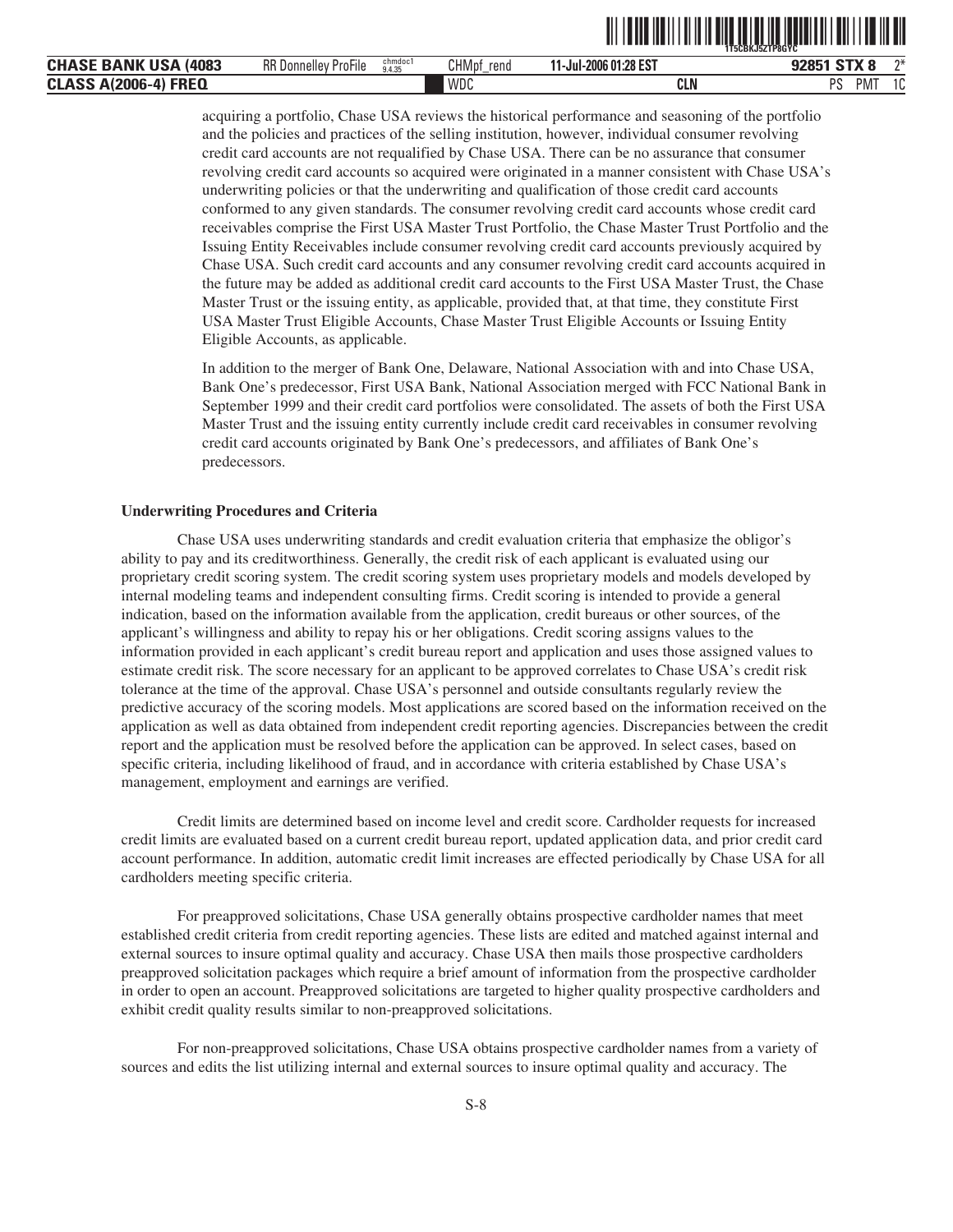| <b>BANK USA</b><br>(4083<br><b>CHASE</b>        | <b>RR Donnelley ProFile</b> | chmdoc1<br>9.4.35 | <b>CHMpf</b><br>rena | 01:28 EST ش<br>11-Jul-2006 | <b>CTV 0</b><br>07051 | $n+$            |
|-------------------------------------------------|-----------------------------|-------------------|----------------------|----------------------------|-----------------------|-----------------|
| A(2006-<br><b>FREQ</b><br><b>CLASS</b><br>`۵-∆۱ |                             |                   | WDC                  | CLN                        | ne<br>PM <sup>-</sup> | $\Lambda$<br>טו |

ˆ1T5CBKJ5ZTPKMXCMŠ **1T5CBKJ5ZTPKMXC**

prospective cardholders on the final list are mailed solicitation materials which include full applications. Respondents are approved or declined based on their application responses and the results of our review of their credit bureau report.

Chase USA also obtains applications from non-direct mail solicitations. These applications are sourced primarily from partner-supplied channels. These channels include the Internet, "take-one" applications and periodic marketing events. Respondents are evaluated based on the same methodology as described above.

#### **Maintenance of Credit Card Accounts**

Each cardholder is subject to an agreement with Chase USA governing the terms and conditions of the related MasterCard or VISA consumer revolving credit card account. However, regardless of origination channel, each account is subject to a systematic evaluation of payment and behavioral information which may result in periodic modifications to the terms of that account.

In each cardholder agreement, Chase USA has reserved the right:

- to add to, change or terminate any terms, conditions, services or features of each MasterCard or VISA credit card account at any time, including increasing or decreasing periodic finance charges, other charges, fees, credit limits or minimum payment terms, and
- to sell or transfer the accounts and/or any amounts owed on such accounts to another creditor.

The agreement with each cardholder provides that, subject to applicable law, after notice to a cardholder of any new or changed terms, those new or changed terms will become effective at the time stated in that notice and will apply to all outstanding unpaid indebtedness and any new transactions. The cardholder can avoid certain changes in terms by giving timely written notification to Chase USA and not using the credit card account.

#### **Billing and Payments**

The accounts designated to have their receivables included in each of the First USA Master Trust, the Chase Master Trust and the issuing entity have various billing and payment structures, including varying minimum payment levels and fees. A billing statement is sent to each cardholder at the end of each monthly billing cycle for which the account has a debit or credit balance of more than one dollar or a finance charge has been imposed.

Generally, the minimum payment due each month on each account is equal to the largest of the following:

- \$10;
- 2% of the ending balance shown on the statement; and
- the sum of 1% of the ending balance, total billed periodic rate finance charges, and any billed late and overlimit fees.

As part of the minimum payment due, any amount past due and any amount over the credit limit may also be added.

The Office of the Comptroller of the Currency—referred to herein as the "OCC"—has provided new interpretive guidance to Chase USA and other OCC regulated banks with respect to Federal Financial Institutions Examination Council—referred to herein as the "FFIEC"—account management guidelines that required increased minimum payments on a portion of the accounts in the Bank Servicing Portfolio. The OCC guidance is intended to be responsive to concerns raised by the FFIEC that minimum payment requirements that had been used by credit card lenders increased credit risk and masked portfolio quality and that credit card lenders should require minimum payments that amortize outstanding account balances over a reasonable period of time. Chase USA began the implementation of the increased minimum payment requirement in the third quarter of 2005 and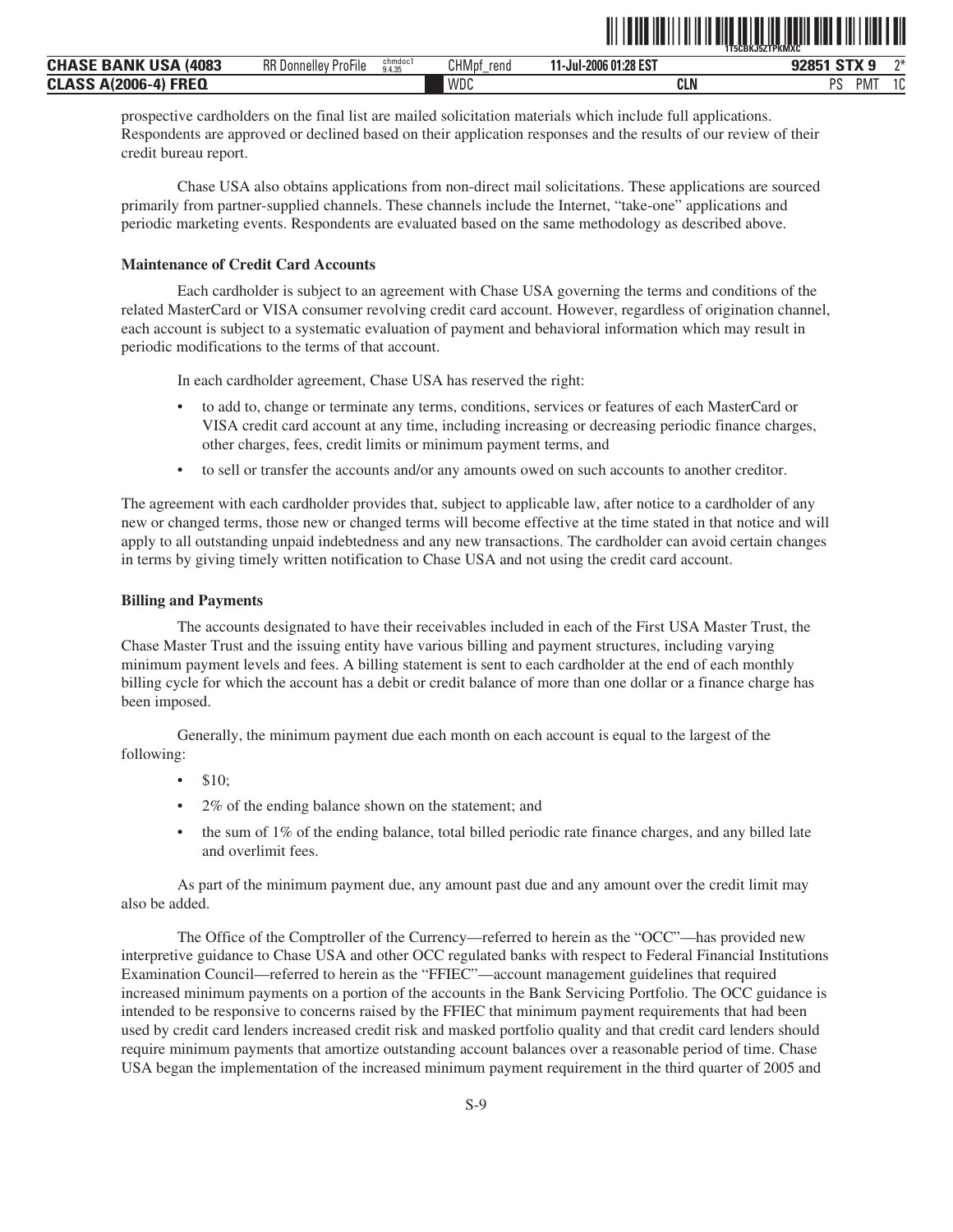|                                               |                             |                                      | - . - --- .--  . -. .- .- -.- | .BKJ9J7WD4HC<br><b>1T5CL</b> |              |
|-----------------------------------------------|-----------------------------|--------------------------------------|-------------------------------|------------------------------|--------------|
| <b>CHASE</b><br>(4083<br>'N<br>BANK<br>uər    | <b>RR Donnelley ProFile</b> | WDCFBUAC168013 CHMdennp0wd<br>9.4.49 | 20:01 EST<br>-2006<br>⊥1-Aua∹ | CTV <sub>10</sub><br>ומרח    | F¥           |
| <b>FREQ</b><br><b>CLASS</b><br>A(2006-<br>-41 |                             | WDC                                  | <b>CLN</b>                    | nc<br><b>PMT</b>             | $\sim$<br>ΙU |

ˆ1T5CBKJ9J7WD4HC.Š **1T5CBKJ9J7WD4HC**

completed the implementation in the first quarter of 2006. The second half of 2006 is expected to include increased delinquencies and charge-offs in the accounts in each of the First USA Master Trust, the Chase Master Trust and the issuing entity as a result of the implementation of the FFIEC minimum payment requirements.

Chase USA charges annual membership fees on some, but not all, accounts. In connection with solicitations of new accounts, Chase USA typically does not solicit new accounts with an annual membership fee unless the account participates in certain rewards programs. In addition to any annual membership fee, Chase USA may assess late fees, overlimit fees, returned check and returned payment fees, transaction fees for cash advances, balance transfers and certain purchases, administrative fees and various services fees.

If applicable, accounts are assessed transaction finance charges generally equal to a charge of 3% of the amount of the transaction for cash advances, purchases of money orders, wire transfers, or other quasi-cash items, balance transfers or the use of checks posted to an account, with a minimum ranging from \$5 to \$15 and generally a cap of \$75 for most balance transfers or balance transfer checks and no maximum for cash advances.

Chase USA may assess a late payment fee, generally ranging from \$15 to \$39 for most consumer revolving credit card accounts, if it does not receive the minimum payment by the payment due date shown on the monthly billing statement.

Chase USA may assess a return payment fee of \$39, for each payment check or electronic payment that is dishonored, an overlimit fee of \$39, for purchases or cash advances that cause the credit line to be exceeded and administrative fees for certain functions performed at the request of the cardholder. Unless otherwise arranged between Chase USA and the cardholder, any late payment fee, return check fee, overlimit fee or administrative fee is added to the purchase balance.

Chase USA offers fixed and variable rate consumer revolving credit card accounts. Chase USA also offers temporary introductory or promotional rates. The introductory rates on the consumer revolving credit card accounts in the First USA Master Trust Portfolio, the Chase Master Trust Portfolio and the Issuing Entity Receivables are primarily fixed annual percentage rates. After the introductory rate period, the annual percentage rates are usually fixed or floating periodic rates that adjust periodically according to an index. Post-introductory annual percentage rates generally range from 7.99% to 29.99%. In addition, Chase USA may extend reduced rate offers to retain certain accounts. Chase USA may change the rate on any consumer revolving credit card account at any time with prior notice to the cardholder.

Chase USA generally calculates periodic finance charges for each category of transactions by multiplying the daily balance for each of those categories by the daily periodic rate for each of those categories, each day. To calculate the daily balance for each day of the billing cycle, Chase USA takes the beginning balance for each feature, adds any new transactions or other debits (including fees, unpaid finance charges and other charges), subtracts any payments or credits, and makes other adjustments. Transactions are added as of the transaction date, the beginning of the billing cycle in which they are posted to the account, or a later date (except that check transactions are added as of the date deposited by the payee or a later date). Fees are added either on the date of a related transaction, the date they are posted to the account, or the last day of the billing cycle. This gives that day's daily balance. A credit balance is treated as a balance of zero. If a daily periodic rate applies to any feature, Chase USA multiplies the daily balance by the daily periodic rate to calculate the periodic finance charges for that day. Chase USA then adds these periodic finance charges to the daily balance to calculate the beginning balance for the next day. If more than one daily periodic rate could apply based on the amount of the average daily balance, Chase USA will use the daily periodic rate that applies for the average daily balance amount at the end of the billing cycle to calculate the daily periodic finance charge each day. If the current statement shows a previous billing cycle average daily balance for purchases, Chase USA does the same thing for each day of the previous billing cycle to calculate the daily balance of purchases for the previous billing cycle. However, the daily balance for previous billing cycle purchases will be zero for each day of the previous billing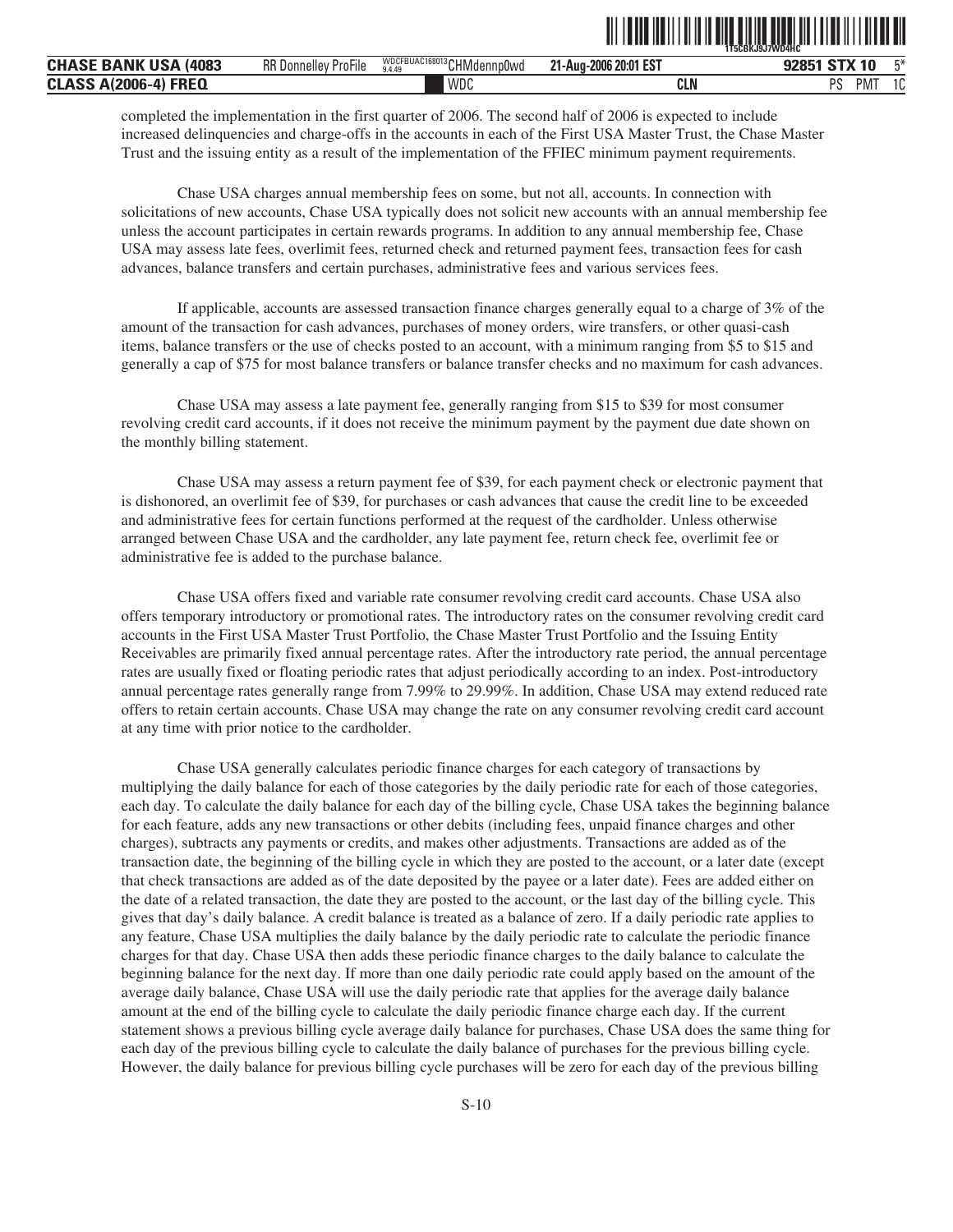| : BANK USA<br><b>CHASE</b><br>(4083   | <b>RR Donnelley ProFile</b> | chmdoc1<br>9.4.35 | <b>CHMpf</b><br>rend | 11-Jul-2006 01:28 EST | ግ*<br>G T V A<br><b>020E1</b>  |
|---------------------------------------|-----------------------------|-------------------|----------------------|-----------------------|--------------------------------|
| <b>CLASS A(2006-4)</b><br><b>FREQ</b> |                             |                   | <b>WDC</b>           | CLN                   | PM.<br>$\sim$<br>DC.<br>u<br>υ |

ˆ1T5CBKJ5ZTQ3YVC†Š **1T5CBKJ5ZTQ3YVC**

cycle if a periodic finance charge was already billed on purchases itemized on the previous statement or if Chase USA received payment of the new balance on the previous statement in full by the date and time the payment was due.

To calculate the total periodic finance charge for a billing cycle when a daily periodic rate(s) applies, Chase USA adds all of the daily periodic finance charges for all features. To determine an average daily balance, Chase USA adds the daily balances and divides by the number of the days in the applicable billing cycle. To calculate the total periodic finance charge for a billing cycle when a monthly periodic rate applies, Chase USA multiplies the average daily balance for each feature by the applicable monthly periodic rate and then adds the results together. The total will equal the periodic finance charges for the billing cycle, except for minor variations due to rounding.

Chase USA accrues periodic finance charges on a transaction, fee, or finance charge from the date it is added to the daily balance until payment in full is received on the account. However, Chase USA generally does not charge periodic finance charges on new purchases billed during a billing cycle if it receives payment of the new balance on the current and previous billing statement by the date and time the minimum payment is due which is generally approximately 20 to 25 days from the current or previous cycle billing date, as applicable. This "grace period" only applies to purchases and does not apply to balance transfers, balance transfer checks, cash advances, cash advance checks or overdraft advances, if applicable.

Cardholder payments are processed and applied to any billed and unpaid finance charges and fees and to any billed and unpaid transactions in the order determined by Chase USA. Any excess payment is applied to unbilled transactions in the order determined by Chase USA and then to unbilled finance charges. Chase USA can give you no assurance that periodic finance charges, fees and other charges will remain at current levels in the future.

The foregoing provisions apply with respect to cardholders that have entered into one of Chase USA's standard agreements by, in the case of a new consumer revolving credit card account, signature, recorded oral confirmation of disclosure information or, in the case of a credit card account acquired by Chase USA from another institution, acceptance of the terms of Chase USA's agreement as permitted by applicable law, such as by not rejecting the agreement or by using the credit card after disclosure that the credit card account will be governed by those terms. If the cardholder of a credit card account acquired by Chase USA from another institution has not entered into one of Chase USA's standard agreements, the terms of the credit card account will continue to be governed by the agreement between the cardholder and the seller of the credit card account, which may differ in material respects from the terms described above.

#### **Collection of Delinquent Accounts**

Chase USA considers an account to be delinquent if the minimum monthly payment due on the account is not received by Chase USA by the due date shown on the statement on which the amount is first stated to be due. An account that is not already delinquent is not classified as delinquent if at least the required minimum payment is received by the next billing date. An account is "over limit" if its credit limit is exceeded at any point in the billing cycle.

Efforts to collect delinquent credit card receivables are made by Chase USA's collection department personnel, collection agencies and attorneys retained by Chase USA. Collection procedures are determined by an adaptive risk control system that uses statistical models and basic account financial information to determine the steps to be followed at various stages of delinquency. Generally, Chase USA includes a request for payment of overdue amounts on billing statements issued after the account becomes delinquent. In addition, after a period determined by the risk control system, Chase USA mails a separate notice to the cardholder with:

- a notice that the account is delinquent,
- a warning that credit privileges may be revoked, and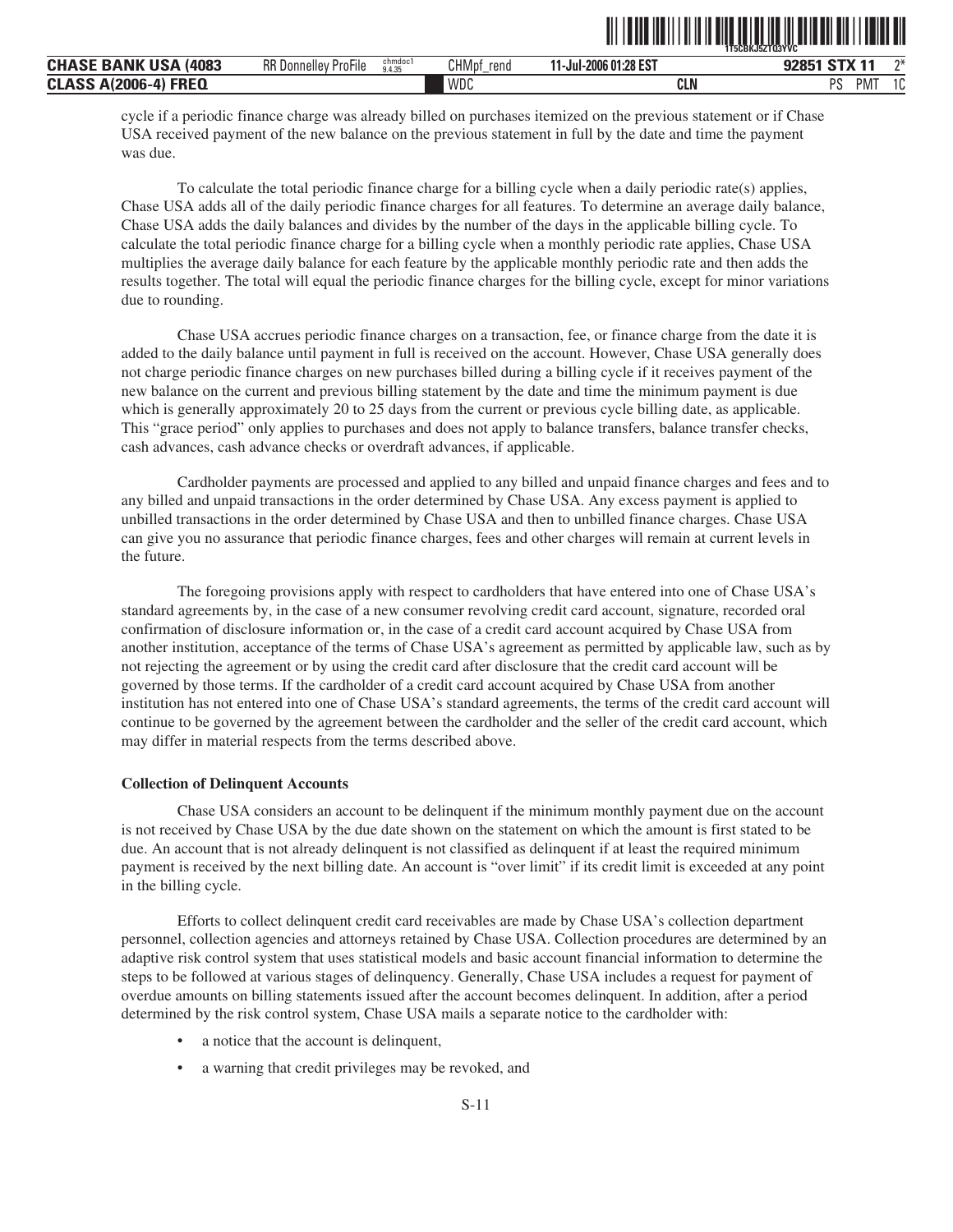|                                                 |                                |                   |                      |                       | `1T5CBKJ5ZTOF2TC            |    |
|-------------------------------------------------|--------------------------------|-------------------|----------------------|-----------------------|-----------------------------|----|
| <b>USA</b><br>: BANK<br><b>CHASE</b><br>(4083   | <b>RR</b> Donnelley<br>ProFile | chmdoc1<br>9.4.35 | <b>CHMpf</b><br>rend | 11-Jul-2006 01:28 EST | CTV <sub>10</sub><br>92851  | ግ* |
| <b>FREQ</b><br><b>CLASS</b><br>″ S A(2006-4) د. |                                |                   | WDC                  | CLN                   | <b>DC</b><br>.<br>PM.<br>د، | u  |

ˆ1T5CBKJ5ZTQF2TC!Š **1T5CBKJ5ZTQF2TC**

• a request for payment of the delinquent amount.

Generally, collection personnel initiate telephone contact with cardholders whose credit card accounts have become one cycle or more delinquent or are significantly overlimit. If the initial telephone contact fails to resolve the delinquency, Chase USA continues to contact the cardholder by telephone and by mail.

Chase USA generally charges off an account at the end of the month in which that credit card account becomes greater than six billing cycles past due unless a payment has been received in an amount sufficient to bring the credit card account into a different delinquency category or to bring the credit card account current. Charge-offs may occur earlier in some circumstances, as in the case of bankrupt cardholders or cardholders who have died with loan balances outstanding which are not assumed or retired by their estate. At the time of chargeoff, an evaluation is made on a case by case basis whether to pursue further remedies. In most cases, outside collection agencies and, in some cases, outside attorneys, are engaged. In some cases, charged-off consumer revolving credit card accounts are sold to outside collection agencies. The credit evaluation, servicing and charge-off policies and collection practices of Chase USA may change from time to time in accordance with Chase USA's business judgment and applicable law.

If Chase USA receives notice that a cardholder is the subject of a bankruptcy proceeding, Chase USA generally charges off that cardholder's account upon the earlier of sixty (60) days after receipt of such notice and the time period set forth in the previous paragraph.

Chase USA has a policy of restoring or "reaging" a delinquent consumer revolving credit card account to current status when the cardholder has made three consecutive minimum monthly payments and demonstrates a renewed willingness and ability to repay the account according to its terms. A credit card account may be reaged no more frequently than once in twelve months and no more than twice in five years. An additional workout reaging is also permitted under appropriate circumstances.

In June 2000, the FFIEC promulgated a revised policy statement relating to the classification of retail credit. The policy statement established guidance for the classification of delinquent open-end credit and open-end credit affected by bankruptcy, fraudulent activity and death and established standards governing reaging, extending, deferring or rewriting of past due consumer revolving credit card accounts. Chase USA's policies are intended to be compliant with regulations established by the FFIEC.

Chase USA also offers limited restructured loan programs to certain delinquent cardholders who have experienced temporary financial setbacks. In addition, third-party consumer credit counseling services with which Chase USA has no affiliation, provide external debt management programs, which those cardholders may elect to use. For both program types, participating cardholders must agree with Chase USA to a schedule of fixed monthly payments for a specified duration at a lowered annual percentage rate and as a result the account will be reported as current. Upon the withdrawal of a customer from either program type, the account returns to its pre-existing terms and may be returned to the pre-existing level of delinquency or may age normally thereafter.

#### **Delinquency and Loss Experience**

The following tables describe the delinquency and loss experience for each of the periods shown for each Trust Portfolio and include all receivables included in the applicable Trust Portfolio as of the date specified in the tables. There can be no assurance that the delinquency and loss experience for the First USA Master Trust Portfolio, the Chase Master Trust Portfolio or the Issuing Entity Receivables will be similar to the historical experience set forth below because, among other things, economic and financial conditions affecting the ability of cardholders to make payments may be different from those that have prevailed during the periods reflected below. Additionally, loss and delinquency percentages for each Trust Portfolio may be reduced as a result of the addition of newly originated receivables which generally have lower delinquency and loss levels in early periods than they do in later periods as the related accounts become more seasoned. The addition of these receivables to a Trust Portfolio increases the outstanding receivables balance for that Trust Portfolio which, for each Trust Portfolio, is the denominator used to calculate the percentages set forth below. For more information on historic delinquencies and losses for each of the Trust Portfolios see the information referenced in *"—Static Pool Information"* in this prospectus supplement.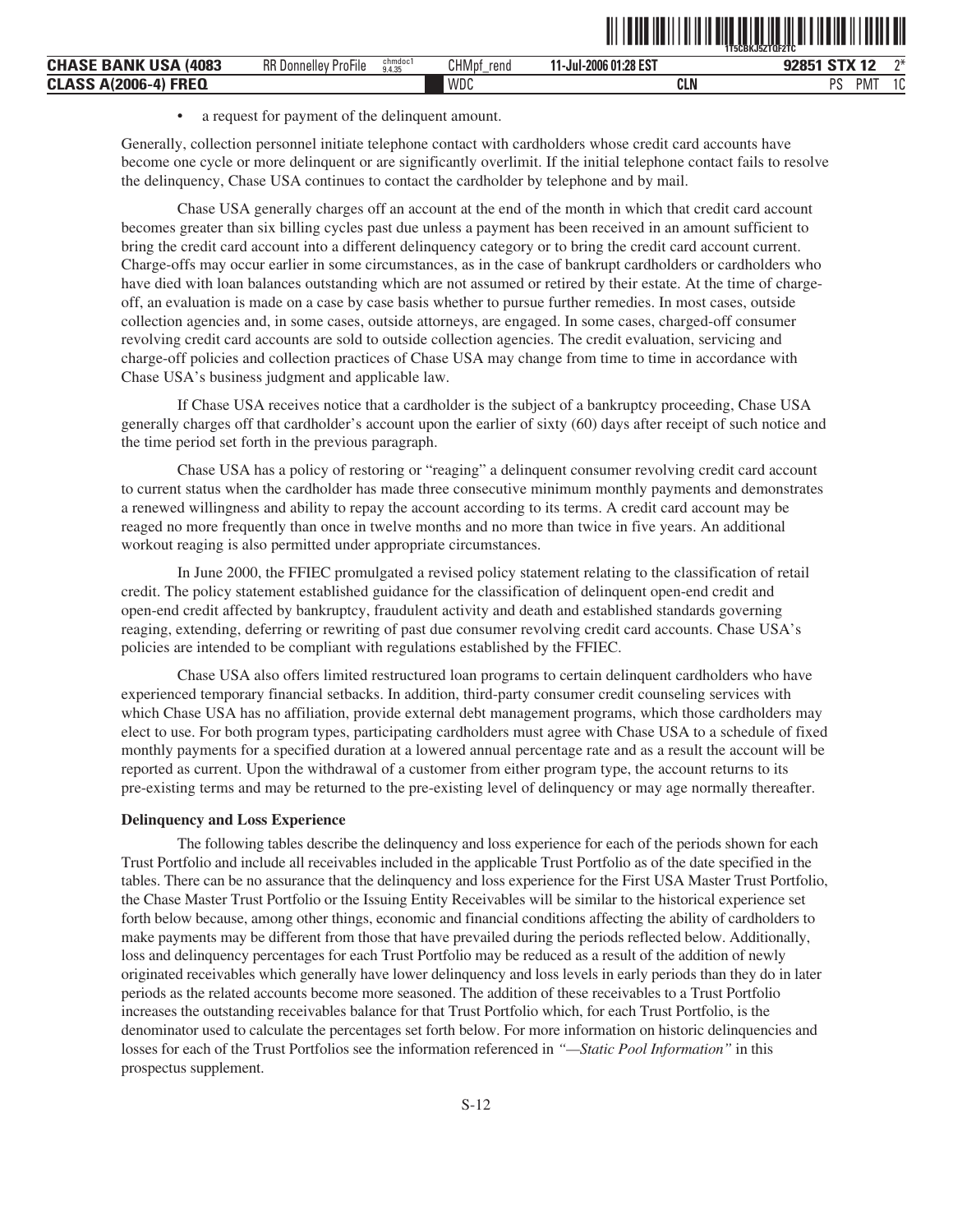|                                |                             |                                      | ,,,,,,,,,,,,          | `1T5CBKJ9NQ8TKCC                         |
|--------------------------------|-----------------------------|--------------------------------------|-----------------------|------------------------------------------|
| <b>CHASE BANK USA</b><br>(4083 | <b>RR Donnelley ProFile</b> | WDCFBUAC151796 CHMperrl0wd<br>9.4.49 | 22-Aug-2006 14:01 EST | F <sub>*</sub><br><b>STX 13</b><br>92851 |
| <b>CLASS A(2006-4) FREQ</b>    |                             | WDC                                  | CLN                   | nc<br>- ა<br>IVI                         |

ˆ1T5CBKJ9NQ8TKCCqŠ **1T5CBKJ9NQ8TKCC**

#### **Delinquency Experience First USA Master Trust Portfolio (dollars in thousands)**

|                                                          | As of June 30,               |                            |                                              |  |  |  |
|----------------------------------------------------------|------------------------------|----------------------------|----------------------------------------------|--|--|--|
|                                                          | 2006                         |                            |                                              |  |  |  |
|                                                          | Number of<br><b>Accounts</b> | <b>Dollar</b><br>Amount(1) | Percentage<br>of Total<br><b>Receivables</b> |  |  |  |
| Receivables Outstanding $\dots\dots\dots\dots\dots\dots$ | 21,970,154                   | \$41,503,678               | 100.00%                                      |  |  |  |
| Number of Days Delinquent:                               |                              |                            |                                              |  |  |  |
|                                                          | 67,498                       | \$.<br>404,754             | 0.98%                                        |  |  |  |
|                                                          | 37,322                       | 276,561                    | 0.67                                         |  |  |  |
|                                                          | 30,769                       | 245,574                    | 0.59                                         |  |  |  |
|                                                          | 25.261                       | 216,842                    | 0.52                                         |  |  |  |
|                                                          | 20,890                       | 186,550                    | 0.45                                         |  |  |  |
|                                                          | 41                           | 296                        | 0.00                                         |  |  |  |
|                                                          | 181.781                      | 1.330.577<br>S.            | 3.21%                                        |  |  |  |
|                                                          |                              |                            |                                              |  |  |  |

| As of December 31,           |                            |                                              |                              |                            |                                              |
|------------------------------|----------------------------|----------------------------------------------|------------------------------|----------------------------|----------------------------------------------|
|                              | 2005                       |                                              | 2004                         |                            |                                              |
| Number of<br><b>Accounts</b> | <b>Dollar</b><br>Amount(1) | Percentage<br>of Total<br><b>Receivables</b> | Number of<br><b>Accounts</b> | <b>Dollar</b><br>Amount(1) | Percentage<br>of Total<br><b>Receivables</b> |
| 22,707,877                   | \$45,073,809               | 100.00%                                      | 25,654,917                   | \$48,679,395               | 100.00%                                      |
|                              |                            |                                              |                              |                            |                                              |
| 73,837                       | S<br>408,646               | 0.91%                                        | 101.441                      | 575,822<br>\$.             | 1.18%                                        |
| 39,603                       | 268,286                    | 0.60                                         | 61.506                       | 419,272                    | 0.86                                         |
| 26,239                       | 193,633                    | 0.43                                         | 46,150                       | 335,109                    | 0.69                                         |
| 20,825                       | 158,977                    | 0.35                                         | 38,789                       | 297,252                    | 0.61                                         |
| 17,678                       | 140,163                    | 0.31                                         | 31,817                       | 258,118                    | 0.53                                         |
| 45                           | 307                        | 0.00                                         | 65                           | 383                        | 0.00                                         |
| 178,227                      | \$1.170,012                | 2.60%                                        | 279,768                      | \$1,885,956                | 3.87%                                        |
|                              |                            |                                              |                              |                            |                                              |

|                                                         | As of December 31,           |                            |                                              |                              |                            |                                       |  |
|---------------------------------------------------------|------------------------------|----------------------------|----------------------------------------------|------------------------------|----------------------------|---------------------------------------|--|
|                                                         |                              | 2003                       |                                              |                              | 2002                       |                                       |  |
|                                                         | Number of<br><b>Accounts</b> | <b>Dollar</b><br>Amount(1) | Percentage<br>of Total<br><b>Receivables</b> | Number of<br><b>Accounts</b> | <b>Dollar</b><br>Amount(1) | Percentage<br>of Total<br>Receivables |  |
| Receivables Outstanding $\dots \dots \dots \dots \dots$ | \$25,381,077                 | \$48,267,323               | 100.00%                                      | \$19,141,349                 | \$37,409,107               | 100.00%                               |  |
| Number of Days Delinquent:                              |                              |                            |                                              |                              |                            |                                       |  |
|                                                         | 119,263                      | 643,275<br>S.              | 1.33%                                        | 97,371                       | 512,568<br>\$.             | 1.37%                                 |  |
|                                                         | 71.594                       | 453,867                    | 0.94                                         | 56,130                       | 343.339                    | 0.92                                  |  |
|                                                         | 55,923                       | 377,373                    | 0.78                                         | 42,299                       | 273,672                    | 0.73                                  |  |
|                                                         | 46,280                       | 328,407                    | 0.68                                         | 33,928                       | 222,967                    | 0.60                                  |  |
|                                                         | 39,684                       | 288,219                    | 0.60                                         | 27,848                       | 185,502                    | 0.49                                  |  |
|                                                         | 80                           | 504                        | 0.00                                         | 27                           | 129                        | 0.00                                  |  |
|                                                         | 332,824                      | \$ 2,091,645               | $4.33\%$                                     | 257,603                      | \$1.538,177                | $4.11\%$                              |  |

(1) The dollar amount reflected includes all principal, finance charge and fee amounts due from cardholders as of the date specified.

The total credit card receivables in the First USA Master Trust Portfolio that were delinquent as a percentage of receivables outstanding increased from 4.11% at December 31, 2002, to 4.33% at December 31, 2003, decreased to 3.87% at December 31, 2004, decreased to 2.60% at December 31, 2005 and increased to 3.21% for the six months ended June 30, 2006.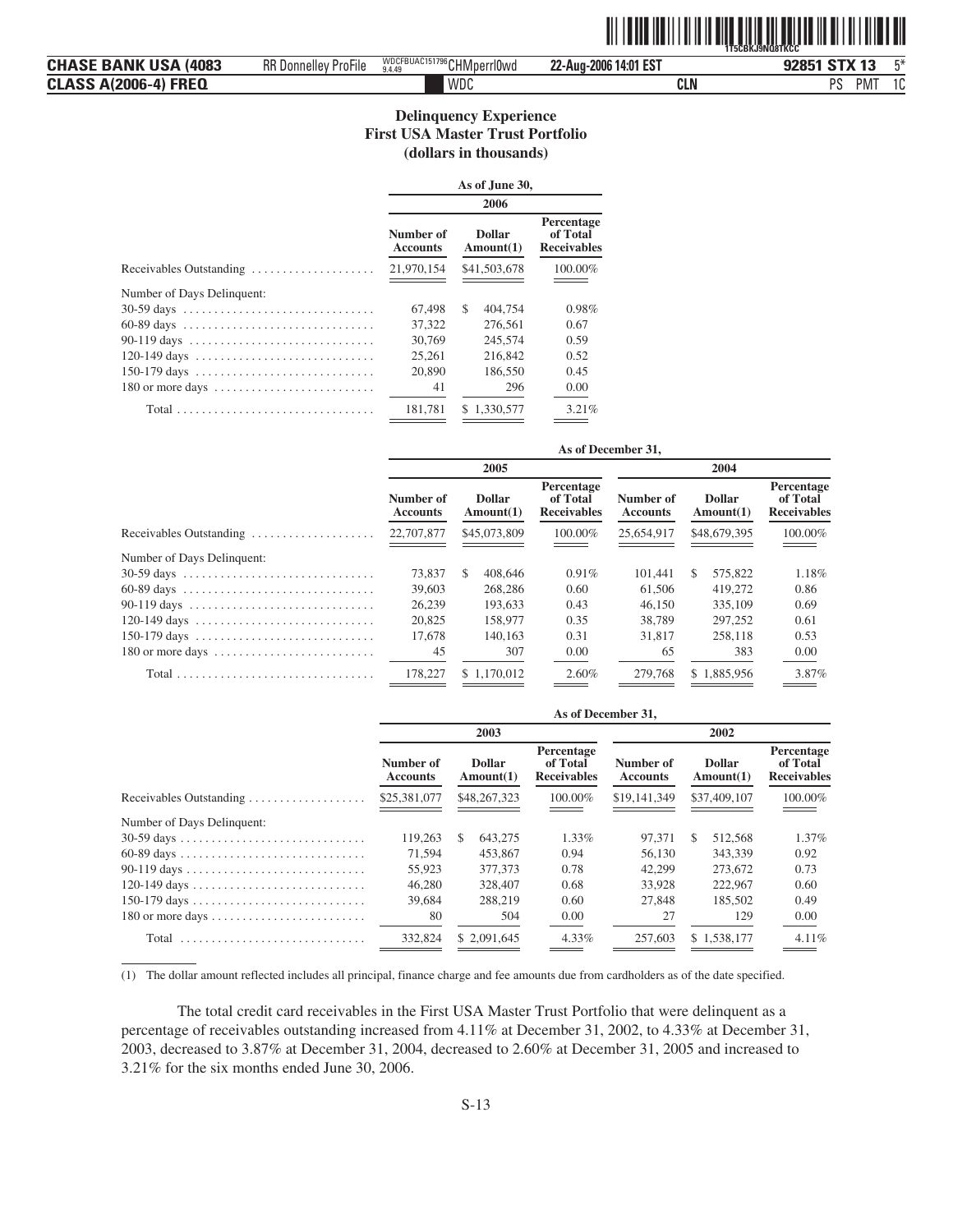|                              |                             |                            |                       | <b>1T5CBKJ9J7WZGFC</b> |
|------------------------------|-----------------------------|----------------------------|-----------------------|------------------------|
| <b>CHASE BANK USA (4083)</b> | <b>RR Donnelley ProFile</b> | WDCFBUAC168013 CHMdennp0wd | 21-Aug-2006 20:02 EST | $8*$<br>92851 STX 14   |
| <b>CLASS A(2006-4) FREQ</b>  |                             | WDC                        | CLN                   | PS<br>PM.<br>1C        |

#### **Delinquency Experience Chase Master Trust Portfolio (dollars in thousands)**

|                                                                              | As of June 30,               |               |                            |                                              |  |  |
|------------------------------------------------------------------------------|------------------------------|---------------|----------------------------|----------------------------------------------|--|--|
|                                                                              |                              |               |                            |                                              |  |  |
|                                                                              | Number of<br><b>Accounts</b> |               | <b>Dollar</b><br>Amount(1) | Percentage<br>of Total<br><b>Receivables</b> |  |  |
| Receivables Outstanding                                                      | 11,750,473                   |               | \$24,020,336               | 100.00%                                      |  |  |
| Number of Days Delinquent:                                                   |                              |               |                            |                                              |  |  |
|                                                                              | 42,370                       | <sup>\$</sup> | 248,522                    | $1.04\%$                                     |  |  |
| 60-89 days                                                                   | 23,720                       |               | 166,678                    | 0.69                                         |  |  |
| 90-119 days $\ldots \ldots \ldots \ldots \ldots \ldots \ldots \ldots \ldots$ | 19,960                       |               | 152,390                    | 0.63                                         |  |  |
| 120-149 days $\dots \dots \dots \dots \dots \dots \dots \dots \dots \dots$   | 16,387                       |               | 131,604                    | 0.55                                         |  |  |
|                                                                              | 14.172                       |               | 117,673                    | 0.49                                         |  |  |
|                                                                              | 10                           |               | 49                         | 0.00                                         |  |  |
| Total                                                                        | 116,619                      | <sup>\$</sup> | 816.916                    | 3.40%                                        |  |  |

|                              | 2005                       |                                              |                                        | 2004                       |                                              |  |
|------------------------------|----------------------------|----------------------------------------------|----------------------------------------|----------------------------|----------------------------------------------|--|
| Number of<br><b>Accounts</b> | <b>Dollar</b><br>Amount(1) | Percentage<br>of Total<br><b>Receivables</b> | <b>Number</b><br>of<br><b>Accounts</b> | <b>Dollar</b><br>Amount(1) | Percentage<br>of Total<br><b>Receivables</b> |  |
| 13.919.307                   | \$29,872,783               | 100.00%                                      | 17,304,116                             | \$35,114,239               | 100.00%                                      |  |
|                              |                            |                                              |                                        |                            |                                              |  |
| 52,003                       | 281.112<br>\$.             | 0.94%                                        | 84.315                                 | 469,676<br>S               | 1.34%                                        |  |
| 28,180                       | 183,496                    | 0.62                                         | 58.251                                 | 369,455                    | 1.05                                         |  |
| 20,206                       | 131.459                    | 0.44                                         | 41,368                                 | 272,173                    | 0.77                                         |  |
| 17.272                       | 116,917                    | 0.39                                         | 36,615                                 | 255,095                    | 0.73                                         |  |
| 15,460                       | 113,366                    | 0.38                                         | 29,273                                 | 209,373                    | 0.60                                         |  |
| 14                           | 80                         | 0.00                                         |                                        | 31                         | 0.00                                         |  |
| 133.135                      | 826,430                    | 2.77%                                        | 249,826                                | \$1.575,803                | 4.49%                                        |  |
|                              |                            |                                              |                                        | As of December 31,         |                                              |  |

| As of December 31,                     |                            |                                              |                              |                            |                                              |
|----------------------------------------|----------------------------|----------------------------------------------|------------------------------|----------------------------|----------------------------------------------|
|                                        | 2003                       |                                              | 2002                         |                            |                                              |
| <b>Number</b><br>of<br><b>Accounts</b> | <b>Dollar</b><br>Amount(1) | Percentage<br>of Total<br><b>Receivables</b> | Number of<br><b>Accounts</b> | <b>Dollar</b><br>Amount(1) | Percentage<br>of Total<br><b>Receivables</b> |
| 19,908,276                             | \$36,461,720               | 100.00%                                      | 17,508,401                   | \$32,791,183               | 100.00%                                      |
|                                        |                            |                                              |                              |                            |                                              |
| 94,390                                 | <sup>\$</sup><br>498,868   | $1.37\%$                                     | 96,026                       | 460,024<br>\$.             | 1.40%                                        |
| 63.246                                 | 378,768                    | 1.04                                         | 63,676                       | 349,794                    | 1.07                                         |
| 49.494                                 | 301.725                    | 0.83                                         | 47,079                       | 266,467                    | 0.81                                         |
| 38,328                                 | 242,093                    | 0.66                                         | 37,881                       | 218,709                    | 0.67                                         |
| 31,772                                 | 206,537                    | 0.57                                         | 29,938                       | 177,028                    | 0.54                                         |
| 30                                     | 215                        | 0.00                                         | 88                           | 473                        | 0.00                                         |
| 277,260                                | \$1.628,206                | 4.47%                                        | 274,688                      | \$1,472,495                | 4.49%                                        |
|                                        |                            |                                              |                              |                            |                                              |

(1) The dollar amount reflected includes all principal, finance charge and fee amounts due from cardholders as of the date specified.

The total credit card receivables in the Chase Master Trust Portfolio that were delinquent as a percentage of receivables outstanding decreased from 4.49% at December 31, 2002, to 4.47% at December 31, 2003, increased to 4.49% at December 31, 2004, decreased to 2.77% at December 31, 2005 and increased to 3.40% for the six months ended June 30, 2006.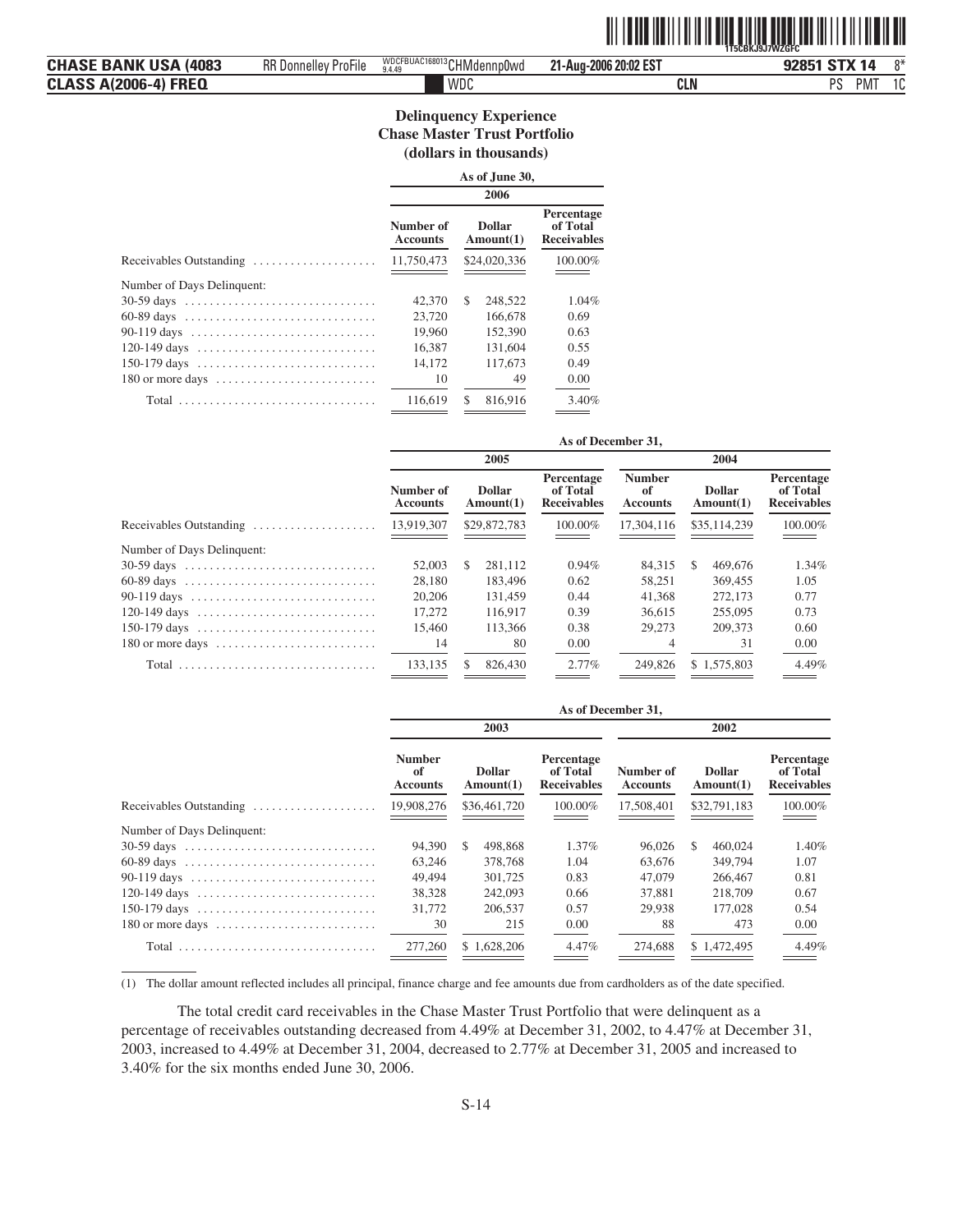|                              |                             |                           |                       | <u> 111   111   111   111   111   111   111   111   111   111   111   111   111   111   111   111   111   1</u><br>1T5CBKJ9K40N6NC |
|------------------------------|-----------------------------|---------------------------|-----------------------|------------------------------------------------------------------------------------------------------------------------------------|
| <b>CHASE BANK USA (4083)</b> | <b>RR Donnelley ProFile</b> | WDCFBUDSK13550CHMsherp0wd | 21-Aug-2006 22:29 EST | 92851 STX 15<br>$10*$                                                                                                              |
| <b>CLASS A(2006-4) FREQ</b>  |                             | WDC                       | <b>CLN</b>            | PS<br><b>PMT</b><br>10<br>ιu                                                                                                       |

#### **Delinquency Experience Chase Issuance Trust (dollars in thousands)**

|                                                                              | As of June 30, 2006          |                            |                                              |  |  |
|------------------------------------------------------------------------------|------------------------------|----------------------------|----------------------------------------------|--|--|
|                                                                              | Number of<br><b>Accounts</b> | <b>Dollar</b><br>Amount(1) | Percentage<br>of Total<br><b>Receivables</b> |  |  |
|                                                                              | 25,385,578                   | \$49,471,674               | 100.00%                                      |  |  |
| Number of Days Delinquent:                                                   |                              |                            |                                              |  |  |
|                                                                              | 82,424                       | \$<br>454,608              | 0.92%                                        |  |  |
| 60-89 days                                                                   | 44.526                       | 300,261                    | 0.61                                         |  |  |
| 90-119 days $\ldots \ldots \ldots \ldots \ldots \ldots \ldots \ldots \ldots$ | 36.653                       | 267,172                    | 0.54                                         |  |  |
| 120-149 days $\ldots \ldots \ldots \ldots \ldots \ldots \ldots \ldots$       | 28,838                       | 225.921                    | 0.46                                         |  |  |
| 150-179 days                                                                 | 23,949                       | 195,308                    | 0.39                                         |  |  |
|                                                                              | 41                           | 297                        | 0.00                                         |  |  |
|                                                                              | 216.431                      | \$1,443,567                | 2.92%                                        |  |  |

|                                                                            | As of December 31,           |                            |                                              |                              |                            |                                       |
|----------------------------------------------------------------------------|------------------------------|----------------------------|----------------------------------------------|------------------------------|----------------------------|---------------------------------------|
|                                                                            |                              | 2005                       |                                              | 2004                         |                            |                                       |
|                                                                            | Number of<br><b>Accounts</b> | <b>Dollar</b><br>Amount(1) | Percentage<br>of Total<br><b>Receivables</b> | Number of<br><b>Accounts</b> | <b>Dollar</b><br>Amount(1) | Percentage<br>of Total<br>Receivables |
|                                                                            | 21,171,100                   | \$43,634,805               | 100.00%                                      | 16.175.184                   | \$32,085,444               | 100.00%                               |
| Number of Days Delinquent:                                                 |                              |                            |                                              |                              |                            |                                       |
|                                                                            | 69.891                       | S<br>351,827               | 0.81%                                        | 62.561                       | 351,088<br>S               | 1.09%                                 |
|                                                                            | 36,723                       | 226,343                    | 0.52                                         | 37,407                       | 252,426                    | 0.79                                  |
| 90-119 days $\dots\dots\dots\dots\dots\dots\dots\dots\dots\dots\dots\dots$ | 24.176                       | 162.551                    | 0.37                                         | 27,447                       | 200,130                    | 0.62                                  |
|                                                                            | 18.960                       | 132,024                    | 0.30                                         | 23,196                       | 177,092                    | 0.55                                  |
| 150-179 days                                                               | 16.116                       | 117,022                    | 0.27                                         | 19,039                       | 154,605                    | 0.48                                  |
|                                                                            | 37                           | 258                        | 0.00                                         | 41                           | 246                        | 0.00                                  |
|                                                                            | 165,903                      | 990,025                    | 2.27%                                        | 169,691                      | \$1.135.587                | 3.53%                                 |

|                            | As of December 31,           |                            |                                              | <b>Eight Months Ended</b>    |                            |                                              |  |
|----------------------------|------------------------------|----------------------------|----------------------------------------------|------------------------------|----------------------------|----------------------------------------------|--|
|                            |                              | 2003                       |                                              | December 31, 2002(3)         |                            |                                              |  |
|                            | Number of<br><b>Accounts</b> | <b>Dollar</b><br>Amount(1) | Percentage<br>of Total<br><b>Receivables</b> | Number of<br><b>Accounts</b> | <b>Dollar</b><br>Amount(1) | Percentage<br>of Total<br><b>Receivables</b> |  |
|                            | 10.015.708                   | \$20,066,427               | 100.00%                                      | 6.284,460                    | \$12,614,838               | 100.00%                                      |  |
| Number of Days Delinquent: |                              |                            |                                              |                              |                            |                                              |  |
|                            | 46,774                       | \$.<br>249,479             | 1.24%                                        | 33,814                       | S.<br>169,763              | 1.35%                                        |  |
|                            | 27.784                       | 175,195                    | 0.87                                         | 18,840                       | 110.163                    | 0.87                                         |  |
|                            | 21,499                       | 144,701                    | 0.72                                         | 14.257                       | 89,049                     | 0.71                                         |  |
|                            | 17.792                       | 126,120                    | 0.63                                         | 11.450                       | 72,448                     | 0.57                                         |  |
|                            | 15.192                       | 111.119                    | 0.56                                         | 9.337                        | 59.423                     | 0.47                                         |  |
|                            | 41                           | 244                        | 0.00                                         | 10                           | 45                         | 0.00                                         |  |
| $Total$                    | 129,082                      | 806,858<br>Ъ               | $4.02\%$                                     | 87,708                       | 500,891<br>S               | 3.97%                                        |  |

(1) The dollar amount reflected includes all principal, finance charge and fee amounts due from cardholders as of the date specified.

(2) Includes the outstanding principal amount of the First USA collateral certificate, the Chase collateral certificate and the outstanding amount of principal receivables in the issuing entity, as applicable.

(3) The issuing entity was formed on May 1, 2002.

The total credit card receivables in the issuing entity that were delinquent as a percentage of receivables outstanding increased from 3.97% for the eight months ended December 31, 2002 to 4.02% at December 31, 2003, decreased to 3.53% at December 31, 2004, decreased to 2.27% at December 31, 2005 and increased to 2.92% for the six months ended June 30, 2006.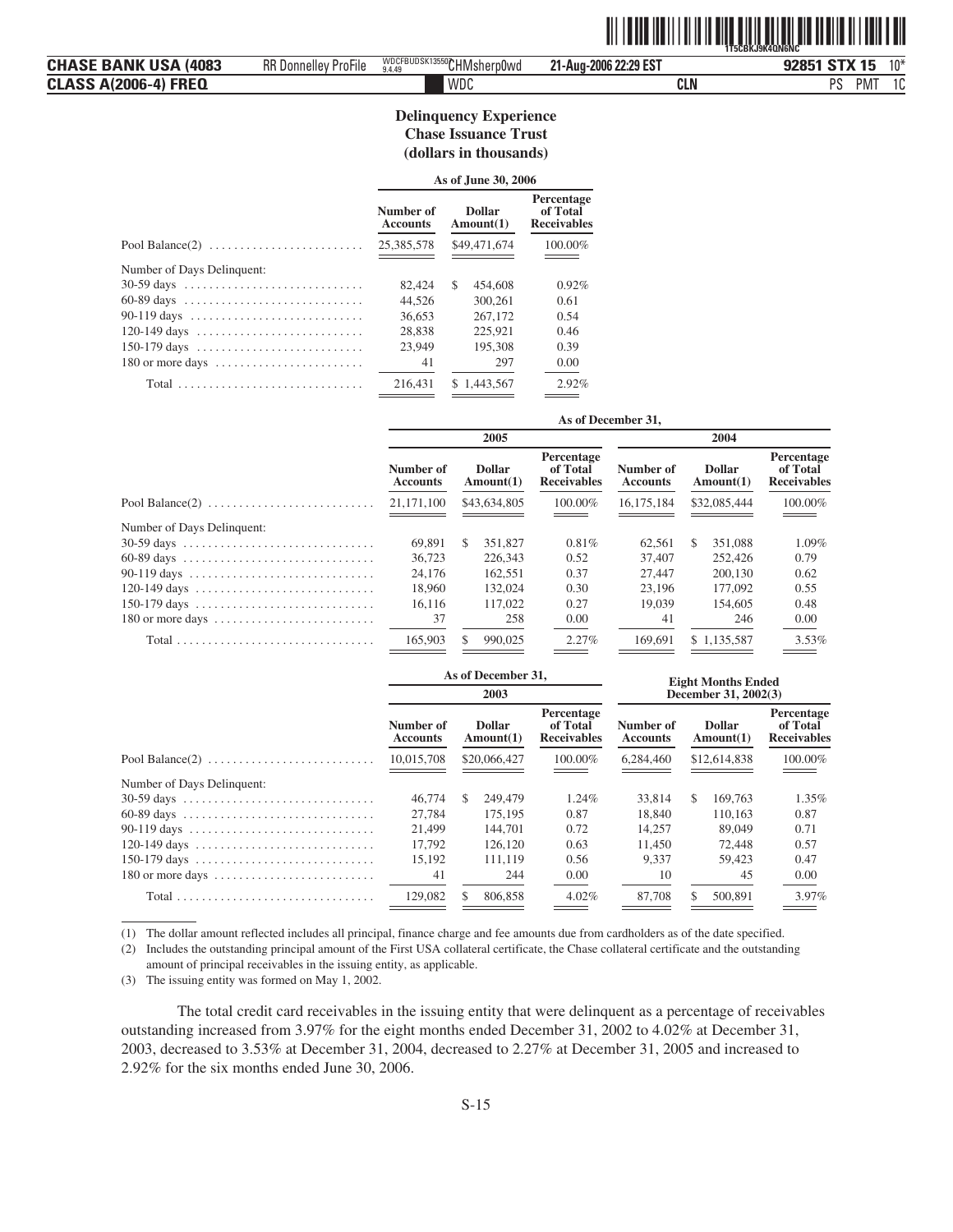|                                |                      |                                           |                       | `1T5CBKJ9DRPW0XC             |
|--------------------------------|----------------------|-------------------------------------------|-----------------------|------------------------------|
| <b>CHASE BANK USA</b><br>(4083 | RR Donnelley ProFile | CHMFBUAC152135 CHMngu<br>uylocm<br>3.4.49 | 19-Aug-2006 16:09 EST | コ米<br><b>STX 16</b><br>92851 |
| <b>CLASS A(2006-4) FREQ</b>    |                      | WDC                                       | CLN                   | nc<br>$\sim$<br>PM<br>v      |

ˆ1T5CBKJ9DRPW0XCFŠ **1T5CBKJ9DRPW0XC**

#### **Loss Experience First USA Master Trust Portfolio (dollars in thousands)**

|                                                                                                      | <b>Year Ended December 31,</b><br><b>Six Months Ended</b> |                    |                        |                         |                        |                         |  |  |
|------------------------------------------------------------------------------------------------------|-----------------------------------------------------------|--------------------|------------------------|-------------------------|------------------------|-------------------------|--|--|
|                                                                                                      |                                                           | June 30, 2006      | 2005                   | 2004                    | 2003                   | 2002                    |  |  |
| Average Principal Receivables Outstanding                                                            |                                                           | \$41,231,095       | \$42,845,215           | \$47,234,843            | \$39,548,471           | \$33,215,913            |  |  |
| Gross Losses $(1)$<br>$Recoveries(2) \ldots \ldots \ldots \ldots \ldots \ldots \ldots \ldots \ldots$ |                                                           | 766,270<br>111,387 | \$2.975,647<br>383.531 | \$ 3,178,550<br>300,012 | \$2.598,534<br>248,278 | \$ 2.151,330<br>174,074 |  |  |
| Net Losses as a percentage of Average Principal                                                      |                                                           | 654.883            | \$2.592,116            | \$2.878,538             | \$2,350,256            | \$1,977,256             |  |  |
| Receivables Outstanding                                                                              |                                                           | $3.18\%(4)$        | $6.05\%$               | $6.09\%$                | 5.94%                  | 5.95%                   |  |  |

(1) Gross Losses are charge-offs of principal receivables. Gross Losses do not include the amount of any reductions in principal receivables due to fraud, returned goods or customer disputes, the amount of which instead results in the reduction of the First USA Master Trust Transferor Interest. The number of accounts experiencing a loss for the six months ended June 30, 2006 was 124,739.

(2) Recoveries are amounts received on previously charged-off receivables. Recoveries as a percentage of Gross Losses for the six months ended June 30, 2006 was 14.54% and for each of the years ended December 31, 2005, 2004, 2003 and 2002 were 12.89%, 9.44%, 9.55% and 8.09%, respectively.

(3) Net Losses are Gross Losses minus Recoveries. Net Losses do not include the amount of any reductions in principal receivables due to fraud, returned goods or customer disputes, the amount of which instead results in the reduction of the First USA Master Trust Transferor Interest. Net Losses as a percentage of Gross Losses for the six months ended June 30, 2006 were 85.46% and for each of the years ended December 31, 2005, 2004, 2003 and 2002 were 87.11%, 90.56%, 90.45% and 91.91%, respectively.

(4) Annualized.

The Net Loss percentage for the First USA Master Trust decreased from 5.95% for 2002, to 5.94% for 2003, increased to 6.09% for 2004, decreased to 6.05% for 2005 and decreased to 3.18% for the six months ended June 30, 2006.

#### **Loss Experience Chase Master Trust Portfolio (dollars in thousands)**

|                                                                                | <b>Six Months Ended</b> | <b>Year Ended December 31,</b> |                        |                        |                        |
|--------------------------------------------------------------------------------|-------------------------|--------------------------------|------------------------|------------------------|------------------------|
|                                                                                | June 30, 2006           | 2005                           | 2004                   | 2003                   | 2002                   |
| Average Principal Receivables Outstanding                                      | \$26,504,721            | \$31,805,621                   | \$35,353,306           | \$33,398,014           | \$29,200,134           |
| $Recoveries(2) \ldots \ldots \ldots \ldots \ldots \ldots \ldots \ldots \ldots$ | 527,379<br>76.292       | \$2,187,982<br>280,910         | \$2.233,367<br>214,928 | \$2,088,909<br>203,959 | \$1,636,833<br>116,609 |
| Net Losses as a percentage of Average Principal                                | 451,087                 | \$1,907,072                    | \$2.018.439            | \$1,884,950            | \$1,520,224            |
| Receivables Outstanding                                                        | $3.40\%$ (4)            | $6.00\%$                       | 5.71%                  | 5.64%                  | 5.21%                  |

(1) Gross Losses are charge-offs of principal receivables. Gross Losses do not include the amount of any reductions in principal receivables due to fraud, returned goods or customer disputes, the amount of which instead results in the reduction of the Chase Master Trust Transferor Interest. The number of accounts experiencing a loss for the six months ended June 30, 2006 was 97,273.

(2) Recoveries are amounts received on previously charged-off receivables. Recoveries as a percentage of Gross Losses for the six months ended June 30, 2006 were 14.47% and for each of the years ended December 31, 2005, 2004, 2003 and 2002 were 12.84%, 9.62%, 9.76% and 7.12%, respectively.

(3) Net Losses are Gross Losses minus Recoveries. Net Losses do not include the amount of any reductions in principal receivables due to fraud, returned goods or customer disputes, the amount of which instead results in the reduction of the Chase Master Trust Transferor Interest. Net Losses as a percentage of Gross Losses for the six months ended June 30, 2006 were 85.53% and for each of the years ended December 31, 2005, 2004, 2003 and 2002 were 87.16%, 90.38%, 90.24% and 92.88%, respectively.

(4) Annualized.

The Net Loss percentage for the Chase Master Trust increased from 5.21% for 2002, to 5.64% for 2003, increased to 5.71% for 2004 and increased to 6.00% for 2005 and decreased to 3.40% for the six months ended June 30, 2006.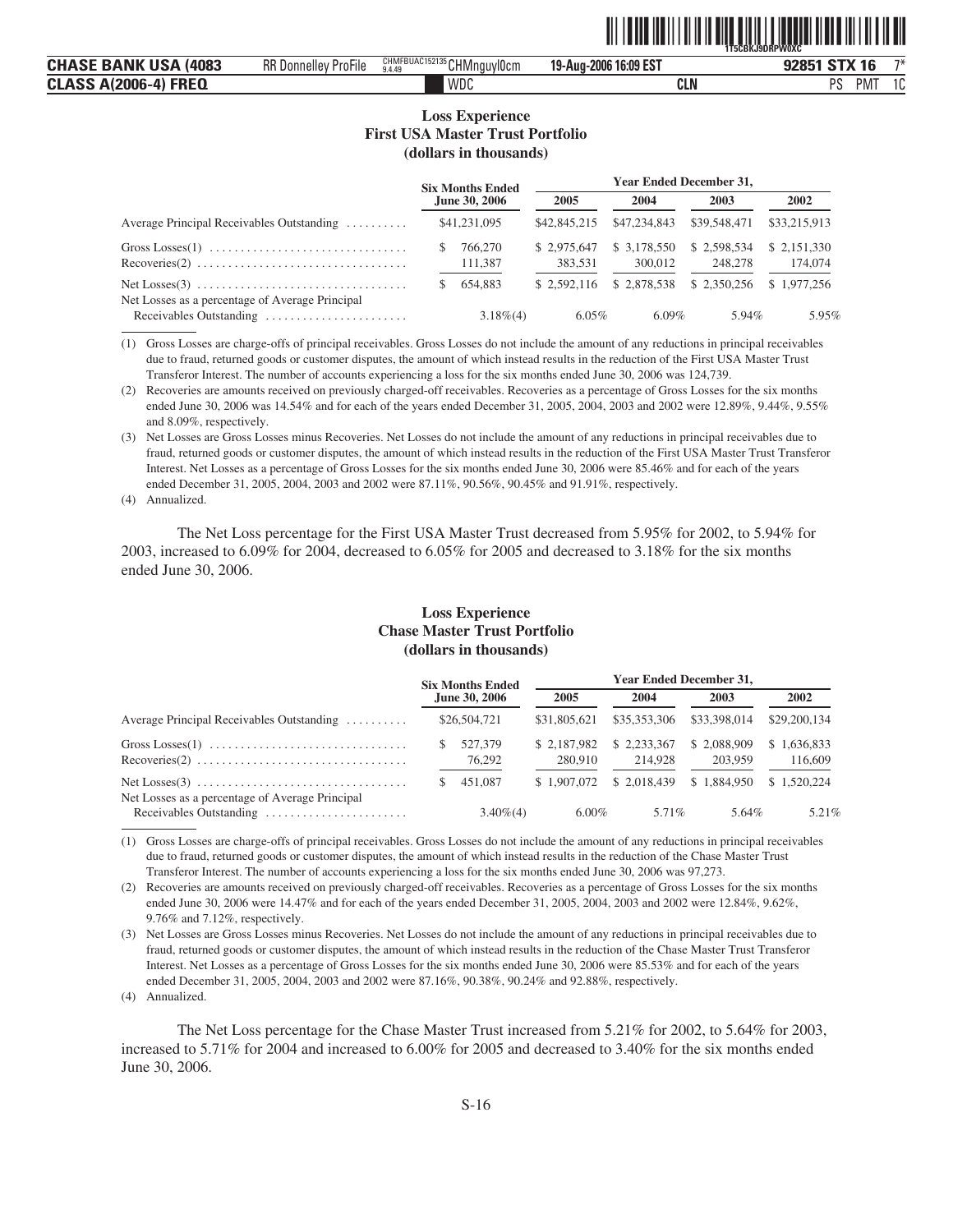|                                                                             |                                               |                                                 | _____<br>1T5CBKJ9J88NBQC |                                                                |
|-----------------------------------------------------------------------------|-----------------------------------------------|-------------------------------------------------|--------------------------|----------------------------------------------------------------|
| (4083<br>RANK<br>і ІІСЛ.<br><b>CHA</b><br>. .                               | $\cdots$<br>RR Donnei.<br>/ ProFile<br>11 H M | WDCFBUAC168013rL<br>`HMde.<br>`nnp0wd<br>9.4.49 | 21-Aug-2006 20:11 EST    | $10*$<br>G <sub>T</sub> V A <sub>T</sub><br><b>OOOF</b><br>-03 |
| <b>FREQ</b><br><b>\</b> 2006<br>CI A<br>. <i>. .</i><br>ulajj<br>$\sqrt{2}$ |                                               | WDC                                             | <b>CLN</b>               | <sub>D</sub> e<br>$\sim$<br><b>PMT</b><br>1 U<br>u             |

ˆ1T5CBKJ9J88NBQC(Š **1T5CBKJ9J88NBQC**

#### **Loss Experience Chase Issuance Trust (dollars in thousands)**

|                                       | <b>Six Months Ended</b> |                         | <b>Year Ended December 31,</b> |    |                   |  | <b>Eight Months Ended</b><br>December 31, |  |
|---------------------------------------|-------------------------|-------------------------|--------------------------------|----|-------------------|--|-------------------------------------------|--|
|                                       | June 30, 2006           | 2005                    | 2004                           |    | 2003              |  | 2002(1)                                   |  |
| Average Pool Balance $(2)$            | \$46,482,604            | \$35,508,909            | \$24,670,617                   |    | \$15,950,840      |  | \$5,207,146                               |  |
|                                       | 774.566<br>112,714      | \$ 2,140,504<br>279,757 | \$1.536,182<br>147,375         | S. | 978.611<br>96.219 |  | \$219,438<br>18,658                       |  |
| Net Losses as a percentage of Average | 661,852                 | \$1,860,747             | \$1,388,807                    | S. | 882,392           |  | \$ 200,780                                |  |
| Principal Receivables Outstanding     | $2.85\%(6)$             | 5.24%                   | 5.63%                          |    | 5.53%             |  | 5.78%                                     |  |

(1) The issuing entity was formed on May 1, 2002.

(2) Includes the outstanding principal amount of the First USA collateral certificate, the Chase collateral certificate and the outstanding amount of principal receivables in the issuing entity, as applicable.

(3) Gross Losses are charge-offs of principal receivables. Gross Losses do not include the amount of any reductions in principal receivables due to fraud, returned goods or customer disputes, the amount of which instead results in the reduction of the Transferor Amount. The number of accounts experiencing a loss for the six months ended June 30, 2006 was 137,404.

(4) Recoveries are amounts received on previously charged-off receivables. Recoveries as a percentage of Gross Losses for the six months ended June 30, 2006 were 14.55% and for each of the years ended December 31, 2005, 2004 and 2003 and the eight months ended December 31, 2002 (following the formation of the issuing entity) were 13.07%, 9.59%, 9.83% and 8.50%, respectively.

(5) Net Losses are Gross Losses minus Recoveries. Net Losses do not include any reductions in principal receivables due to fraud, returned goods or customer disputes, the amount of which instead results in the reduction of the Transferor Amount. Net Losses as a percentage of Gross Losses for receivables in the issuing entity, receivables in the First USA Master Trust to the extent allocated to the First USA collateral certificate and for receivables in the Chase Master Trust to the extent allocated to the Chase collateral certificate and for the six months ended June 30, 2006 were 85.45% and for each of the years ended December 31, 2005, 2004 and 2003 and the eight months ended December 31, 2002 (following the formation of the issuing entity) were 86.93%, 90.41%, 90.17% and 91.50%, respectively. (6) Annualized.

The Net Loss percentage for the issuing entity decreased from 5.78% for the eight months ended December 31, 2002 to 5.53% for 2003, increased to 5.63% for 2004, decreased to 5.24% for 2005 and decreased to 2.85% for the six months ended June 30, 2006.

The delinquency and net loss percentages for each of the Trust Portfolios at any time reflect, among other factors, the quality of the related credit card loans in that Trust Portfolio, the average seasoning of the related consumer revolving credit card accounts in that Trust Portfolio, the success of Chase USA's collection efforts and general economic conditions.

Each Trust Portfolio continues to reflect a well-seasoned portfolio that has good national geographic diversification. Future charge-offs in each of the Trust Portfolios and overall credit quality for each Trust Portfolio are subject to uncertainties which may cause actual results to differ from current and historical performance. These uncertainties could include the direction and level of credit card loan delinquencies, changes in consumer behavior, bankruptcy trends and changes in the bankruptcy law, portfolio seasoning, interest rate movements, and portfolio mix, among others. Significant deterioration in the general economy could materially change the performance of each Trust Portfolio. In addition, the credit card industry experienced an accelerated level of bankruptcy filings prior to October 17, 2005, the general effective date of the new U.S. bankruptcy legislation. This significant increase in the number of bankruptcy filings had a negative effect on net loss percentages for the fourth quarter of 2005 for each of the Trust Portfolios. However, the first half of 2006 experienced lower credit card net losses, as the record level of bankruptcy filings in the fourth quarter of 2005 are believed to have included bankruptcy filings that would otherwise have occurred in 2006. Finally, full implementation of FFIEC minimum payment rules was completed in the first quarter of 2006, resulting in higher required minimum payments from some cardholders. Net credit card losses are anticipated to increase in the second half of 2006 relative to the first half of 2006 due to higher expected bankruptcy related losses and the impact of the new minimum payment rules.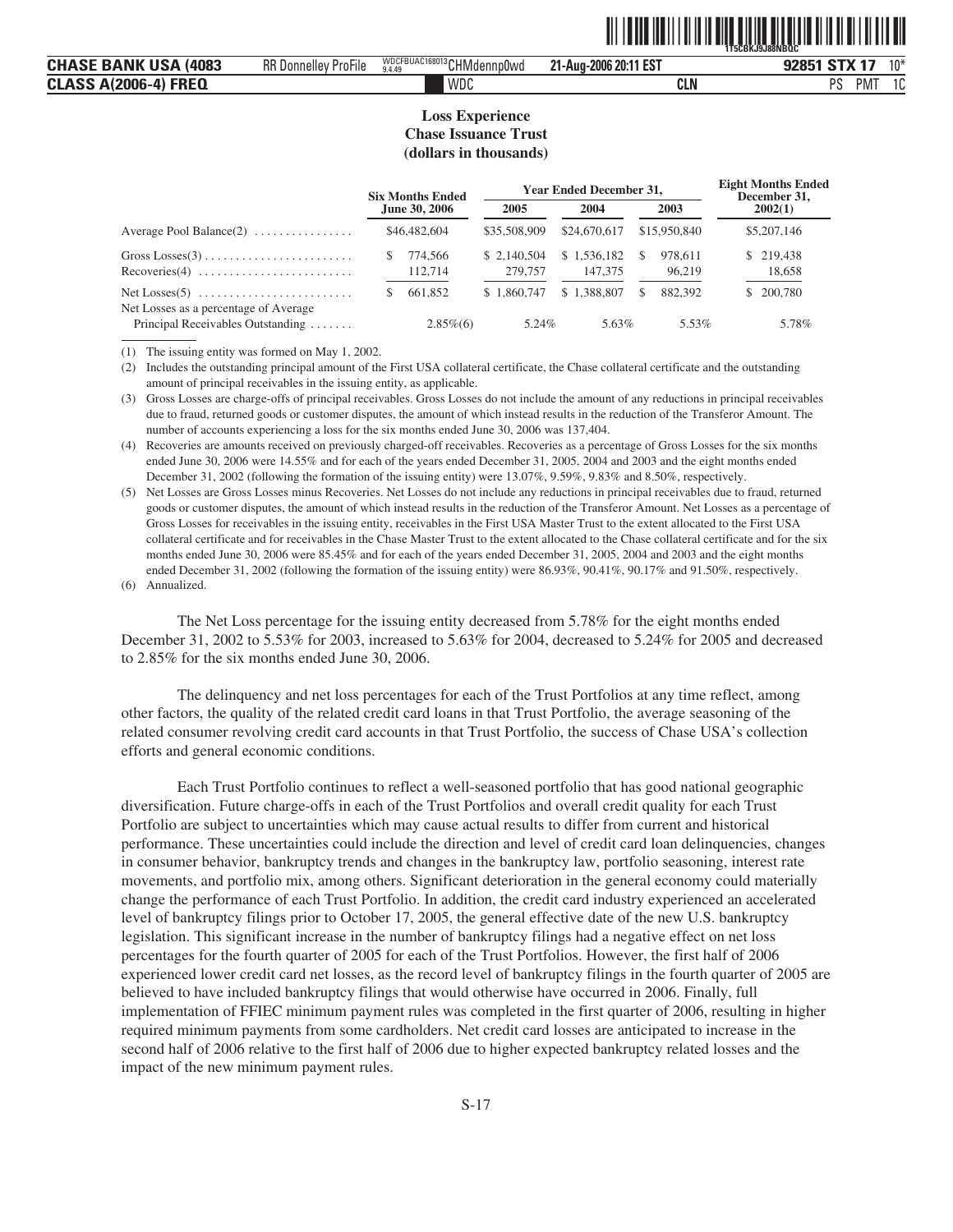|                                |                             |                   |                      |                       | 1T5CBKJ5ZTS40MC  |                       |
|--------------------------------|-----------------------------|-------------------|----------------------|-----------------------|------------------|-----------------------|
| <b>CHASE BANK USA</b><br>(4083 | <b>RR Donnelley ProFile</b> | chmdoc1<br>9.4.35 | <b>CHMpf</b><br>rend | 11-Jul-2006 01:28 EST | 92851 STX 18     | ግ*                    |
| <b>CLASS A(2006-4) FREQ</b>    |                             |                   | WDC                  | <b>CLN</b>            | PS<br><b>PMT</b> | 10 <sup>1</sup><br>ΙU |

#### **Recoveries**

Chase USA, as transferor of the First USA Master Trust, the Chase Master Trust and the issuing entity, is required, pursuant to the terms of the First USA Master Trust agreement, the Chase Master Trust agreement and the transfer and servicing agreement, as applicable, to transfer to the First USA Master Trust, the Chase Master Trust or the issuing entity, as applicable, a percentage of the recoveries on charged-off accounts received each month. The amounts described in the preceding sentence are called "Recoveries" and more specifically, (1) with respect to the First USA Master Trust, "First USA Master Trust Recoveries" (2) with respect to the Chase Master Trust, "Chase Master Trust Recoveries" and (3) with respect to the issuing entity, "Issuing Entity Recoveries." Each month, Recoveries allocated to a Master Trust or the issuing entity, as applicable, are equal to the total recoveries collected by Chase USA from the credit card accounts in the Bank Portfolio, times defaulted receivables in that Master Trust or the issuing entity, as applicable, divided by defaulted receivables in the Bank Portfolio.

Collections of Recoveries will be generally treated as Principal Collections, except that to the extent the amount of Recoveries received by the issuing entity with respect to any month exceeds the aggregate amount of principal receivables (other than ineligible credit card receivables) in Defaulted Accounts that became Defaulted Accounts in that month, the amount of that excess will be treated as Finance Charge Collections.

#### **Dilution**

The servicer for a Master Trust or for the issuing entity will adjust the amount of any principal receivable as a result of transactions in respect of any principal receivable which was discovered as having been created through a fraudulent or counterfeit charge or because of transactions occurring in respect of a rebate or refund to a cardholder, or because that principal receivable was created in respect of merchandise which was refused or returned by a cardholder. This is called a "credit adjustment" or "dilution." To the extent that the servicer adjusts the amount of any principal receivable as a result of dilution then, (1) with respect to a Master Trust, the Master Trust Transferor Interest for that Master Trust and (2) with respect to the issuing entity, the Transferor Amount, will in each case be reduced by the amount of the adjustment.

#### **Interchange**

Creditors participating in the MasterCard and VISA associations receive certain fees, known as "Interchange," as partial compensation for taking credit risk, absorbing fraud losses and funding credit card receivables for a limited period before initial billing. Under the MasterCard and VISA systems, a portion of Interchange in connection with cardholder charges for goods and services is collected by banks that issue credit cards by applying a discount to the amount paid by those banks to the banks that clear the related transactions for merchants. MasterCard and VISA set Interchange fees annually based on the number of credit card transactions and the amount charged per transaction. MasterCard and VISA may from time to time change the amount of Interchange reimbursed to banks issuing their credit cards.

As an approximation of the amount of Interchange generated by principal receivables arising in consumer revolving credit card accounts in the First USA Master Trust Portfolio, Chase USA will, with respect to each month, pay to the First USA Master Trust servicer, for inclusion as collections of First USA Master Trust finance charge receivables, an amount equal to the product of (1) 1.3% or any other percentage specified by Chase USA from time to time, provided that each rating agency then rating any series of certificates issued by a master trust confirms that any other percentage so designated will not result in the withdrawal or downgrade of the rating of the certificates of any series issued by a master trust then in effect, and (2) the amount of collections other than collections of periodic finance charges, annual membership fees, cash advance fees, late fees, overlimit fees, return check fees and similar fees and other charges or Recoveries for that month. This amount referred to herein as the "First USA Master Trust Interchange Amount"—will be in addition to the amount of collections of principal receivables and the amount of collections of finance charge receivables otherwise allocated to the First USA Master Trust.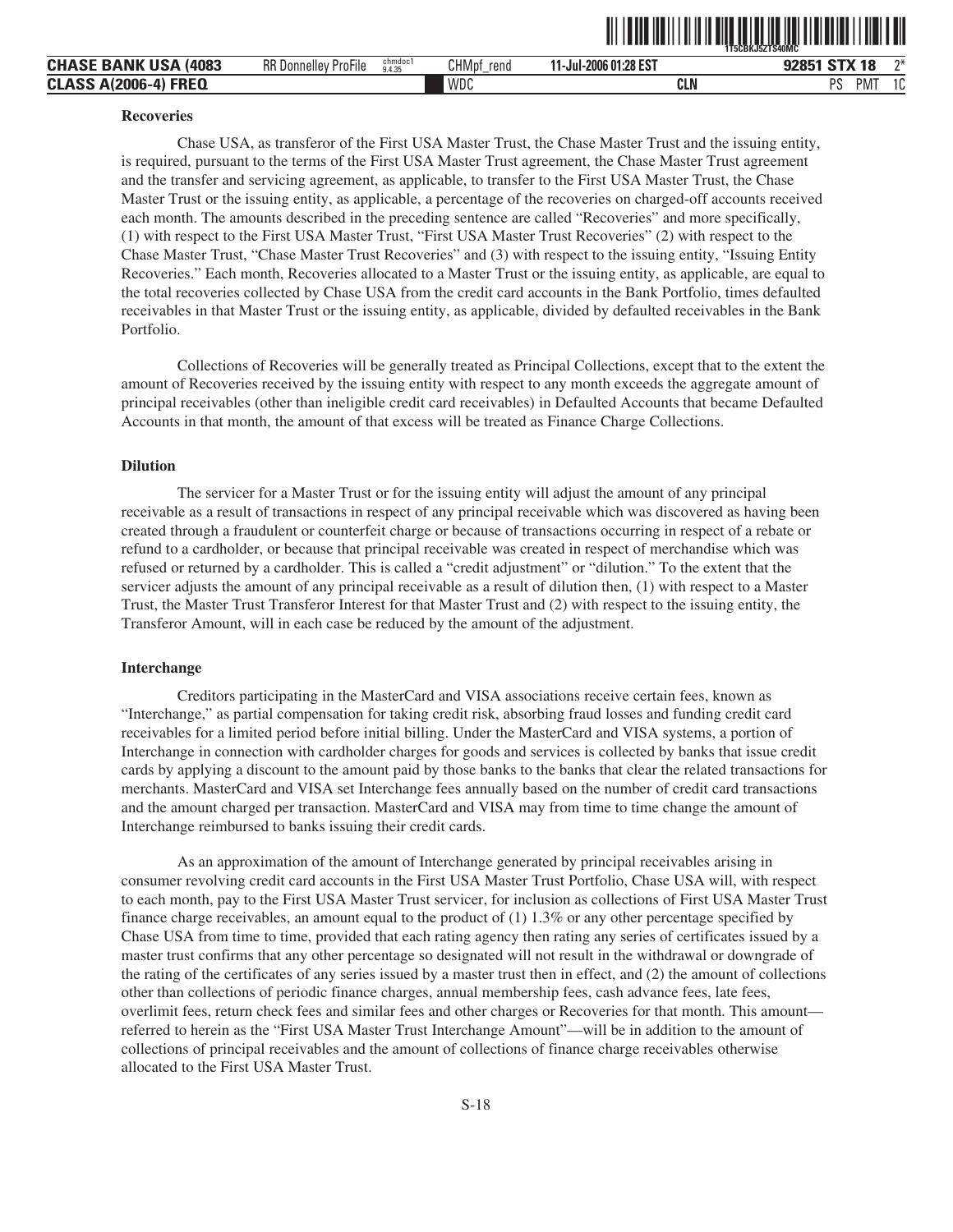|                                            |                             |                                                  |                       | `1T5CBKJ9DROTKGC` |              |
|--------------------------------------------|-----------------------------|--------------------------------------------------|-----------------------|-------------------|--------------|
| CHASE<br><b>BANK USA</b><br>(4083          | <b>RR Donnelley ProFile</b> | CHMFBUAC152135 CHMnquyl0cm<br>9.4.4 <sup>c</sup> | 19-Aug-2006 16:09 EST |                   | $A*$         |
| $A(2006-4)$<br><b>FREQ</b><br><b>CLASS</b> |                             | WDC                                              | <b>CLN</b>            | DC<br>PMT         | $\sim$<br>ιu |

ˆ1T5CBKJ9DRQTKGC7Š **1T5CBKJ9DRQTKGC**

In connection with the amount of Interchange generated by principal receivables arising in consumer revolving credit card accounts in the Chase Master Trust Portfolio, Chase USA will, with respect to each month, pay to the Chase Master Trust servicer, for inclusion as collections of Chase Master Trust finance charge receivables, an amount equal to  $(A)$  the product of  $(1)$  interchange for the monthly period and  $(2)$  the total amount of purchases of merchandise and services in the Chase Master Trust Portfolio divided by (B) the total amount of purchases of merchandise and services in Chase USA's portfolio of credit card accounts. This amount—referred to herein as the "Chase Master Trust Interchange Amount"—will be in addition to the amount of collections of principal receivables and the amount of collections of finance charge receivables otherwise allocated to the Chase Master Trust.

In connection with the amount of Interchange generated by principal receivables arising in consumer revolving credit card accounts in the issuing entity, Chase USA will, with respect to each month, pay to the servicer, for inclusion as collections of finance charge receivables, an amount determined by Chase USA or an affiliate, as applicable, as owner of the account, in its sole discretion, to be reasonably representative of the amount of interchange generated by the receivables arising in the accounts of Chase USA or an affiliate, as applicable, as owner of the account. Currently, this amount is equal to (A) the product of (1) interchange for the monthly period and (2) the total amount of purchases of merchandise and services designated to the issuing entity divided by (B) the total amount of purchases of merchandise and services in Chase USA's portfolio of credit card accounts. This amount—referred to herein as the "Issuing Entity Interchange Amount"—will be in addition to the amount of collections of principal receivables and the amount of collections of finance charge receivables otherwise allocated to the issuing entity.

In addition, to the extent that consumer revolving credit card accounts, other than as described in the preceding paragraph, are designated to have their credit card receivables included in the issuing entity, the transferor with respect to those credit card receivables will determine for any month, in its sole discretion, the amount of Interchange generated by the principal receivables included in the issuing entity. This amount will be included as collections of finance charge receivables.

#### **Revenue Experience**

The revenue experience on the First USA Master Trust Portfolio for the six months ended June 30, 2006 and for each of the four calendar years 2005, 2004, 2003 and 2002 is described in the following table.

The revenue experience on the First USA Master Trust Portfolio in the following table is calculated on a cash basis. Finance charges, fees and interchange are comprised of monthly periodic finance charges, annual membership fees and other credit card fees and interchange amounts.

#### **Revenue Experience First USA Master Trust Portfolio (dollars in thousands)**

|                                                        | <b>Six Months Ended</b> |        | Year Ended December 31, |                                                 |        |
|--------------------------------------------------------|-------------------------|--------|-------------------------|-------------------------------------------------|--------|
|                                                        | <b>June 30, 2006</b>    | 2004   | 2003                    | 2002                                            |        |
| Finance Charges, Fees and Interchange                  | \$3,534,464             |        |                         | \$6,748,135 \$7,108,299 \$5,823,712 \$5,542,076 |        |
| Yield from Finance Charges, Fees and Interchange $(1)$ | $17.29\%(2)$            | 15.75% | 15.06%                  | $14.93\%$                                       | 16.85% |

(1) Yield from Finance Charges, Fees and Interchange is the result of dividing finance charges, fees and interchange amounts by principal receivables outstanding during the periods indicated.

(2) Annualized.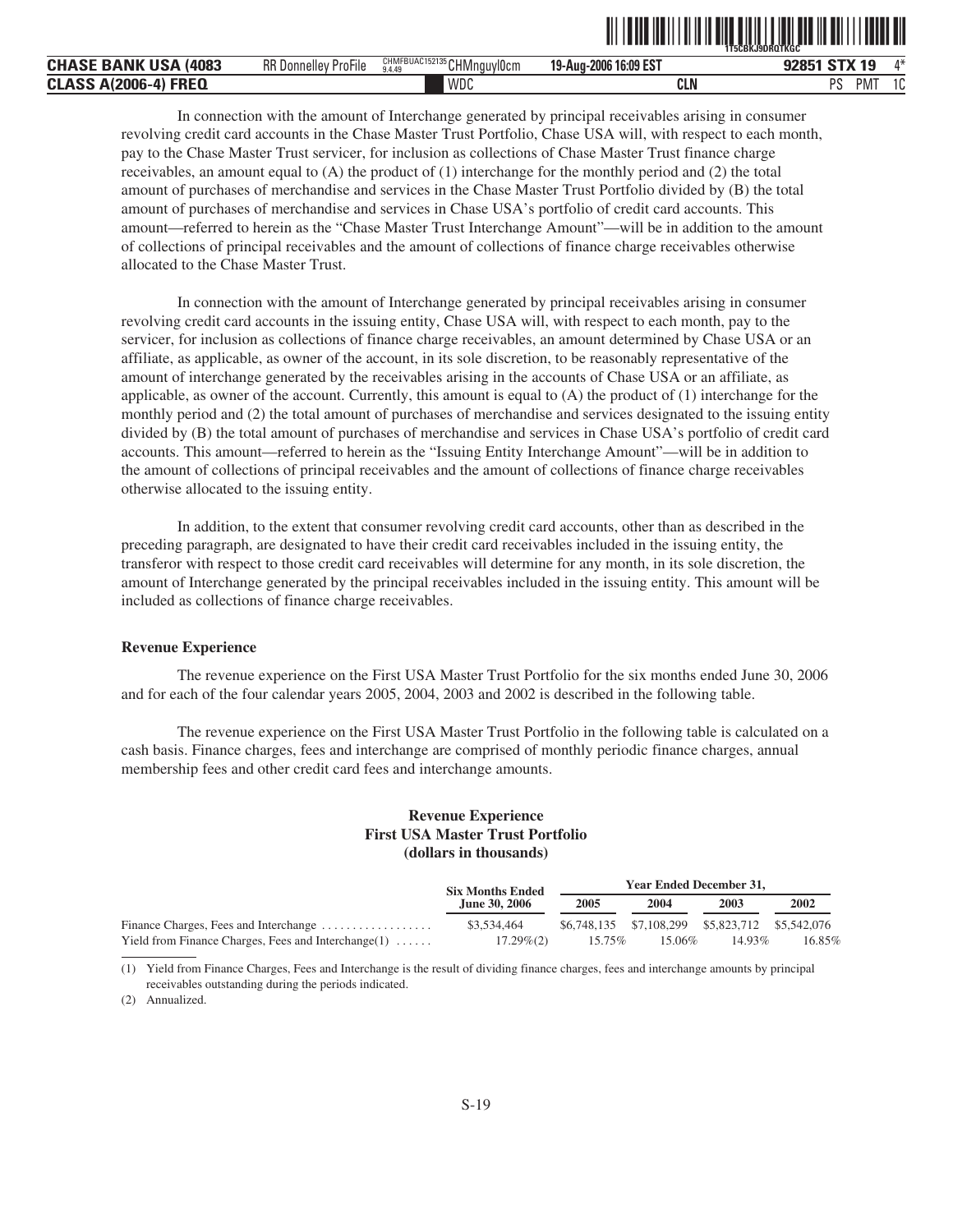|                              |                             |                                      |                       | <b>1T5CBKJ9J7Y63ZC</b>              |
|------------------------------|-----------------------------|--------------------------------------|-----------------------|-------------------------------------|
| <b>CHASE BANK USA (4083)</b> | <b>RR Donnelley ProFile</b> | WDCFBUAC168013 CHMdennp0wd<br>9.4.49 | 21-Aug-2006 20:02 EST | <b>FX</b><br><b>STX 20</b><br>92851 |
| <b>CLASS A(2006-4) FREQ</b>  |                             | WDC                                  | CLN                   | PS<br>$\sim$<br><b>PM</b><br>v      |

ˆ1T5CBKJ9J7Y63ZC\$Š **1T5CBKJ9J7Y63ZC**

The revenue experience on the Chase Master Trust Portfolio for the six months ended June 30, 2006 and for each of the four calendar years 2005, 2004, 2003 and 2002 is described in the following table.

The revenue experience on the Chase Master Trust Portfolio in the following table is calculated on a cash basis. Finance charges, fees and interchange are comprised of monthly periodic finance charges, annual membership fees and other credit card fees and interchange amounts.

#### **Revenue Experience Chase Master Trust Portfolio (dollars in thousands)**

|                                                        | <b>Six Months Ended</b> |                                                 | <b>Year Ended December 31.</b> |        |        |
|--------------------------------------------------------|-------------------------|-------------------------------------------------|--------------------------------|--------|--------|
|                                                        | <b>June 30, 2006</b>    | 2005                                            | 2004                           | 2003   | 2002   |
| Finance Charges, Fees and Interchange                  | \$2,334,465             | \$5,116,201 \$5,267,084 \$4,858,218 \$4,419,462 |                                |        |        |
| Yield from Finance Charges, Fees and Interchange $(1)$ | $17.77\%(2)$            | $16.09\%$                                       | 14.90%                         | 14.55% | 15.14% |

(1) Yield from Finance Charges, Fees and Interchange is the result of dividing finance charges, fees and interchange amounts by principal receivables outstanding during the periods indicated.

(2) Annualized.

The revenue experience for the issuing entity for the six months ended June 30, 2006 and for each of the years ended December 31, 2005, 2004 and 2003 and for the eight months ended December 31, 2002 is described in the following table.

The revenue experience for the issuing entity in the following table is calculated on a cash basis. Finance charges, fees and interchange are comprised of monthly periodic finance charges, annual membership fees and other credit card fees and interchange amounts.

#### **Revenue Experience Chase Issuance Trust (dollars in thousands)**

|                                                                                     | <b>Six Months Ended</b> |                         | <b>Year Ended</b><br>December 31, |             | <b>Eight Months Ended</b><br>December 31, 2002(1) |  |
|-------------------------------------------------------------------------------------|-------------------------|-------------------------|-----------------------------------|-------------|---------------------------------------------------|--|
|                                                                                     | <b>June 30, 2006</b>    | 2005                    | 2004                              | 2003        |                                                   |  |
| Finance Charges, Fees and Interchange $(2)$<br>Yield from Finance Charges, Fees and | \$4,004,650             | \$5,603,262 \$3,840,984 |                                   | \$2,451,858 | \$570.228                                         |  |
|                                                                                     | $17.37\%$ (4)           | 15.78%                  | $15.54\%$                         | 15.44%      | 16.38%                                            |  |

(1) The issuing entity was formed on May 1, 2002.

(2) Finance Charges, Fees and Interchange include the Finance Charges, Fees and Interchange received with respect to the First USA collateral certificate, the Chase collateral certificate and the outstanding amount of principal receivables in the issuing entity, as applicable.

(3) Yield from Finance Charges, Fees and Interchange is the result of dividing finance charges, fees and interchange amounts by the Pool Balance for the periods indicated.

(4) Annualized.

The revenue experience will be affected by numerous factors, including the monthly periodic finance charges on the credit card receivables, the amount of the annual membership fees, other fees and interchange amounts, changes in the delinquency and loss rates on the credit card receivables, the percentage of revolving credit card accounts bearing finance charges at promotional rates, changes in the level of delinquencies on the credit card receivables and the percentage of cardholders who pay their balances in full each month and do not incur monthly periodic finance charges, which may in turn be caused by a variety of factors, including seasonal variations, the availability of other sources of credit and general economic conditions. Accordingly, revenue experience will be affected by future changes in the types of charges and fees assessed by Chase USA on the consumer revolving credit card accounts and on the types of additional revolving credit card accounts added to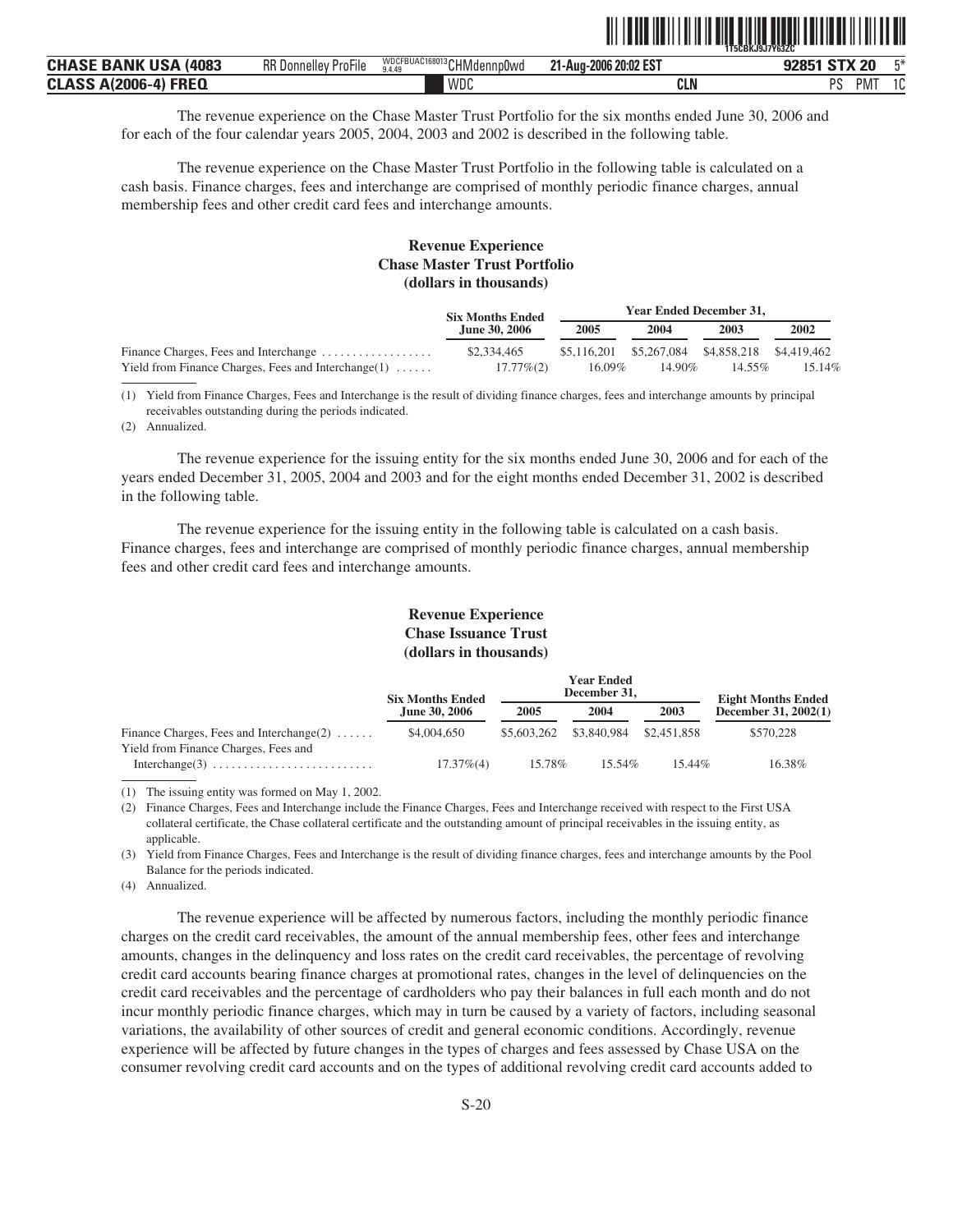|                                |                             |                                      |                       | <b>1T5CBKJ9NFWLFSC</b> |
|--------------------------------|-----------------------------|--------------------------------------|-----------------------|------------------------|
| <b>CHASE BANK USA</b><br>(4083 | <b>RR Donnelley ProFile</b> | WDCFBUDSK13550 CHMmapIt0wd<br>9.4.49 | 22-Aug-2006 13:27 EST | 92851 STX 21<br>F*     |
| <b>CLASS A(2006-4) FREQ</b>    |                             | WDC                                  | CLN                   | nс<br><b>PM</b><br>טו  |

ˆ1T5CBKJ9NFWLFSCbŠ **1T5CBKJ9NFWLFSC**

the First USA Master Trust, the Chase Master Trust and the issuing entity from time to time. See *"Risk Factors"* in the accompanying prospectus.

The revenue experience from periodic finance charges and fees—other than annual fees—depends in part upon the collective preference of cardholders to use their credit cards as revolving debt instruments for purchases and cash advances and to pay account balances over several months—as opposed to convenience use, where cardholders pay off their entire balance each month, thereby avoiding periodic finance charges on their purchases—and upon other credit card related services for which the cardholder pays a fee.

#### **Principal Payment Rates**

The following table sets forth the highest and lowest cardholder monthly principal payment rates for each Trust Portfolio during any month in the periods shown and the average of the cardholder monthly principal payment rates for all months in the periods shown. The cardholder monthly principal payment rate for each month and each Trust Portfolio is calculated as a percentage of, with respect to each Master Trust, the amount of principal receivables in that Master Trust as of the first day of that month and, with respect to the issuing entity, the Pool Balance as of the first day of that month, in each case, subject to adjustment for additions and removals of assets that occur in that month. Payment rates shown in the table are based on amounts which are deemed payments of principal receivables with respect to the revolving credit card accounts.

#### **Cardholder Monthly Principal Payment Rates First USA Master Trust Portfolio**

|                                           | <b>Six Months Ended</b> | <b>Year Ended December 31,</b> |                |  |      |
|-------------------------------------------|-------------------------|--------------------------------|----------------|--|------|
| <b>Receivables Principal Payment Rate</b> | <b>June 30, 2006</b>    |                                | 2005 2004 2003 |  | 2002 |
|                                           | $16.99\%$               | 13.61% 13.39% 12.55% 12.44%    |                |  |      |
|                                           | 20.68%                  | 18.13% 16.23% 15.27% 16.06%    |                |  |      |
|                                           | $19.03\%$               | 15.35% 14.77% 14.23% 14.05%    |                |  |      |

#### **Cardholder Monthly Principal Payment Rates Chase Master Trust Portfolio**

|                                           | <b>Six Months Ended</b> | Year Ended December 31,     |  |                     |  |
|-------------------------------------------|-------------------------|-----------------------------|--|---------------------|--|
| <b>Receivables Principal Payment Rate</b> | June 30, 2006           |                             |  | 2005 2004 2003 2002 |  |
|                                           | $16.35\%$               | 14.75% 14.62% 13.75% 13.22% |  |                     |  |
|                                           | 19.83%                  | 17.38% 16.97% 16.46% 16.12% |  |                     |  |
|                                           | $18.27\%$               | 15.71% 15.66% 15.53% 14.95% |  |                     |  |

#### **Cardholder Monthly Principal Payment Rates Chase Issuance Trust**

|                                                                                       | <b>Six Months Ended</b> |      |                         |      | $\frac{1}{4}$ Year Ended December 31, Eight Months Ended |  |
|---------------------------------------------------------------------------------------|-------------------------|------|-------------------------|------|----------------------------------------------------------|--|
| <b>Receivables Principal Payment Rate(1)</b>                                          | <b>June 30, 2006</b>    | 2005 | 2004                    | 2003 | December 31, 2002(2)                                     |  |
| Lowest Month $\ldots, \ldots, \ldots, \ldots, \ldots, \ldots, \ldots, \ldots, \ldots$ | $19.51\%$               |      | 16.53\% 16.15\% 15.71\% |      | 12.48%                                                   |  |
|                                                                                       | 23.45%                  |      | 21.52\% 19.91\% 19.55\% |      | $17.91\%$                                                |  |
|                                                                                       | 21.78%                  |      | 18.71\% 18.28\% 18.12\% |      | 14.22%                                                   |  |

(1) Based on the Pool Balance, which includes the outstanding principal amount of the First USA collateral certificate, the Chase collateral certificate and the outstanding amount of principal receivables in the issuing entity, as applicable.

(2) The issuing entity was formed on May 1, 2002.

The amount of collections of credit card receivables may vary from month to month due to seasonal variations, general economic conditions, payment habits of individual cardholders and number of collection days. Chase USA cannot assure you that the cardholder monthly principal payment rates in the future will be similar to the historical experience above.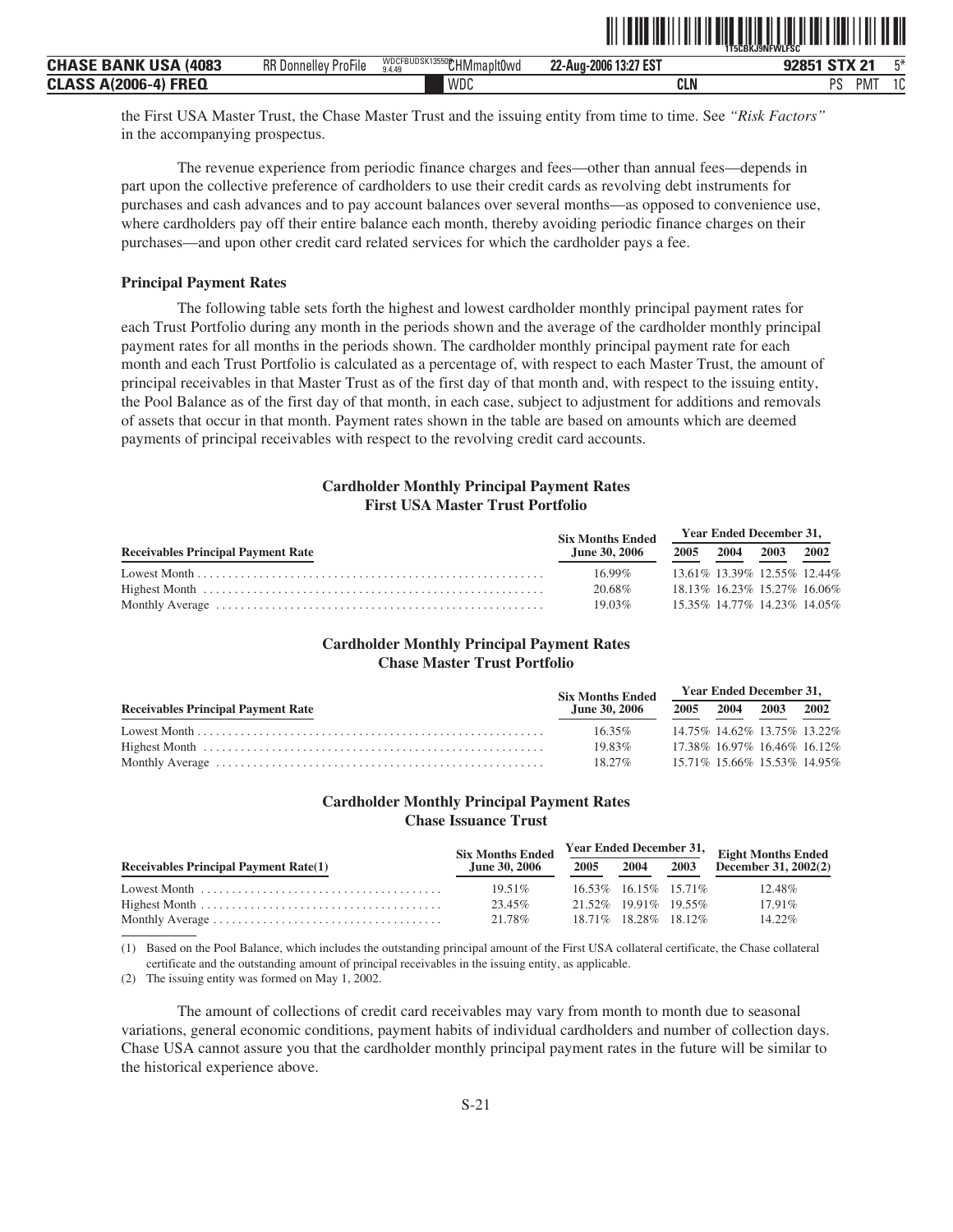ˆ1T5CBKJ9DRS7B9C"Š **1T5CBKJ9DRS7B9C**

#### **Composition of First USA Master Trust Portfolio**

As of June 30, 2006:

- the First USA Master Trust included \$41,503,678,291 in total receivables;
- the accounts in the First USA Master Trust Portfolio had an average total receivables balance of \$1,889, including accounts with a zero balance and an average credit limit of \$12,084;
- the percentage of the aggregate total receivables balance in the First USA Master Trust Portfolio to the aggregate total credit limit was 15.6%;
- the average age of accounts in the First USA Master Trust Portfolio was approximately 111 months;
- for the June 2006 monthly period, 3.24% of the accounts in the First USA Master Trust Portfolio received the minimum payment due and 18.88% of the accounts in the First USA Master Trust Portfolio received a full balance payment; and
- of the accounts in the First USA Master Trust Portfolio, approximately 11.7% related to cardholders with billing addresses in California, 7.2% in New York, 7.0% in Texas, 6.1% in Florida and 5.6% in Illinois; no other single state accounts for more than 5% of the accounts in the First USA Master Trust Portfolio. Since the largest number of accountholders (based on billing addresses) whose accounts were included in the First USA Master Trust were in California, New York, Texas, Florida and Illinois, adverse economic conditions affecting accountholders residing in these areas could affect timely payment by the related accountholders of amounts due on the accounts and, accordingly, the actual rates of delinquencies and losses with respect to the First USA Master Trust Portfolio.

The following tables summarize the First USA Master Trust Portfolio by various criteria as of June 30, 2006. Receivables in the following tables include principal, finance charge and fee receivables. Because the composition of the First USA Master Trust Portfolio may change over time, these tables are not necessarily indicative of the composition of the First USA Master Trust Portfolio at any future time.

#### **Composition by Account Balance First USA Master Trust Portfolio**

| <b>Account Balance Range</b> | <b>Number</b><br>of<br><b>Accounts</b> | Percentage of<br>Total<br><b>Number</b><br>of Accounts | Amount of<br><b>Receivables</b> | Percentage of<br><b>Total Amount</b><br>-of<br><b>Receivables</b> |
|------------------------------|----------------------------------------|--------------------------------------------------------|---------------------------------|-------------------------------------------------------------------|
|                              | 249,400                                | $1.1\%$                                                | (37, 249, 952)<br>\$.           | $(0.1)\%$                                                         |
|                              | 12,061,117                             | 54.9                                                   | $\left( \right)$                | 0.0                                                               |
|                              | 6.936.861                              | 31.6                                                   | 9.228.754.042                   | 22.2                                                              |
|                              | 1.435.766                              | 6.5                                                    | 10.287.935.318                  | 24.9                                                              |
|                              | 627,324                                | 2.9                                                    | 7.665.277.710                   | 18.5                                                              |
|                              | 327,977                                | 1.5                                                    | 5.660,422,266                   | 13.6                                                              |
|                              | 183.115                                | 0.8                                                    | 4.082.401.899                   | 9.8                                                               |
|                              | 146,674                                | 0.7                                                    | 4.496.557.104                   | 10.8                                                              |
|                              | 1,920                                  | 0.0                                                    | 119,579,904                     | 0.3                                                               |
|                              | 21,970,154                             | 100.0%                                                 | \$41,503,678,291                | 100.0%                                                            |
|                              |                                        |                                                        |                                 |                                                                   |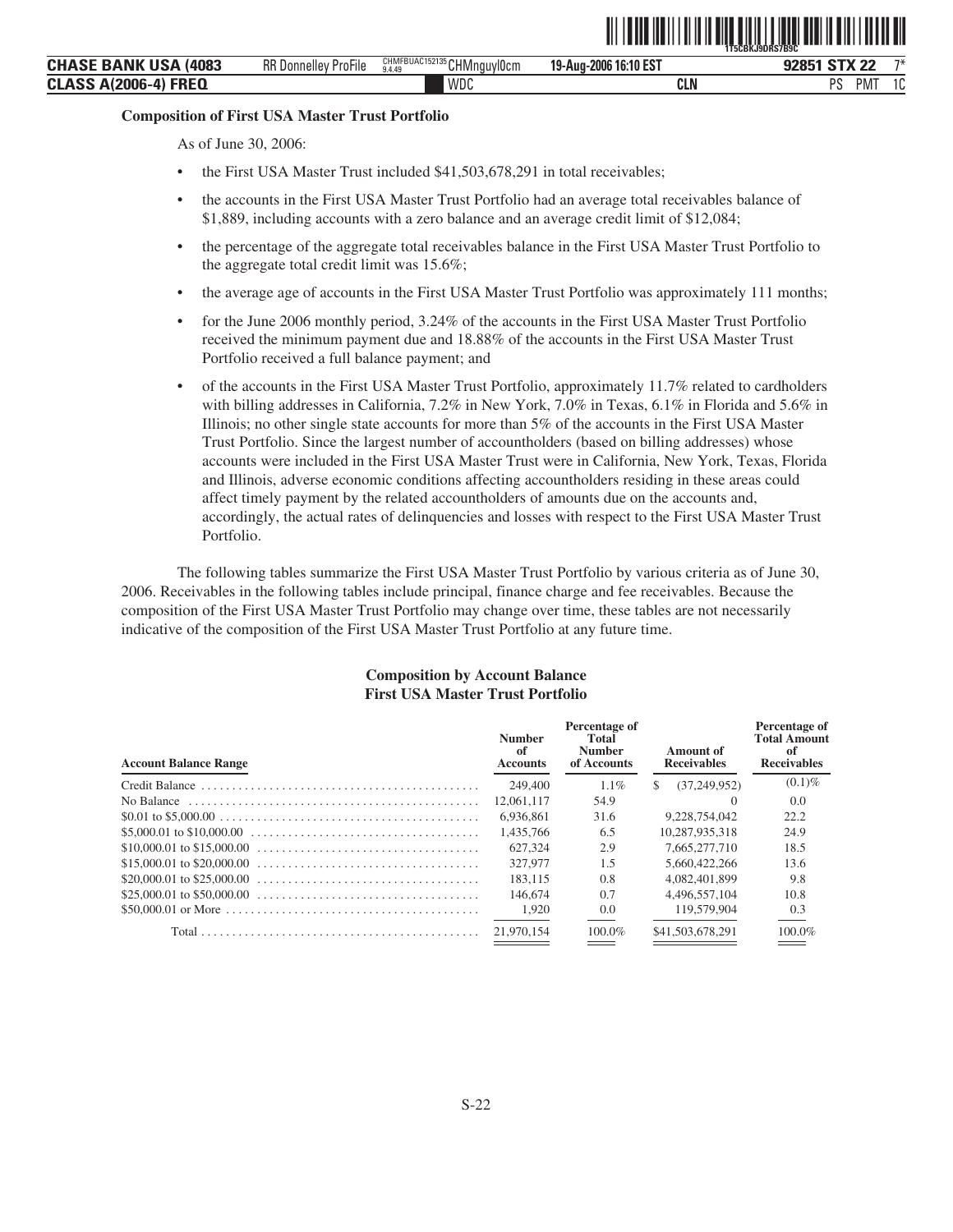|--|

| <b>CHASE BANK USA</b>       | RR D                | WDCFBUAC168013 CHMdennp0wd | 21-Aug-2006 20:06 EST | 工米                          |
|-----------------------------|---------------------|----------------------------|-----------------------|-----------------------------|
| (4083                       | l Donnellev ProFile | 9.4.49                     |                       | 92851 STX 23                |
| <b>CLASS A(2006-4) FREQ</b> |                     | WDC                        | CLN                   | nc<br>10<br>PM <sup>-</sup> |

### **Composition by Credit Limit First USA Master Trust Portfolio**

| <b>Credit Limit Range</b> | <b>Number</b><br>of<br><b>Accounts</b> | Percentage of<br><b>Total Number</b><br>of Accounts | Amount of<br><b>Receivables</b> | Percentage of<br><b>Total Amount</b><br>-of<br><b>Receivables</b> |
|---------------------------|----------------------------------------|-----------------------------------------------------|---------------------------------|-------------------------------------------------------------------|
|                           | 5.811.364                              | 26.4%                                               | \$2.469,313,743                 | 5.9%                                                              |
|                           | 5.463.783                              | 24.9                                                | 5,609,734,256                   | 13.5                                                              |
|                           | 4,175,750                              | 19.0                                                | 6.389.038.811                   | 15.4                                                              |
|                           | 2.454.829                              | 11.2                                                | 6.302.188.994                   | 15.2                                                              |
|                           | 1.819.876                              | 8.3                                                 | 7.469.842.069                   | 18.0                                                              |
|                           | 2.234.997                              | 10.2                                                | 13.082.210.886                  | 31.6                                                              |
|                           | 9,555                                  | 0.0                                                 | 181,349,532                     | 0.4                                                               |
|                           | 21,970,154                             | $100.0\%$                                           | \$41,503,678,291                | 100.0%                                                            |

#### **Composition by Period of Delinquency First USA Master Trust Portfolio**

| <b>Payment Status</b><br>(Days Contractually Delinquent) | <b>Number</b><br>of<br><b>Accounts</b> | Percentage of<br><b>Total Number</b><br>of Accounts | Amount of<br><b>Receivables</b> | Percentage of<br><b>Total Amount</b><br>оf<br><b>Receivables</b> |
|----------------------------------------------------------|----------------------------------------|-----------------------------------------------------|---------------------------------|------------------------------------------------------------------|
|                                                          | 21,570,555                             | 98.2%                                               | \$39,014,460,250                | 94.0%                                                            |
|                                                          | 217,818                                | 1.0                                                 | 1.158.641.027                   | 2.8                                                              |
|                                                          | 67,498                                 | 0.3                                                 | 404,753,530                     | 1.0                                                              |
|                                                          | 37.322                                 | 0.2                                                 | 276,560,787                     | 0.7                                                              |
|                                                          | 30,769                                 | 0.1                                                 | 245,574,307                     | 0.6                                                              |
|                                                          | 25,261                                 | 0.1                                                 | 216,842,205                     | 0.5                                                              |
|                                                          | 20,890                                 | 0.1                                                 | 186,550,303                     | 0.4                                                              |
|                                                          | 41                                     | $0.0^{\circ}$                                       | 295,882                         | 0.0                                                              |
|                                                          | 21.970.154                             | 100.0%                                              | \$41,503,678,291                | 100.0%                                                           |

#### **Composition by Account Age First USA Master Trust Portfolio**

| <b>Age Range</b>                                                                             | <b>Number</b><br>of<br><b>Accounts</b> | Percentage of<br><b>Total Number</b><br>of Accounts | Amount of<br><b>Receivables</b> | Percentage of<br><b>Total Amount</b><br><b>Receivables</b> |
|----------------------------------------------------------------------------------------------|----------------------------------------|-----------------------------------------------------|---------------------------------|------------------------------------------------------------|
| Less than or equal to 6 Months $\dots \dots \dots \dots \dots \dots \dots \dots \dots \dots$ |                                        | $0.0\%$                                             | \$.                             | $0.0\%$                                                    |
|                                                                                              |                                        | 0.0                                                 |                                 | $0.0^{\circ}$                                              |
|                                                                                              |                                        | 0.0                                                 |                                 | 0.0                                                        |
|                                                                                              | 1.102.582                              | 5.0                                                 | 1.666.865.596                   | 4.0                                                        |
|                                                                                              | 2.134.924                              | 9.7                                                 | 3,479,952,466                   | 8.4                                                        |
|                                                                                              | 1.853.484                              | 8.4                                                 | 3.189.502.538                   | 7.7                                                        |
|                                                                                              | 9,028,009                              | 41.2                                                | 17.815.012.865                  | 42.9                                                       |
|                                                                                              | 7,851,155                              | 35.7                                                | 15.352.344.826                  | 37.0                                                       |
|                                                                                              | 21,970,154                             | $100.0\%$                                           | \$41,503,678,291                | 100.0%                                                     |

#### **Composition of Chase Master Trust Portfolio**

As of June 30, 2006:

- the Chase Master Trust included \$24,020,336,040 in total receivables;
- the accounts in the Chase Master Trust Portfolio had an average total receivables balance of \$2,044, including accounts with a zero balance and an average credit limit of \$11,187;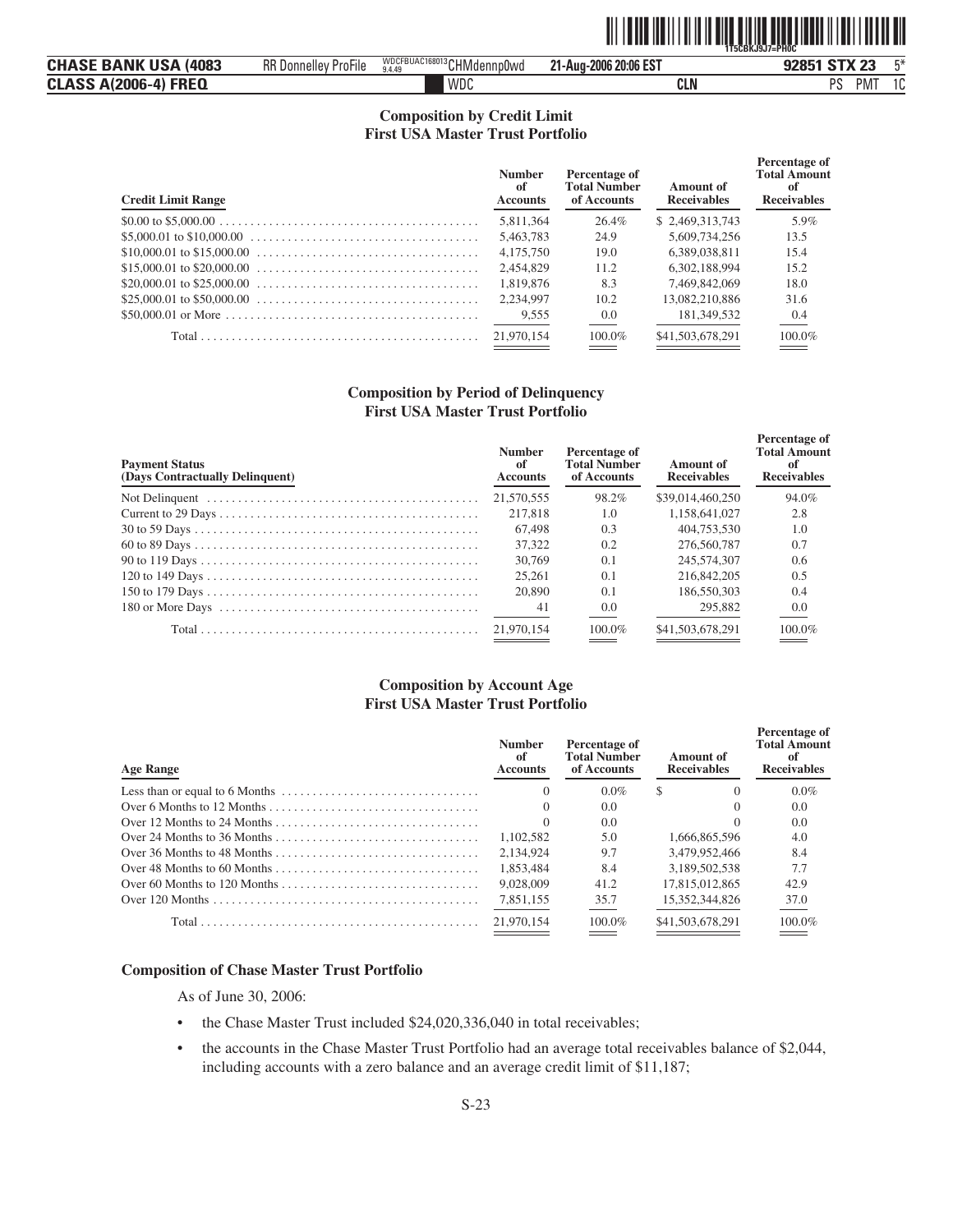|                                               |                                        |                                      | ---------------------- | <b>1T5CBKJ9J80FX8C</b>        |        |
|-----------------------------------------------|----------------------------------------|--------------------------------------|------------------------|-------------------------------|--------|
| <b>BANK USA</b><br>(4083<br>CHASE             | $-1$<br><b>RR</b> Donnelley<br>ProFile | WDCFBUAC168013 CHMdennp0wd<br>9.4.49 | 21-Aug-2006 20:06 EST  | <b>STX 24</b><br><b>020E1</b> | F*     |
| <b>FREQ</b><br><b>CLASS</b><br>2006-4)<br>AIZ |                                        | <b>WDC</b>                           | CLN                    | DС<br>PM.<br>د،               | $\sim$ |

• the percentage of the aggregate total receivables balance in the Chase Master Trust Portfolio to the aggregate total credit limit was 18.3%;

**↑1T5CBKI9J80FX8CBKJ9J8UFX8CBKJ9J8UFX8CBKJ9J8UFX8CBKJ9J8UFX8CBKJ** 

- the average age of accounts in the Chase Master Trust Portfolio was approximately 119 months;
- for the June 2006 monthly period, 3.60% of the accounts in the Chase Master Trust Portfolio received the minimum payment due and 18.66% of the accounts in the Chase Master Trust Portfolio received a full balance payment; and
- of the accounts in the Chase Master Trust Portfolio, approximately 12.3% related to cardholders with billing addresses in California, 10.5% in New York, 7.5% in Texas, 6.7% in Florida and 5.3% in New Jersey; no other single state accounts for more than 5% of the Chase Master Trust Portfolio. Since the largest number of accountholders (based on billing addresses) whose accounts were included in the Chase Master Trust were in California, New York, Texas, Florida and New Jersey, adverse economic conditions affecting accountholders residing in these areas could affect timely payment by the related accountholders of amounts due on the accounts and, accordingly, the actual rates of delinquencies and losses with respect to the Chase Master Trust Portfolio.

The following tables summarize the Chase Master Trust Portfolio by various criteria as of June 30, 2006. Receivables in the following tables include principal, finance charge and fee receivables. Because the composition of the Chase Master Trust Portfolio may change over time, these tables are not necessarily indicative of the composition of the Chase Master Trust Portfolio at any future time.

#### **Composition by Account Balance Chase Master Trust Portfolio**

| <b>Account Balance Range</b>                                                                            | <b>Number</b><br>of<br><b>Accounts</b> | Percentage of<br><b>Total Number</b><br>of Accounts | Amount of<br><b>Receivables</b> | Percentage of<br><b>Total Amount</b><br>оf<br><b>Receivables</b> |
|---------------------------------------------------------------------------------------------------------|----------------------------------------|-----------------------------------------------------|---------------------------------|------------------------------------------------------------------|
|                                                                                                         | 183,265                                | $1.6\%$                                             | (23,190,260)<br>S.              | $(0.1)\%$                                                        |
| No Balance $\ldots \ldots \ldots \ldots \ldots \ldots \ldots \ldots \ldots \ldots \ldots \ldots \ldots$ | 5.967.112                              | 50.8                                                |                                 | 0.0                                                              |
|                                                                                                         | 3.880.616                              | 33.0                                                | 5.476.395.662                   | 22.8                                                             |
|                                                                                                         | 967,258                                | 8.2                                                 | 6.979.138.868                   | 29.1                                                             |
|                                                                                                         | 447,618                                | 3.8                                                 | 5.463.219.402                   | 22.7                                                             |
|                                                                                                         | 199,940                                | 1.7                                                 | 3.418.843.913                   | 14.2                                                             |
|                                                                                                         | 64,872                                 | 0.6                                                 | 1.434.467.341                   | 6.0                                                              |
|                                                                                                         | 38.711                                 | 0.3                                                 | 1.200.906.860                   | 5.0                                                              |
|                                                                                                         | 1,081                                  | 0.0                                                 | 70.554.254                      | 0.3                                                              |
|                                                                                                         | 11.750.473                             | 100.0%                                              | \$24,020,336,040                | 100.0%                                                           |
|                                                                                                         |                                        |                                                     |                                 |                                                                  |

#### **Composition by Credit Limit Chase Master Trust Portfolio**

| <b>Credit Limit Range</b> | <b>Number</b><br>of<br><b>Accounts</b> | Percentage of<br><b>Total Number</b><br>of Accounts | Amount of<br><b>Receivables</b> | Percentage of<br><b>Total Amount</b><br>-of<br><b>Receivables</b> |
|---------------------------|----------------------------------------|-----------------------------------------------------|---------------------------------|-------------------------------------------------------------------|
|                           | 2.752.229                              | 23.4%                                               | \$1.338,652,403                 | 5.6%                                                              |
|                           | 3.315.781                              | 28.4                                                | 3.587.607.665                   | 14.9                                                              |
|                           | 2.566,495                              | 21.8                                                | 4.993.394.103                   | 20.8                                                              |
|                           | 1.789.530                              | 15.2                                                | 6.274.573.288                   | 26.2                                                              |
|                           | 775.517                                | 6.6                                                 | 4.213.596.824                   | 17.5                                                              |
|                           | 545.585                                | 4.6                                                 | 3.508.252.223                   | 14.6                                                              |
|                           | 5,336                                  | 0.0                                                 | 104,259,534                     | 0.4                                                               |
|                           |                                        | $100.0\%$                                           | \$24,020,336,040                | 100.0%                                                            |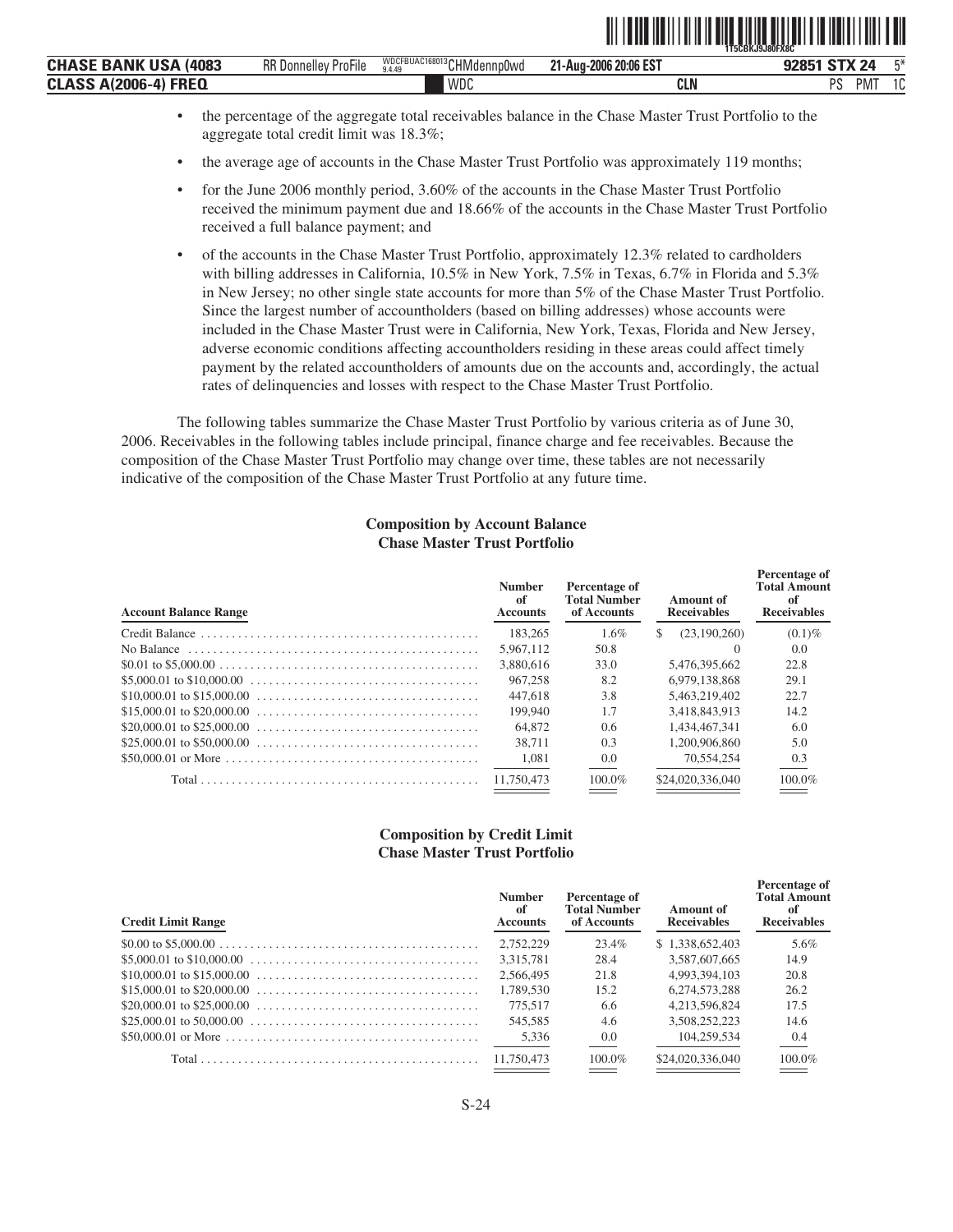|--|

| <b>CHASE BANK USA (4083)</b> | <b>RR Donnelley ProFile</b> | WDCFBUDSK13550CHMsherp0wd | 21-Aug-2006 20:06 EST | 92851 STX 25                 | $7*$ |
|------------------------------|-----------------------------|---------------------------|-----------------------|------------------------------|------|
| <b>CLASS A(2006-4) FREQ</b>  |                             | WDC                       | <b>CLN</b>            | <b>DC</b><br>PM <sub>1</sub> | 10   |

#### **Composition by Period of Delinquency Chase Master Trust Portfolio**

| <b>Payment Status</b><br>(Days Contractually Delinquent) | <b>Number</b><br>of<br><b>Accounts</b> | Percentage of<br><b>Total Number</b><br>of Accounts | Amount of<br><b>Receivables</b> | Percentage of<br><b>Total Amount</b><br>-nf<br><b>Receivables</b> |
|----------------------------------------------------------|----------------------------------------|-----------------------------------------------------|---------------------------------|-------------------------------------------------------------------|
|                                                          | 11.495.612                             | 97.8%                                               | \$22,473,362,801                | 93.7%                                                             |
|                                                          | 138,242                                | 1.2                                                 | 730,057,170                     | 3.0                                                               |
|                                                          | 42,370                                 | 0.4                                                 | 248,522,442                     | 1.0                                                               |
|                                                          | 23.720                                 | 0.2                                                 | 166,677,860                     | 0.7                                                               |
|                                                          | 19.960                                 | 0.2                                                 | 152,390,389                     | 0.6                                                               |
|                                                          | 16.387                                 | 0.1                                                 | 131,603,604                     | 0.5                                                               |
|                                                          | 14.172                                 | 0.1                                                 | 117,672,663                     | 0.5                                                               |
|                                                          | 10                                     | 0.0                                                 | 49.111                          | 0.0                                                               |
|                                                          | 11.750.473                             | $100.0\%$                                           | \$24,020,336,040                | 100.0%                                                            |

#### **Composition by Account Age Chase Master Trust Portfolio**

| <b>Age Range</b>                                                                             | <b>Number</b><br>of<br><b>Accounts</b> | Percentage of<br><b>Total Number</b><br>of Accounts | Amount of<br><b>Receivables</b> | Percentage of<br><b>Total Amount</b><br><b>Receivables</b> |
|----------------------------------------------------------------------------------------------|----------------------------------------|-----------------------------------------------------|---------------------------------|------------------------------------------------------------|
| Less than or equal to 6 Months $\dots \dots \dots \dots \dots \dots \dots \dots \dots \dots$ |                                        | $0.0\%$                                             | \$.                             | $0.0\%$                                                    |
|                                                                                              |                                        | 0.0                                                 |                                 | 0.0                                                        |
|                                                                                              |                                        | 0.0                                                 |                                 | 0.0                                                        |
|                                                                                              | 611.923                                | 5.2                                                 | 1.071.522.005                   | 4.5                                                        |
|                                                                                              | 993.244                                | 8.5                                                 | 1.838.607.071                   | 7.7                                                        |
|                                                                                              | 1.239.915                              | 10.6                                                | 2.516.922.989                   | 10.5                                                       |
|                                                                                              | 4.341.211                              | 36.9                                                | 8.875.365.496                   | 36.9                                                       |
|                                                                                              | 4,564,180                              | 38.8                                                | 9.717.918.479                   | 40.4                                                       |
|                                                                                              | 11.750,473                             | $100.0\%$                                           | \$24,020,336,040                | $100.0\%$                                                  |
|                                                                                              |                                        |                                                     |                                 |                                                            |

#### **Composition of Issuing Entity Receivables**

As of June 30, 2006 (which does not reflect the assignment of approximately \$1,500,000,000 of receivables in additional accounts scheduled for August 29, 2006):

- The Issuing Entity Receivables included \$16,471,673,901 in total receivables;
- the accounts in the issuing entity had an average total receivables balance of \$2,049, including accounts with a zero balance and an average credit limit of \$11,113;
- the percentage of the aggregate total receivables balance in the Issuing Entity Receivables to the aggregate total credit limit was 18.4%;
- the average age of the accounts, the receivables of which are in the Issuing Entity Receivables, was approximately 68 months;
- for the June 2006 monthly period, 3.42% of the accounts in the issuing entity received the minimum payment due and 20.48% of the accounts in the issuing entity received a full balance payment; and
- of the accounts in the issuing entity, approximately 13.2% related to cardholders with billing addresses in California, 7.6% in New York, 6.1% in Texas, 5.9% in Illinois and 5.9% in Florida; no other single state accounts for more than 5% of the accounts in the issuing entity. Since the largest number of accountholders (based on billing addresses) whose accounts were included in the issuing entity were in California, New York, Texas, Illinois and Florida, adverse economic conditions affecting accountholders residing in these areas could affect timely payment by the related accountholders of amounts due on the accounts and, accordingly, the actual rates of delinquencies and losses with respect to the issuing entity.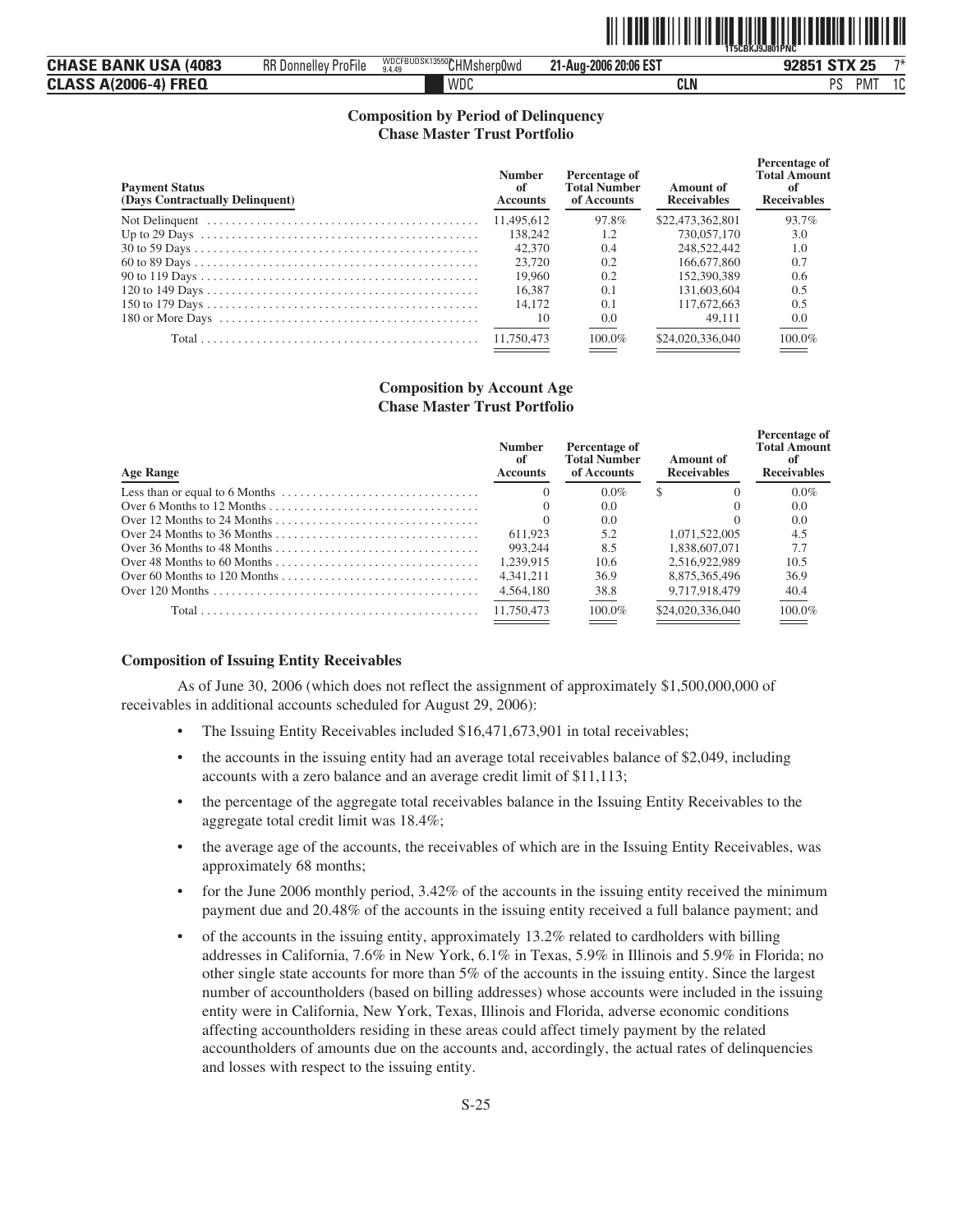|                                            |                                                    |                                     |                                    | 1T5CBKJ9J836D9C                  |              |
|--------------------------------------------|----------------------------------------------------|-------------------------------------|------------------------------------|----------------------------------|--------------|
| <b>CHASE BANK USA</b><br>(4083             | $- \cdot$<br><b>RR</b><br>ProFile<br>. Donnellev i | WDCFBUDSK13550CHMsherp0wd<br>9.4.49 | 21-Aug-2006 20:08 EST<br><b>OA</b> | <b>CTV</b><br>26<br>92851        | C*           |
| <b>FREQ</b><br><b>CLASS A(2006-</b><br>î-4 |                                                    | <b>WDC</b>                          | <b>CLN</b>                         | <sub>D</sub> <sub>C</sub><br>PMT | $\sim$<br>ΙU |

ˆ1T5CBKJ9J836D9ClŠ **1T5CBKJ9J836D9C**

**Percentage of**

The following tables summarize the Issuing Entity Receivables in the issuing entity by various criteria as of June 30, 2006 (which does not reflect the assignment of approximately \$1,500,000,000 of receivables in additional accounts scheduled for August 29, 2006). Receivables in the following tables include principal, finance charge and fee receivables held directly by the issuing entity. The following tables do not include information with respect to the First USA collateral certificate or the Chase collateral certificate. See *"—Composition of First USA Master Trust Portfolio"* for a summary of the First USA Master Trust Portfolio that supports the First USA collateral certificate and *"—Composition of Chase Master Trust Portfolio"* for a summary of the Chase Master Trust Portfolio that supports the Chase collateral certificate. Because the composition of the Issuing Entity Receivables may change over time, these tables are not necessarily indicative of the composition of the receivables in the issuing entity at any future time.

#### **Composition by Account Balance Chase Issuance Trust**

| <b>Account Balance Range</b>                                                                           | <b>Number</b><br>of<br><b>Accounts</b> | Percentage of<br><b>Total Number</b><br>of Accounts | Amount of<br><b>Receivables</b> | Percentage of<br><b>Total Amount</b><br>-nf<br><b>Receivables</b> |
|--------------------------------------------------------------------------------------------------------|----------------------------------------|-----------------------------------------------------|---------------------------------|-------------------------------------------------------------------|
|                                                                                                        | 108,955                                | $1.4\%$                                             | (19,076,874)<br>S.              | $(0.1)\%$                                                         |
| No Balance $\dots \dots \dots \dots \dots \dots \dots \dots \dots \dots \dots \dots \dots \dots \dots$ | 3.448.966                              | 42.8                                                |                                 | 0.0                                                               |
|                                                                                                        | 3.369.484                              | 41.9                                                | 5.206.496.728                   | 31.6                                                              |
|                                                                                                        | 720,230                                | 9.0                                                 | 5.089.959.974                   | 30.9                                                              |
|                                                                                                        | 231.754                                | 2.9                                                 | 2.797.223.223                   | 17.0                                                              |
|                                                                                                        | 88,108                                 | 1.1                                                 | 1.512.890.211                   | 9.2                                                               |
|                                                                                                        | 38,051                                 | 0.5                                                 | 846,618,463                     | 5.1                                                               |
|                                                                                                        | 31,021                                 | 0.4                                                 | 986,478,257                     | 6.0                                                               |
|                                                                                                        | 812                                    | 0.0                                                 | 51,083,919                      | 0.3                                                               |
|                                                                                                        | 8.037.381                              | $100.0\%$                                           | \$16,471,673,901                | 100.0%                                                            |

#### **Composition by Credit Limit Chase Issuance Trust**

| <b>Credit Limit Range</b> | <b>Number</b><br>of<br><b>Accounts</b> | Percentage of<br><b>Total Number</b><br>of Accounts | Amount of<br><b>Receivables</b> | T erechtage of<br><b>Total Amount</b><br>-of<br><b>Receivables</b> |
|---------------------------|----------------------------------------|-----------------------------------------------------|---------------------------------|--------------------------------------------------------------------|
|                           | 2.266.391                              | 28.3%                                               | \$1,736,902,978                 | $10.5\%$                                                           |
|                           | 2.258.187                              | 28.1                                                | 3.505.297.342                   | 21.3                                                               |
|                           | 1.649.033                              | 20.5                                                | 3.458.575.754                   | 21.0                                                               |
|                           | 789,102                                | 9.8                                                 | 2.492.346.861                   | 15.1                                                               |
|                           | 578,964                                | 7.2                                                 | 2.183.420.237                   | 13.3                                                               |
|                           | 491,824                                | 6.1                                                 | 3,020,827,318                   | 18.3                                                               |
|                           | 3,880                                  | 0.0                                                 | 74.303.411                      | 0.5                                                                |
|                           | 8.037.381                              | $100.0\%$                                           | \$16,471,673,901                | 100.0%                                                             |

#### **Composition by Period of Delinquency Chase Issuance Trust**

| <b>Payment Status</b><br>(Days Contractually Delinquent) | <b>Number</b><br>of<br><b>Accounts</b> | Percentage of<br><b>Total Number</b><br>of Accounts | Amount of<br><b>Receivables</b> | Percentage of<br><b>Total Amount</b><br><b>Receivables</b> |
|----------------------------------------------------------|----------------------------------------|-----------------------------------------------------|---------------------------------|------------------------------------------------------------|
|                                                          | 7,867,204                              | 97.9%                                               | \$15,645,378,855                | 95.0%                                                      |
|                                                          | 99,707                                 | 1.2                                                 | 446,532,836                     | 2.7                                                        |
|                                                          | 28.343                                 | 0.4                                                 | 131.002.499                     | 0.8                                                        |
|                                                          | 14.587                                 | 0.2                                                 | 79.538.263                      | 0.5                                                        |
|                                                          | 11.919                                 | 0.1                                                 | 70.631.634                      | 0.4                                                        |
|                                                          | 8.532                                  | 0.1                                                 | 52,745,343                      | 0.3                                                        |
|                                                          | 7.079                                  | 0.1                                                 | 45,767,467                      | 0.3                                                        |
|                                                          | 10                                     | 0.0                                                 | 77,004                          | 0.0                                                        |
|                                                          | 8.037.381                              | 100.0%                                              | \$16,471,673,901                | $100.0\%$                                                  |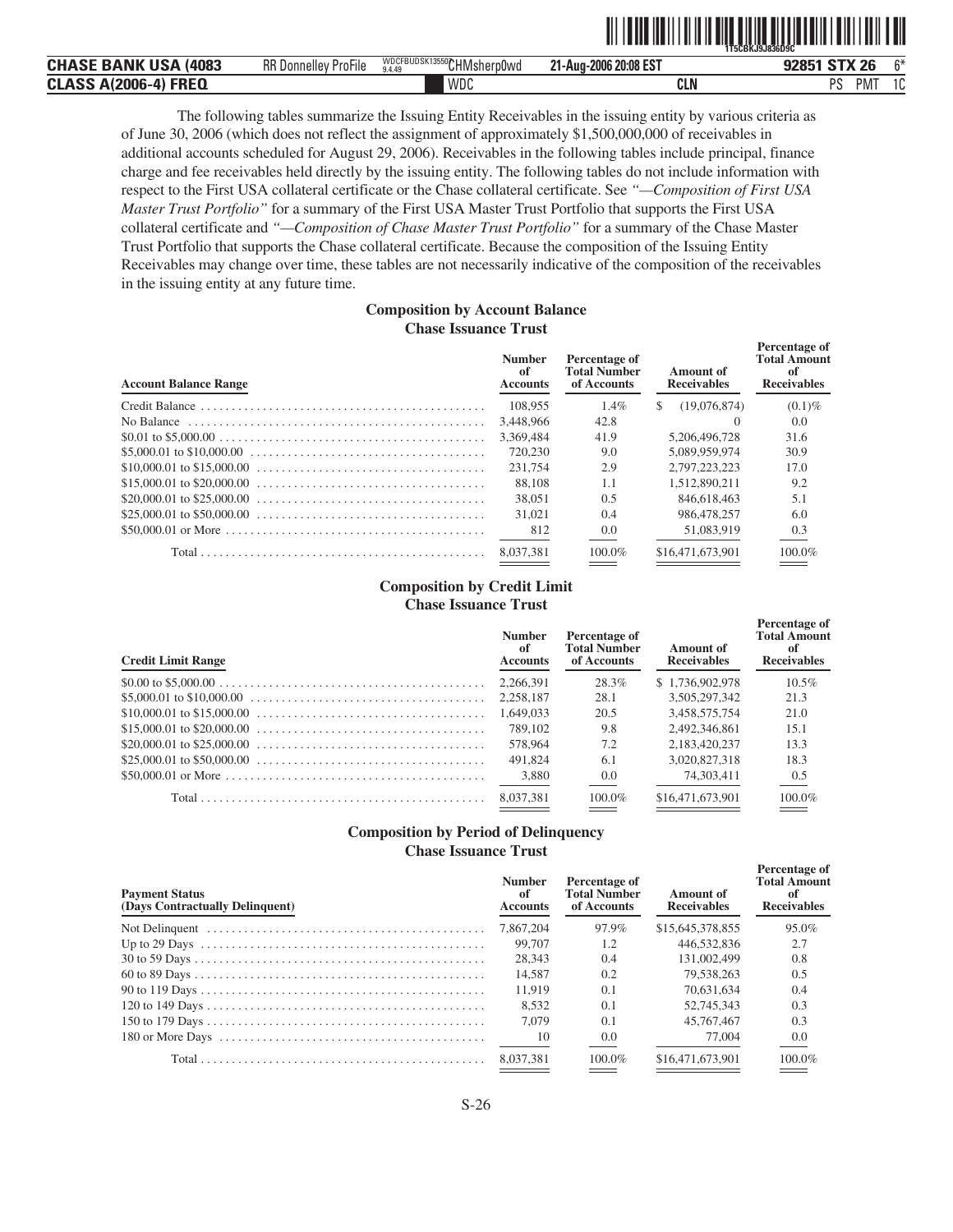|                              |                             |                                     | ,,,,,,,,,,,,,         | `1T5CBKJ9J67M14L          |
|------------------------------|-----------------------------|-------------------------------------|-----------------------|---------------------------|
| <b>CHASE BANK USA (4083)</b> | <b>RR Donnelley ProFile</b> | WDCFBUDSK13550CHMsherp0wd<br>9.4.49 | 21-Aug-2006 19:46 EST | 92851 STX 27<br>C*        |
| <b>CLASS A(2006-4) FREQ</b>  |                             | WDC                                 | CLN                   | PS<br>$\sim$<br>PM.<br>ιu |

ˆ1T5CBKJ9J67M14C[Š **1T5CBKJ9J67M14C**

#### **Composition by Account Age Chase Issuance Trust**

| <b>Age Range</b>                                                                                                                       | Number of<br><b>Accounts</b> | Percentage of<br><b>Total Number</b><br>of Accounts | Amount of<br><b>Receivables</b> | Percentage of<br><b>Total Amount</b><br>of Receivables |
|----------------------------------------------------------------------------------------------------------------------------------------|------------------------------|-----------------------------------------------------|---------------------------------|--------------------------------------------------------|
|                                                                                                                                        | $\Omega$                     | $0.0\%$                                             | S.                              | $0.0\%$                                                |
| Over 6 Months to 12 Months                                                                                                             | 308,212                      | 3.8                                                 | 775,143,802                     | 4.7                                                    |
|                                                                                                                                        | 2.585.910                    | 32.2                                                | 4.930.298.084                   | 30.0                                                   |
| Over 24 Months to 36 Months $\dots \dots \dots \dots \dots \dots \dots \dots \dots \dots$                                              | 1.647.360                    | 20.5                                                | 2.989.951.212                   | 18.2                                                   |
|                                                                                                                                        | 441,632                      | 5.5                                                 | 978.283.641                     | 5.9                                                    |
| Over 48 Months to 60 Months                                                                                                            | 216,707                      | 2.7                                                 | 512,173,429                     | 3.1                                                    |
|                                                                                                                                        | 1.164.879                    | 14.5                                                | 2.752.654.564                   | 16.7                                                   |
| Over 120 Months $\ldots$ , $\ldots$ , $\ldots$ , $\ldots$ , $\ldots$ , $\ldots$ , $\ldots$ , $\ldots$ , $\ldots$ , $\ldots$ , $\ldots$ | 1,672,681                    | 20.8                                                | 3,533,169,169                   | 21.4                                                   |
|                                                                                                                                        | 8.037.381                    | $100.0\%$                                           | \$16,471,673,901                | 100.0%                                                 |

#### **Credit Risk Management**

Chase USA primarily uses a proprietary credit scoring model to assess the credit risk of potential and existing cardholders. However, Chase USA is including FICO®\* score information for a random sample of each Trust Portfolio in this prospectus supplement consistent with the credit card industry's acceptance of FICO scores as a general indicator of credit risk. A FICO score is a measurement determined by Fair, Isaac & Company using information collected by the major credit bureaus to assess an individual's credit risk. A FICO score is based on a borrower's historical credit data, including, among other things, payment history, delinquencies on accounts, levels of outstanding indebtedness, length of credit history, types of credit, and bankruptcy experience. FICO scores are based on independent third party information, the accuracy of which cannot be verified by Chase USA. FICO scores may vary by credit bureau depending on credit history available at each bureau. FICO scores provided by each credit bureau may also vary depending on which version of FICO is used. FICO scores range from approximately 350 to approximately 850. A FICO score purports to be a measurement of the relative degree of risk a borrower represents to a lender, i.e., a borrower with a higher score is statistically expected to be less likely to default in payment than a borrower with a lower score. FICO scores were not developed specifically for use in connection with credit card accounts, but for consumer loans in general. Therefore, FICO scores do not take into consideration the effect of credit card account characteristics on the probability of repayment by the borrower. Although FICO scores are generally accepted as having a good ability to rank-order the risk of a wide variety of types of consumer loans, they should not be used to draw inferences about the performance of any individual credit card account or set of accounts. Chase USA has not made, nor will it make, any representation as to the actual performance of the receivables arising in any credit card account or that a particular credit score should be relied upon as a basis for an expectation that the cardholder will repay the receivables arising in any credit card account in accordance with the terms of that account.

The following tables set forth FICO scores for a statistically significant random sample of credit card accounts included in each Trust Portfolio for the period shown. The FICO scores set forth below are Experian/ Fair Isaac Risk Model (Version 2) scores. Previous FICO disclosures were generated using Experian/Fair Isaac Risk Model (Version 1), a version which is no longer available. Chase USA believes that the positive shift in FICO scores under the current stratification is more likely to be the result of the change from Experian/Fair Isaac Risk Model (Version 1) to Experian/Fair Isaac Risk Model (Version 2) than of a material change in the credit quality of the portfolio. Because the composition of the Trust Portfolios is expected to change over time, there can be no assurance that the FICO score distribution for each Trust Portfolio in future periods will be similar to the information set forth below. In addition, FICO scores may change over time, depending on the conduct of the cardholder and changes in credit score technology.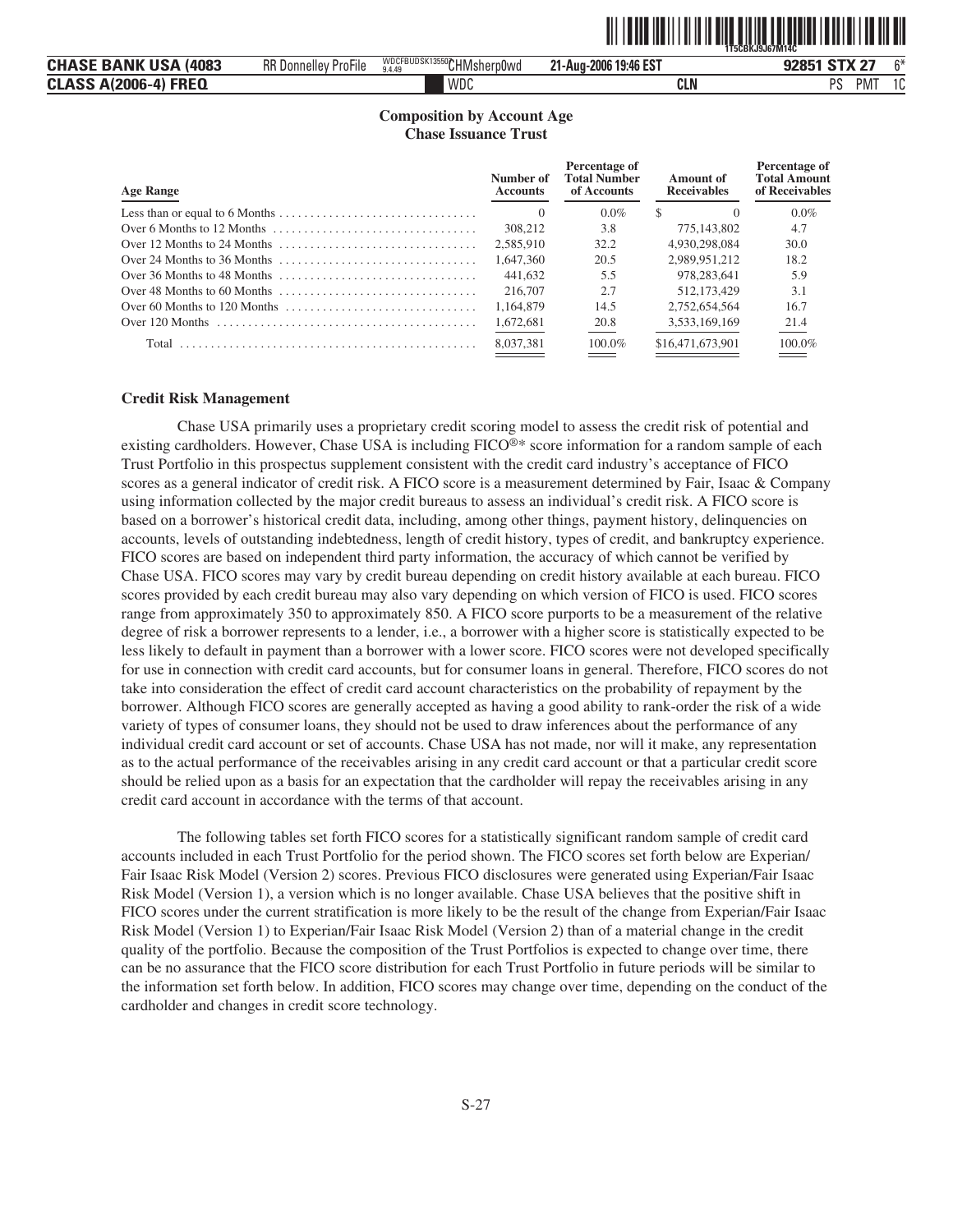|                              |                             |                                     |                       | <b>1T5CBKJ9J847ZJC</b>         |
|------------------------------|-----------------------------|-------------------------------------|-----------------------|--------------------------------|
| <b>CHASE BANK USA (4083)</b> | <b>RR Donnelley ProFile</b> | WDCFBUDSK13550CHMsherp0wd<br>9.4.49 | 21-Aug-2006 20:09 EST | <b>STX 28</b><br>$R*$<br>92851 |
| <b>CLASS A(2006-4) FREQ</b>  |                             | WDC                                 | <b>CLN</b>            | DC<br>1C<br>PMT                |

ˆ1T5CBKJ9J847ZJC%Š **1T5CBKJ9J847ZJC**

#### **First USA Master Trust Portfolio FICO®\* Scores**

|                              | As of May 31, 2006           |                                                               |  |
|------------------------------|------------------------------|---------------------------------------------------------------|--|
| <b>FICO Score Range(1)</b>   | <b>Amount of Receivables</b> | <b>Percentage of Total</b><br>Amount of<br><b>Receivables</b> |  |
|                              | \$ 3.984,099,083             | 38.48%                                                        |  |
|                              | 3.071.156.059                | 29.66                                                         |  |
| $650 \text{ to } 699 \ldots$ | 1.704.336.041                | 16.46                                                         |  |
|                              | 776,463,889                  | 7.50                                                          |  |
|                              | 737,933,948                  | 7.13                                                          |  |
|                              | 80,143,992                   | 0.77                                                          |  |
|                              | \$10.354.133.012             | 100.00%                                                       |  |

(1) The FICO scores are Experian/Fair Issac Risk Model (Version 2) scores.

#### **Chase Credit Card Master Trust Portfolio FICO®\* Scores**

|                            | As of May 31, 2006           |                                                               |  |  |  |
|----------------------------|------------------------------|---------------------------------------------------------------|--|--|--|
| <b>FICO Score Range(1)</b> | <b>Amount of Receivables</b> | <b>Percentage of Total</b><br>Amount of<br><b>Receivables</b> |  |  |  |
|                            | \$2,057,434,688              | 34.36%                                                        |  |  |  |
|                            | 1.763.473.835                | 29.45                                                         |  |  |  |
|                            | 1.085.791.760                | 18.14                                                         |  |  |  |
|                            | 529.027.744                  | 8.84                                                          |  |  |  |
|                            | 499.290.741                  | 8.34                                                          |  |  |  |
|                            | 51,954,319                   | 0.87                                                          |  |  |  |
|                            | \$5,986,973,086              | 100.00%                                                       |  |  |  |

(1) The FICO scores are Experian/Fair Issac Risk Model (Version 2) scores.

#### **Chase Issuance Trust FICO®\* Scores**

|                            | As of May 31, 2006           |                                                               |  |  |
|----------------------------|------------------------------|---------------------------------------------------------------|--|--|
| <b>FICO Score Range(1)</b> | <b>Amount of Receivables</b> | <b>Percentage of Total</b><br>Amount of<br><b>Receivables</b> |  |  |
|                            | \$1,574,159,332              | 38.31%                                                        |  |  |
|                            | 1.156.049.889                | 28.13                                                         |  |  |
|                            | 737,153,098                  | 17.94                                                         |  |  |
| $600 \text{ to } 649$      | 353,953,802                  | 8.61                                                          |  |  |
|                            | 263,096.991                  | 6.40                                                          |  |  |
|                            | 24,990,135                   | 0.61                                                          |  |  |
|                            | \$4,109,403,247              | 100.00%                                                       |  |  |

(1) The FICO scores are Experian/Fair Issac Risk Model (Version 2) scores.

\* FICO® is a federally registered servicemark of Fair, Issac & Company.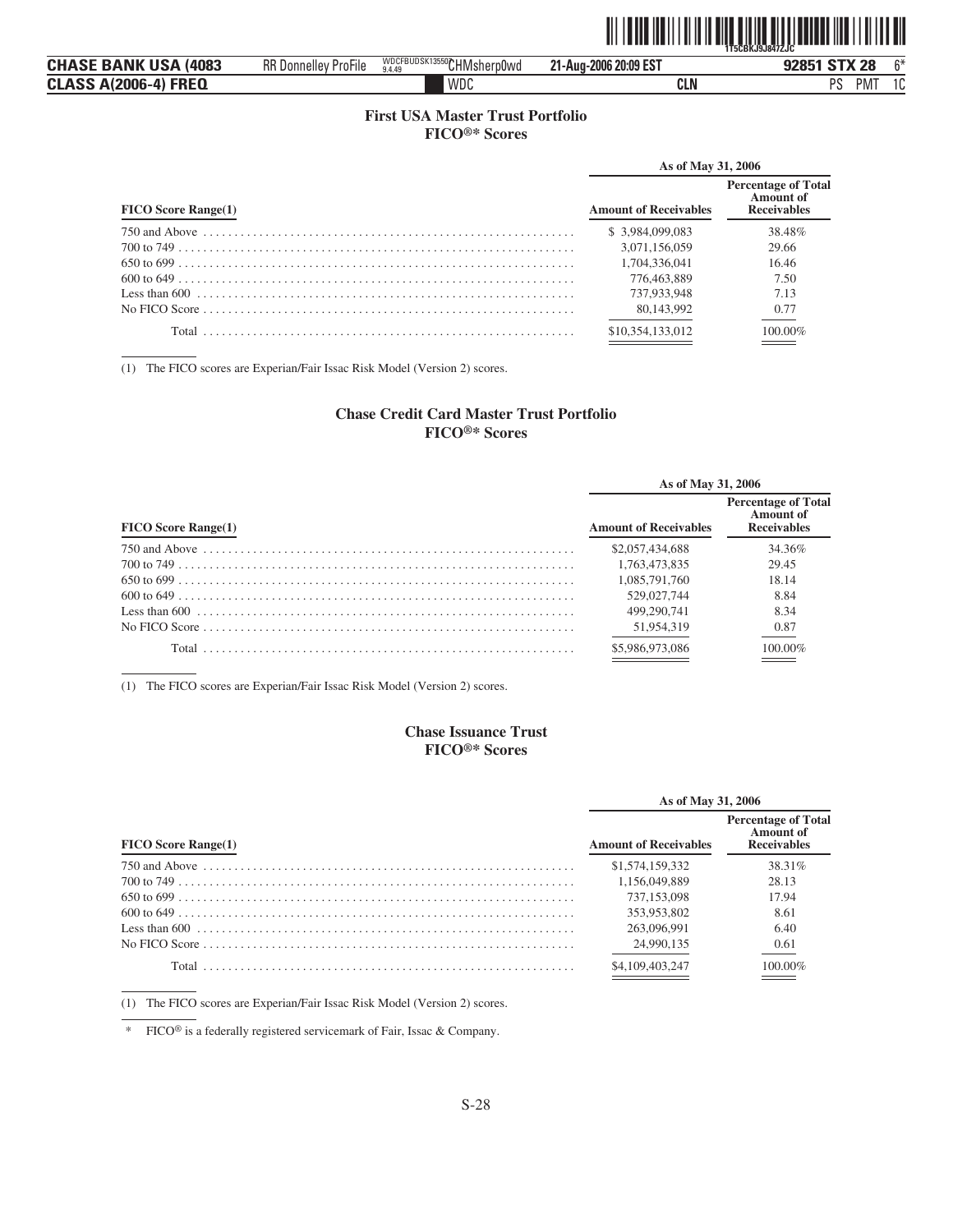|                                |                             |                   |                      | ,,,,,,,,,,,,          | <b>1T5CBKJ5ZTW8R8C</b>         |
|--------------------------------|-----------------------------|-------------------|----------------------|-----------------------|--------------------------------|
| <b>CHASE BANK USA</b><br>(4083 | <b>RR Donnelley ProFile</b> | chmdoc1<br>9.4.35 | <b>CHMpf</b><br>rend | .1-Jul-2006 01:28 EST | <b>STX 29</b><br>$n+$<br>92851 |
| <b>CLASS A(2006-4)</b><br>FREQ |                             |                   | WDC                  | CLN                   | PS<br>PM.<br>$\sim$<br>. U     |

ˆ1T5CBKJ5ZTW8R8C:Š **1T5CBKJ5ZTW8R8C**

#### **Static Pool Information**

Static pool information regarding the First USA Master Trust portfolio, the Chase Master Trust portfolio and the issuing entity can be found at *http://www.jpmorganchase.com/staticpool/cc*. Static Pool information will consist of net losses, delinquencies, yield, payment rate, percentage of accounts making minimum payments and percentage of accounts making full payments for the First USA Master Trust, the Chase Master Trust and the issuing entity. A copy of the information contained on the Web site as of the date of this prospectus supplement may be obtained by any person free of charge upon request to: Chase Bank USA, National Association, 201 North Walnut Street, Wilmington, Delaware 19801; (302) 594-4000.

All static pool information regarding the performance of the First USA Master Trust portfolio, the Chase Master Trust portfolio and the issuing entity on such Web site for periods prior to January 1, 2006 will not form a part of this prospectus supplement, the accompanying prospectus or the registration statement relating to the offered notes. As a result of (1) the merger of Bank One, Delaware, National Association and Chase USA Bank, National Association, (2) the conversion of data processing services from First Data Resources, Inc. to Total Systems Services, Inc. and (3) the refinement of the TSYS data tracking system to produce and store the information necessary to comply with the reporting requirements of Regulation AB, Chase USA has determined that static pool information for periods prior to the December 2005 monthly period either was not retained or, if retained, is not available in a form that would allow it to be presented in a reliable, accurate manner which is consistent with the other portfolio information provided for the trusts.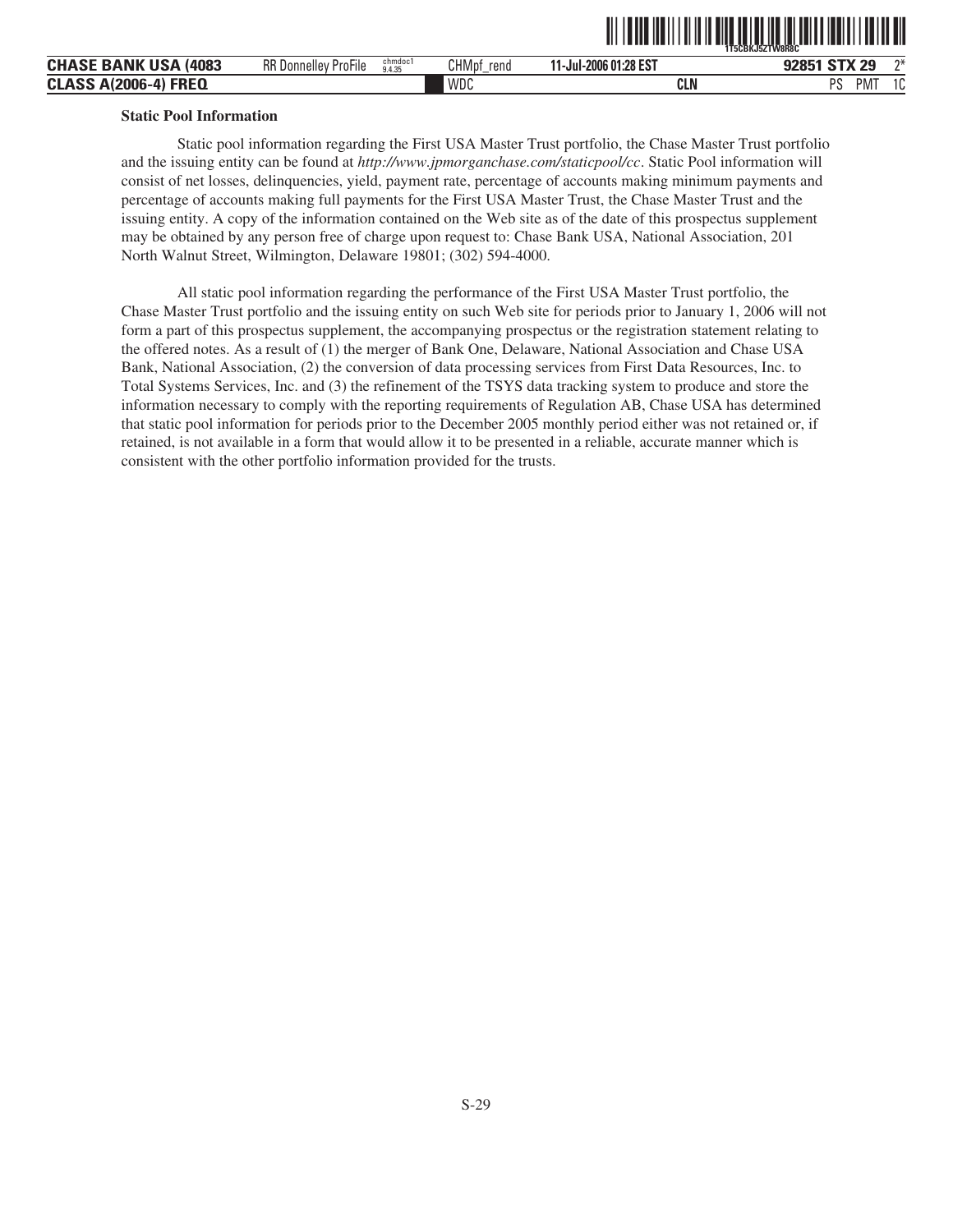|                                                               |                                            |                   |               |                      |            | <b>TISLBKJSZIYPUPU</b>           |            |               |
|---------------------------------------------------------------|--------------------------------------------|-------------------|---------------|----------------------|------------|----------------------------------|------------|---------------|
| <b>TISA</b><br>$\sim$<br><b>BANK</b><br>(4083<br><b>CHASE</b> | $\cdots$<br><b>RR</b> Donnelley<br>ProFile | chmdoci<br>9.4.35 | CHMpf<br>rend | 1-Jul-2006 01:30 EST |            | $-1$<br>$\overline{\phantom{a}}$ |            | ባች            |
| <b>FREQ</b><br><b>CLAS:</b><br>. Δ'<br>A1200F<br>rw.<br>-uuu  |                                            |                   | <b>WDC</b>    |                      | <b>CLN</b> | DC<br>ັບ                         | <b>PMT</b> | $\sim$<br>1 U |
|                                                               |                                            |                   |               |                      |            |                                  |            |               |

#### **Prospectus Summary**

*This summary does not contain all the information you may need to make an informed investment decision. You should read this entire prospectus and any supplement to this prospectus before you purchase any notes. The accompanying supplement to this prospectus may supplement disclosure in this prospectus.*

#### **The Issuing Entity**

The Chase Issuance Trust, a Delaware statutory trust, is the issuing entity for the notes and is also referred to in this prospectus as the "issuing entity."

#### **The Originator, Sponsor, Depositor, Servicer and Administrator**

Chase Bank USA, National Association is the originator and sponsor of and the depositor into the issuing entity and is referred to in this prospectus as "Chase USA." Chase USA will also be the servicer of all credit card receivables transferred to the issuing entity and will provide all administrative services on behalf of the issuing entity.

Chase USA is also the originator and sponsor of, the depositor into and the servicer for the First USA Credit Card Master Trust, referred to in this prospectus as the "First USA master trust," and the Chase Credit Card Master Trust, referred to in this prospectus as the "Chase master trust."

#### **The First USA Master Trust**

The First USA Master Trust is a common law trust existing under the First USA Master Trust agreement which is governed by Delaware law. The First USA Master Trust is the issuing entity for the First USA collateral certificate.

#### **The Chase Master Trust**

The Chase Master Trust is a common law trust existing under the Chase Master Trust agreement which is governed by Delaware law. The Chase Master Trust is the issuing entity for the Chase collateral certificate.

#### **Indenture Trustee and Collateral Agent**

Wells Fargo Bank, National Association is the indenture trustee under the indenture and the collateral agent under the asset pool one supplement. Under the terms of the indenture and the asset pool one supplement, the role of each of the indenture trustee and the collateral agent is limited. See *"The Indenture Trustee, Collateral Agent and Master Trust Trustees."*

**↑1T5CBKI1T5CBKJ5ZTYPOPCBKJ5ZTYPOPCBE** 

#### **The Master Trust Trustees**

The Bank of New York (Delaware) is the First USA Master Trust trustee under the First USA Master Trust agreement, and The Bank of New York is the Chase Master Trust trustee under the Chase Master Trust agreement.

Under the terms of the applicable master trust agreement, the role of each of the master trust trustees is limited. See *"The Indenture Trustee, Collateral Agent and Master Trust Trustees."*

#### **Assets of the Issuing Entity**

The assets of the issuing entity may include:

- collateral certificates;
- credit card receivables that arise in consumer revolving credit card accounts owned by Chase USA or by one of its affiliates;
- issuing entity bank accounts, including any supplemental accounts;
- with respect to some notes, the benefits of one or more derivative agreements; and
- with respect to some notes, the benefits of one or more forms of supplemental credit enhancement agreements.

For a description of the current and potential assets of the issuing entity, see *"The Issuing Entity—General."*

Two collateral certificates, referred to in this prospectus as (1) the "First USA collateral certificate," issued by the First USA master trust, and (2) the "Chase collateral certificate," issued by the Chase master trust, have been transferred to the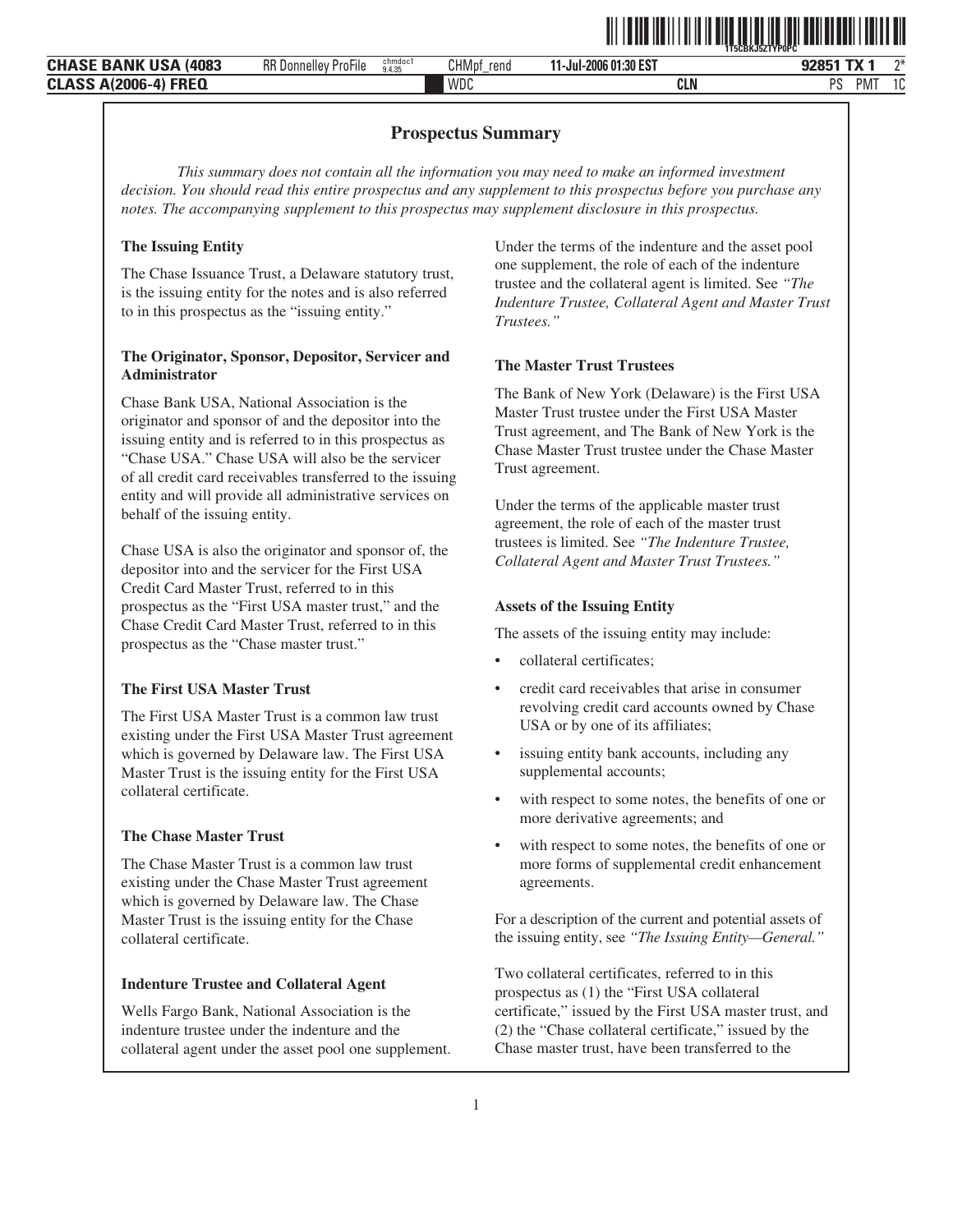respect to a collateral certificate will result in an early amortization of that collateral certificate. The payments made upon the occurrence of a pay out event for a collateral certificate will be paid to

See *"Sources of Funds to Pay the Notes—Addition of Assets"* and "—*Increases in the Invested Amount of an Existing Collateral Certificate."* In addition, the occurrence of a pay out event with

noteholders or to Chase USA as holder of the transferor certificate or deposited in the excess funding account to the extent required. See *"The First USA Master Trust and the Chase Master Trust—Master Trust Pay Out Events."*

The issuing entity is offering notes. The notes will be issued pursuant to an indenture between the issuing

**Securities Offered**

- collateral certificate;
- 

issuing entity. For a description of the First USA collateral certificate and the Chase collateral

certificate, see "Sources of Funds to Pay the Notes— The First USA Collateral Certificate and the Chase Collateral Certificate." For a description of the First USA master trust and the Chase master trust, see "The First USA Master Trust and the Chase Master

Consumer revolving credit card accounts owned by Chase USA have also been designated to have their credit card receivables transferred to the issuing entity. For a description of Chase USA's consumer revolving credit card accounts, see *"Chase USA's Credit Card Portfolio*" in the accompanying

- The composition of the issuing entity's assets will
- likely change over time due to:
- increases and decreases in the size of an existing
- 
- 
- 
- the designation of additional collateral
- certificates for inclusion in the issuing entity*;*
- 
- 
- 
- the designation of additional consumer revolving
- credit card accounts to have their credit card
- receivables included in the issuing entity; and • changes in the composition of the credit card
- receivables in the credit card master trusts or in the issuing entity, as applicable.

as indenture trustee, an asset pool one supplement, and an indenture supplement for each series between the issuing entity and Wells Fargo Bank, National Association, as indenture trustee and collateral agent.

entity and Wells Fargo Bank, National Association,

ˆ1T5CBKJ5ZTYZ5NCnŠ **1T5CBKJ5ZTYZ5NC**

#### **Series, Classes and Tranches of Notes**

All notes offered by this prospectus and the accompanying prospectus supplement will be part of the CHASEseries. The prospectus supplement for a particular issuance of CHASEseries notes will designate the class and tranche those CHASEseries notes are a part of.

Each tranche of notes has a stated principal amount, an outstanding dollar principal amount and a nominal liquidation amount. See *"The Notes—Stated Principal Amount, Outstanding Dollar Principal Amount and Nominal Liquidation Amount."*

Tranches of notes within a class of CHASEseries notes may be issued on different dates and have different stated principal amounts, interest rates, interest payment dates, scheduled principal payment dates, legal maturity dates and other varying characteristics as described, if applicable, in the accompanying prospectus supplement.

The scheduled principal payment dates and the legal maturity dates of the tranches of senior and subordinated notes will in most cases be different. Some tranches of subordinated notes may have scheduled principal payment dates and legal maturity dates earlier than some or all of the tranches of senior notes. However, tranches of subordinated notes will not be repaid before their legal maturity dates unless, after payment of those tranches of subordinated notes, the remaining tranches of subordinated notes provide the required enhancement for the senior notes. In addition, tranches of senior notes will not be issued unless after issuance there are enough outstanding subordinated notes to provide the required subordinated amount for those tranches of senior notes. See *"The Notes—Issuances of New Series, Classes and Tranches of Notes."*

Other series of notes may be issued by the issuing entity in the future. Any additional series of notes will be secured by the assets in the issuing entity.

Trust."

prospectus supplement.

**11-Jul-2006 01:30 EST**

PMT 1C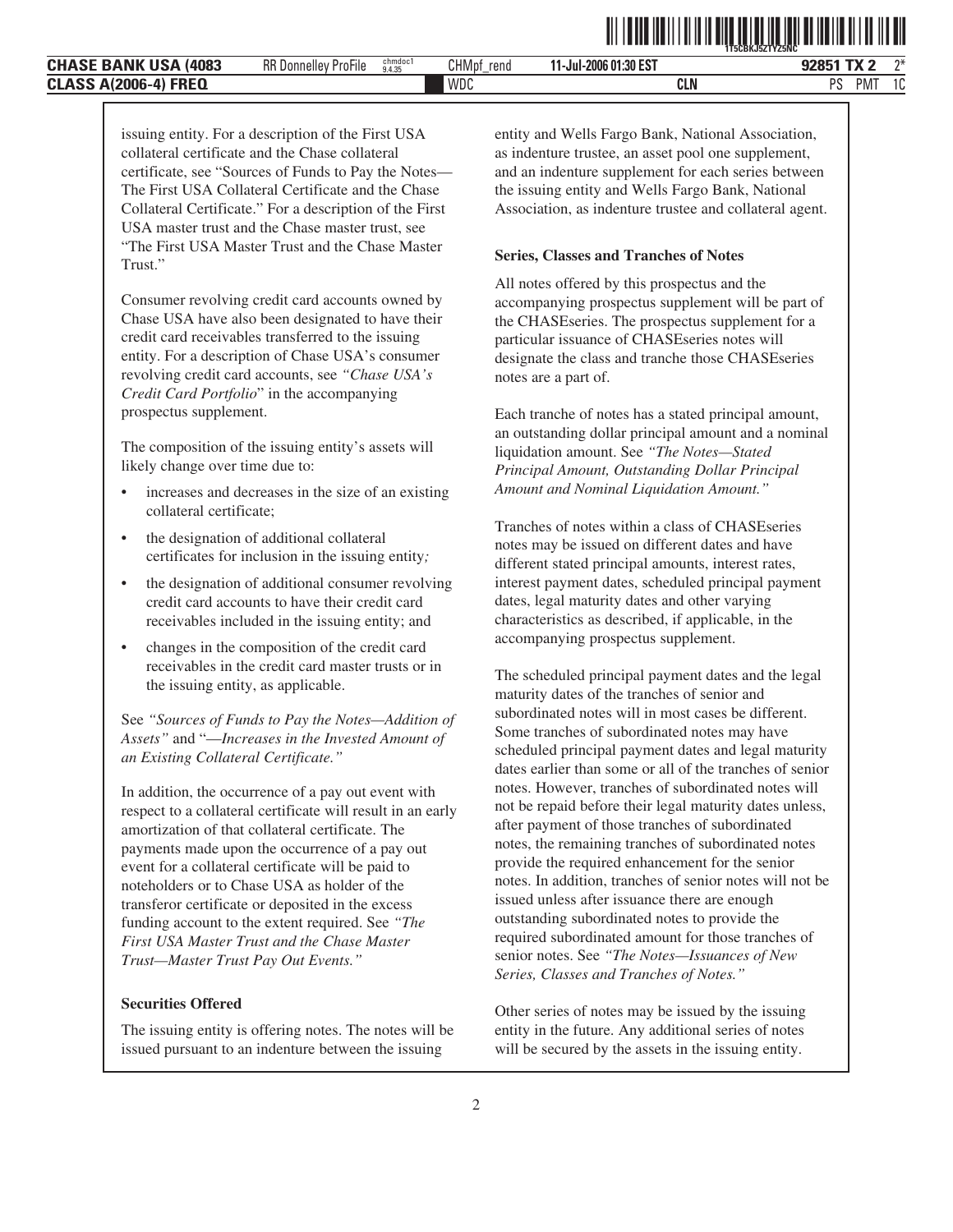**11-Jul-2006 01:30 EST**

ˆ1T5CBKJ5ZTZ7BMC>Š **1T5CBKJ5ZTZ7BMC**

#### **Transferor Amount**

The interest in the issuing entity not securing any series, class or tranche of notes is the "transferor amount." The interest representing the transferor amount will be held by Chase USA or an affiliate. The holder may, however, sell all or a portion of its interest in the transferor amount. The transferor amount does not provide credit enhancement to any notes.

The transferor amount will increase or decrease based on a variety of factors including:

- increases and decreases in the principal amount of the assets included in the issuing entity without a corresponding increase or decrease in the nominal liquidation amount of any notes;
- changes in the amount of principal receivables included in the issuing entity;
- the issuance of a new series, class or tranche of notes by the issuing entity, assuming there is not a corresponding increase in the principal amount of the assets included in the issuing entity; and
- reductions in the nominal liquidation amount of any series, class or tranche of notes due to payments of principal on those notes or a deposit to the principal funding account with respect to those notes.

#### **Required Transferor Amount**

The issuing entity has a minimum transferor amount requirement called the "required transferor amount." The required transferor amount for any month will equal the product of the amount of principal receivables in the issuing entity for that month and the required transferor amount percentage. The required transferor amount percentage is currently 4%.

If, for any month, the transferor amount is less than the required transferor amount, Chase USA will be required to transfer additional collateral certificates or credit card receivables to the issuing entity or Chase USA will be required to increase the invested amount of an existing collateral certificate held by the issuing entity.

If Chase USA is unable to designate additional collateral certificates or credit card receivables or if Chase USA is unable to increase the invested amount of an existing collateral certificate when required to do so, an early amortization event will occur with respect to the notes.

See *"Sources of Funds to Pay the Notes—Transferor Amount"* and *"The Notes—Redemption and Early Amortization of Notes; Early Amortization Events."*

#### **Minimum Pool Balance**

In addition to the required transferor amount requirement, the issuing entity has a minimum pool balance requirement. The minimum pool balance for any month will equal the sum of (1) for all notes in their revolving period, the sum of the nominal liquidation amounts of those notes as of the close of business on the last day of that month and (2) for all notes in their amortization period, the sum of the nominal liquidation amounts of those notes as of the close of business as of the last day of the most recent revolving period for each of those notes, excluding any notes that will be paid in full or that will have a nominal liquidation amount of zero on their applicable payment date in the following month.

If, for any month, the pool balance is less than the minimum pool balance, Chase USA will be required to transfer additional collateral certificates or credit card receivables to the issuing entity or Chase USA will be required to increase the invested amount of an existing collateral certificate as described in *"Sources of Funds to Pay the Notes—Addition of Assets"* and *"—Increases in the Invested Amount of an Existing Collateral Certificate."*

If Chase USA is unable to designate additional collateral certificates or credit card receivables or Chase USA is unable to increase the invested amount of an existing collateral certificate when required to do so, an early amortization event will occur with respect to the notes. See *"Sources of Funds to Pay the Notes—Minimum Pool Balance"* and *"The Notes—Redemption and Early Amortization of Notes; Early Amortization Events."*

#### **Risk Factors**

Investment in the notes involves risks. You should consider carefully the risk factors beginning on page 7 in this prospectus and any risk factors disclosed in the accompanying prospectus supplement.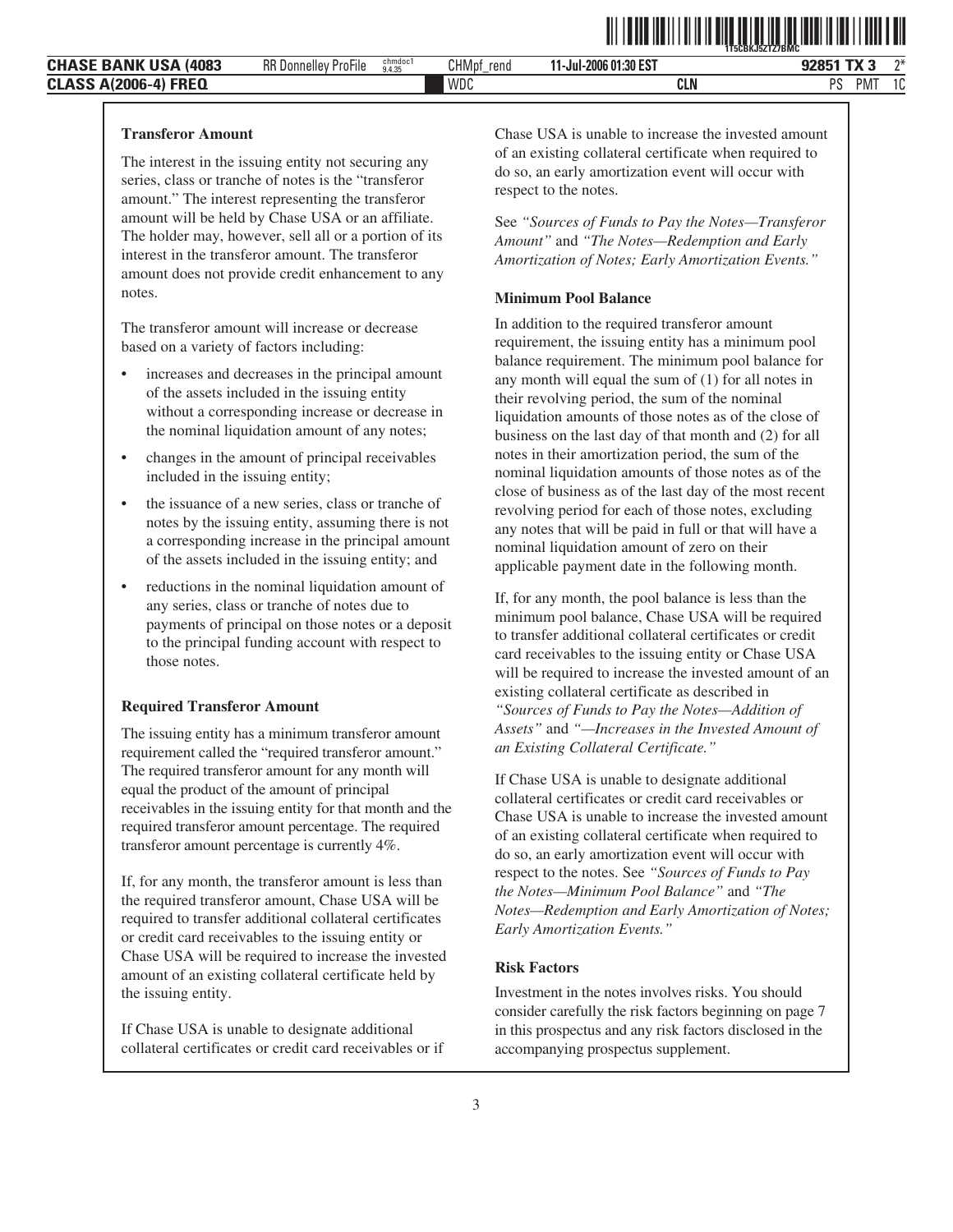**11-Jul-2006 01:31 EST**

**T**itis **in the film of the film of the film** 

WDC **CLN** PS PMT 1C

#### **Servicing Fee**

As compensation for its servicing activities and as reimbursement for any expenses incurred by it as servicer for the issuing entity, Chase USA is entitled to receive a servicing fee for each month that will equal the sum of

- the share of the servicing fee for the First USA Master Trust allocable to the First USA collateral certificate; *plus*
- the share of the servicing fee for the Chase Master Trust allocable to the Chase collateral certificate; *plus*
- the amount of the servicing fee for the credit card receivables included in the issuing entity.

The servicing fee for the First USA Master Trust, the Chase Master Trust and the issuing entity is generally equal to one-twelfth of the product of 1.50% per annum for so long as Chase USA is the servicer and 2.00% per annum in the event Chase USA is no longer the servicer and the adjusted invested amount for either master trust or the average principal balance for the issuing entity, as applicable.

The portion of the servicing fee allocated to the noteholders will be paid from available finance charge collections after they have been applied to make deposits for payments of interest on the notes and certain payments on derivative agreements, if any, as described in *"Deposit and Application of Funds in the Issuing Entity—Application of Available Finance Charge Collections."*

See *"Servicing of Collateral Certificates and Receivables—Servicing Compensation."*

#### **Subordination**

The payment of principal of and interest on subordinated notes will be subordinated to the payment of principal of and interest on senior notes.

Principal collections allocated to subordinated notes may be reallocated to pay interest on senior notes or the portion of the servicing fee allocable to senior notes. These reallocations will reduce the nominal liquidation amount of the subordinated notes. In addition, the nominal liquidation amount of the subordinated notes will generally be reduced for charge-offs resulting from any uncovered default

amount allocated to the notes prior to any reductions in the nominal liquidation amount of the senior notes. Charge-offs resulting from any uncovered default amount allocated to the notes will initially be allocated to each tranche pro rata based upon each tranche's nominal liquidation amount. These chargeoffs will then be reallocated from tranches of senior notes to tranches of subordinated notes to the extent credit enhancement in the form of subordination is still available to those tranches of senior notes.

In addition, principal collections allocated to the notes will first be used to fund targeted deposits to the principal funding subaccounts of senior notes before being applied to the principal funding subaccounts of subordinated notes.

A tranche of subordinated notes that reaches its scheduled principal payment date, or that has an early amortization event, event of default and acceleration, or an optional redemption, will not be paid to the extent that that tranche is necessary to provide the required subordination for tranches of senior notes. If a tranche of subordinated notes cannot be paid because of the subordination provisions of the senior notes, prefunding of the principal funding subaccounts for tranches of senior notes will begin as described in this prospectus. After that time, that tranche of subordinated notes will be paid only to the extent that:

- the principal funding subaccounts for the tranches of senior notes are prefunded to an appropriate level such that none of the tranches of subordinated notes that have reached their scheduled principal payment date are necessary to provide the required subordination; or
- new tranches of subordinated notes are issued or other forms of credit enhancement exist so that the tranches of subordinated notes that have reached their scheduled principal payment date are no longer necessary to provide the required subordination; or
- enough tranches of senior notes are repaid so that the tranches of subordinated notes that have reached their scheduled principal payment date are no longer necessary to provide the required subordination; or
- the tranches of subordinated notes reach their legal maturity date.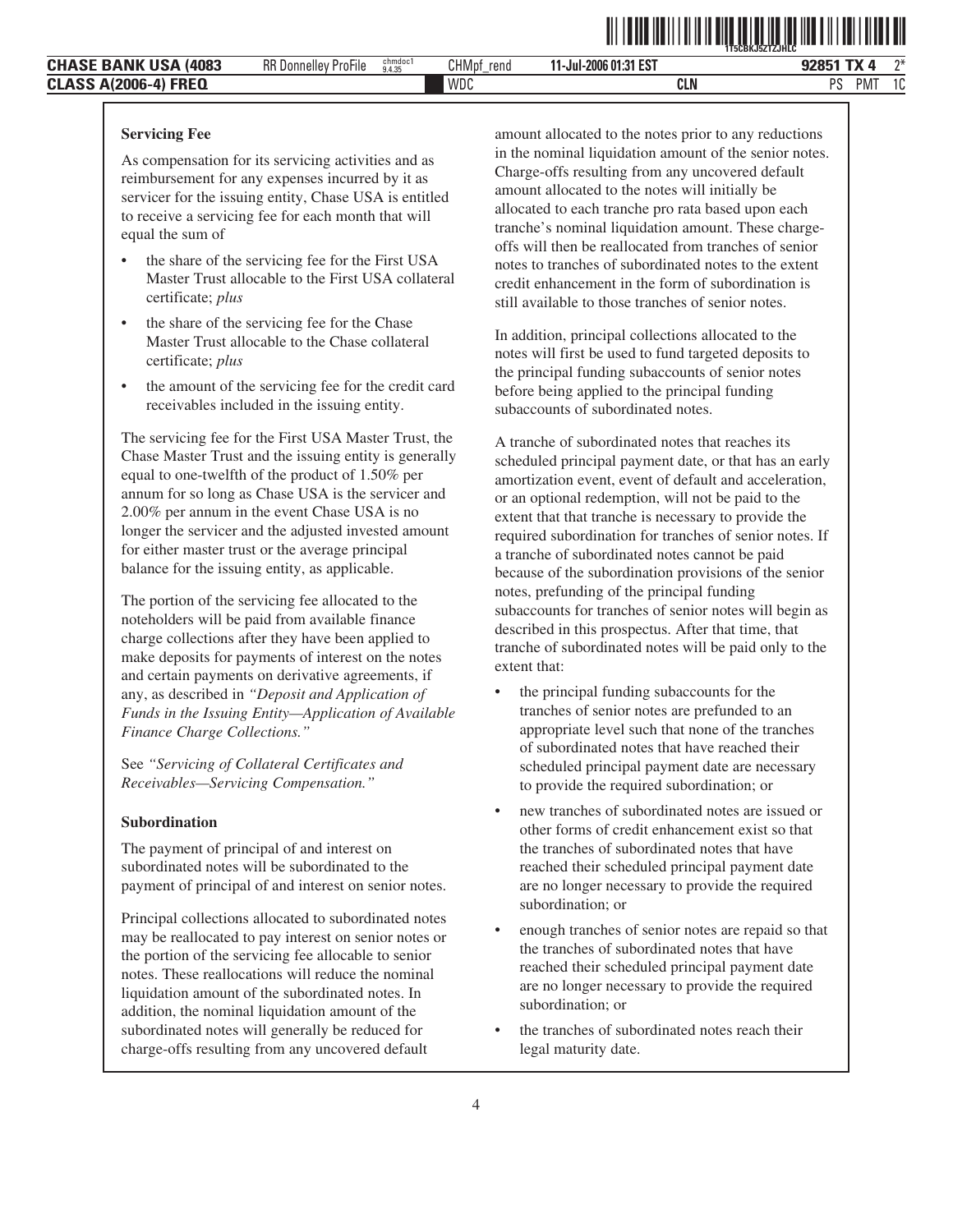

**11-Jul-2006 01:31 EST**

WDC **CLN** PS PMT 1C

On the legal maturity date of a tranche of notes, principal collections, if any, allocated to that tranche and proceeds from any sale of collateral certificates or credit card receivables will be paid to the noteholders of that tranche, even if that payment would reduce the amount of available subordination below the required subordination for the senior notes.

#### **Limit on Repayment of All Notes**

You may not receive full repayment of your notes if:

- the nominal liquidation amount of your tranche of notes has been reduced by charge-offs due to any uncovered default amount or as a result of reallocations of principal collections to pay interest on senior notes or the portion of the servicing fee allocable to those senior notes, and those amounts have not been reimbursed from finance charge collections allocated to your tranche of notes; or
- collateral certificates or credit card receivables are sold (1) following an event of default and acceleration or (2) on the legal maturity date and the proceeds from the sale of those assets, plus any funds on deposit in the applicable subaccounts allocated to your tranche of notes, and any other amounts available to your notes, are insufficient to provide full repayment of your notes.

#### **Redemption and Early Amortization of Notes**

Under certain circumstances Chase USA, as the servicer for the issuing entity, may redeem the notes of any tranche before the applicable scheduled principal payment date. Either this prospectus or the accompanying prospectus supplement will indicate the terms and circumstances of that redemption.

In addition, the issuing entity is required to repay any note upon the occurrence of an early amortization event with respect to that note, but only to the extent funds are available for repayment after giving effect to all allocations and reallocations and, in the case of tranches of subordinated notes, only to the extent that payment is permitted by the subordination provisions of the senior notes.

For a discussion of early amortization events, see *"The Notes—Redemption and Early Amortization of Notes; Early Amortization Events."*

#### **Events of Default**

The documents that govern the terms and conditions of the notes include a list of adverse events known as "events of default." Some events of default result in an automatic acceleration of the affected series, class or tranche of notes, and others result in the right of the noteholders of the affected series, class or tranche of notes to demand acceleration after an affirmative vote by holders of more than 66 $\frac{2}{3}$ % of the outstanding dollar principal amount of the notes of the affected series, class or tranche.

For a discussion of events of default see *"The Notes—Events of Default."*

An event of default with respect to one series, class or tranche of notes will not necessarily be an event of default with respect to any other series, class or tranche of notes.

It is not an event of default if the issuing entity fails to redeem a series, class or tranche of notes prior to the legal maturity date for those notes because it does not have sufficient funds available or if payment of principal of a class or tranche of subordinated notes is delayed because that class or tranche is necessary to provide required subordination for senior notes.

#### **Events of Default Remedies**

After an event of default and acceleration of a tranche of notes, funds on deposit in the applicable issuing entity bank accounts for the affected notes will be applied to pay principal of and interest on those notes. Then, in each following month, available principal collections and available finance charge collections allocated to those notes will be deposited into the applicable issuing entity bank account and applied to make monthly principal and interest payments on those notes until the earlier of the date those notes are paid in full or the legal maturity date of those notes. However, subordinated notes will receive payment of principal prior to their legal maturity date only if, and to the extent that, funds are available for that payment and, after giving effect to that payment, the required subordination will be maintained for senior notes.

If an event of default of a tranche of notes occurs and that tranche is accelerated, the indenture trustee may, and at the direction of the holders of more than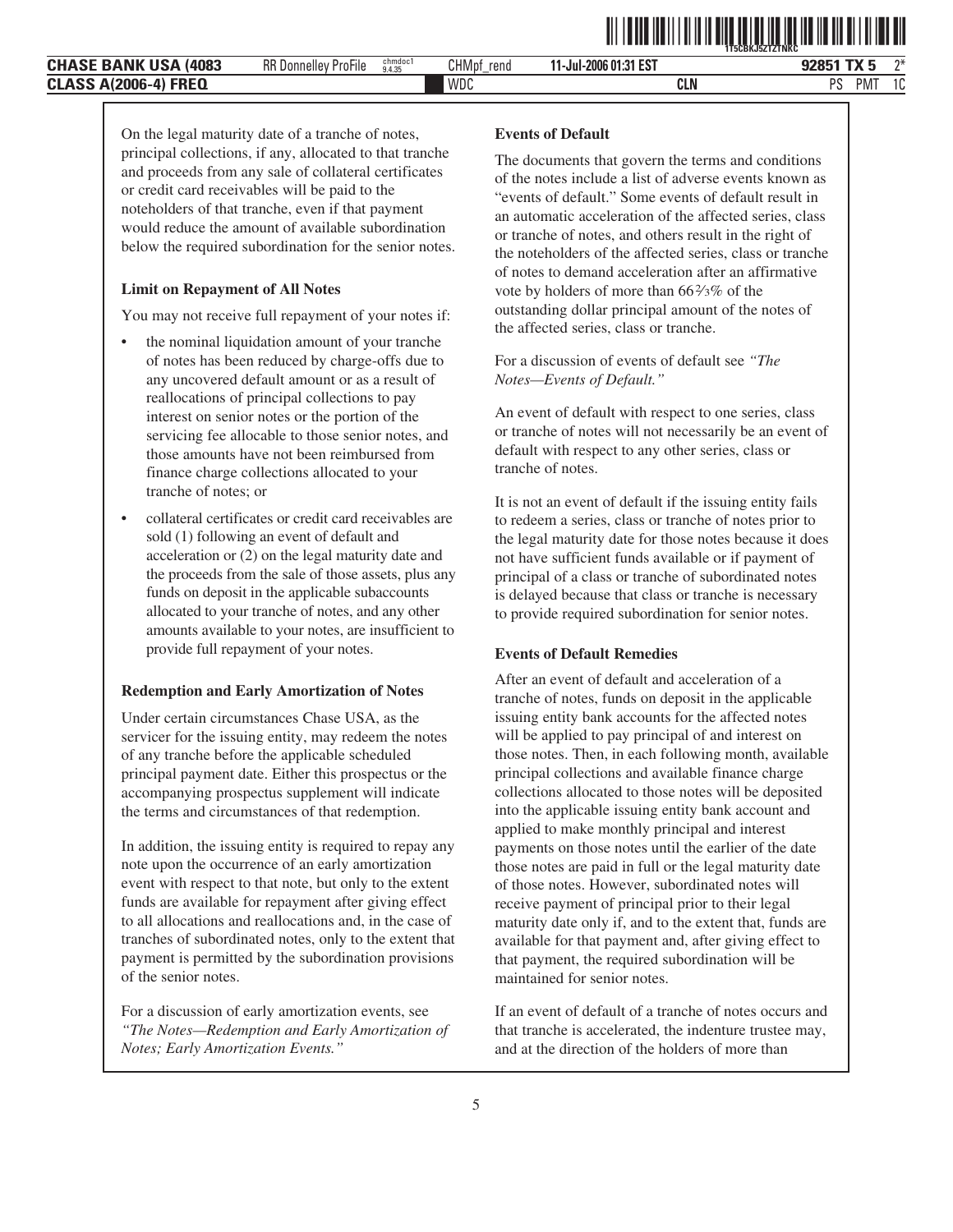$66\frac{2}{3}\%$  of the outstanding dollar principal amount of the affected tranche will, direct the collateral agent to sell assets. However, this sale of assets may occur only if:

- the conditions specified in this prospectus are satisfied and only to the extent that payments are permitted by the subordination provisions of the senior notes; or
- the legal maturity date of the affected tranche of notes has occurred.

None of the transferor, any affiliate of the transferor or any agent of the transferor will be permitted to purchase assets if the sale occurs or to participate in any vote with respect to that sale.

The holders of the accelerated tranche of notes will be paid their allocable share of the proceeds of a sale of these assets and amounts previously deposited in issuing entity bank accounts for each series, class or tranche of accelerated notes. Upon the sale of those assets and payment of the proceeds from the sale, the nominal liquidation amount of the accelerated tranche of notes will be reduced to zero. See *"Sources of Funds to Pay the Notes—Sale of Assets."*

#### **Limited Recourse to the Issuing Entity; Security for the Notes**

Each tranche of notes is secured by a security interest in the assets of the issuing entity that are allocated to it under the indenture, the asset pool one supplement, the CHASEseries indenture supplement and the applicable terms document and any derivative agreement or any supplemental credit enhancement agreement.

The sole source of payment for principal of or interest on a tranche of notes is provided by:

• the portion of collections of principal receivables and finance charge receivables received by the

issuing entity under the collateral certificates and credit card receivables and available to that tranche of notes after giving effect to any reallocations, payments and deposits;

funds in the applicable issuing entity bank accounts for that tranche of notes;

WDC **CLN** PS

- payments received under any applicable derivative agreement for that tranche of notes; and
- payments received under any applicable supplemental credit enhancement agreement.

A noteholder will generally have no recourse to any other assets of the issuing entity or any other person or entity for the payment of principal of or interest on that noteholder's tranche of notes.

If there is a sale of assets included in the issuing entity (1) following an event of default and acceleration, or (2) on the applicable legal maturity date, as described in *"Sources of Funds to Pay the Notes—Sale of Assets,"* following that sale the affected noteholders generally will have recourse only to their share of the proceeds of that sale, investment earnings on the proceeds of that sale and any funds previously deposited in any applicable issuing entity bank account for those noteholders.

#### **Denominations**

The notes offered by this prospectus will be issued in denominations of \$100,000 and multiples of \$1,000 in excess of that amount.

#### **Record Date**

The record date for payment of the notes will be the last day of the month before the related interest payment date or principal payment date, as applicable.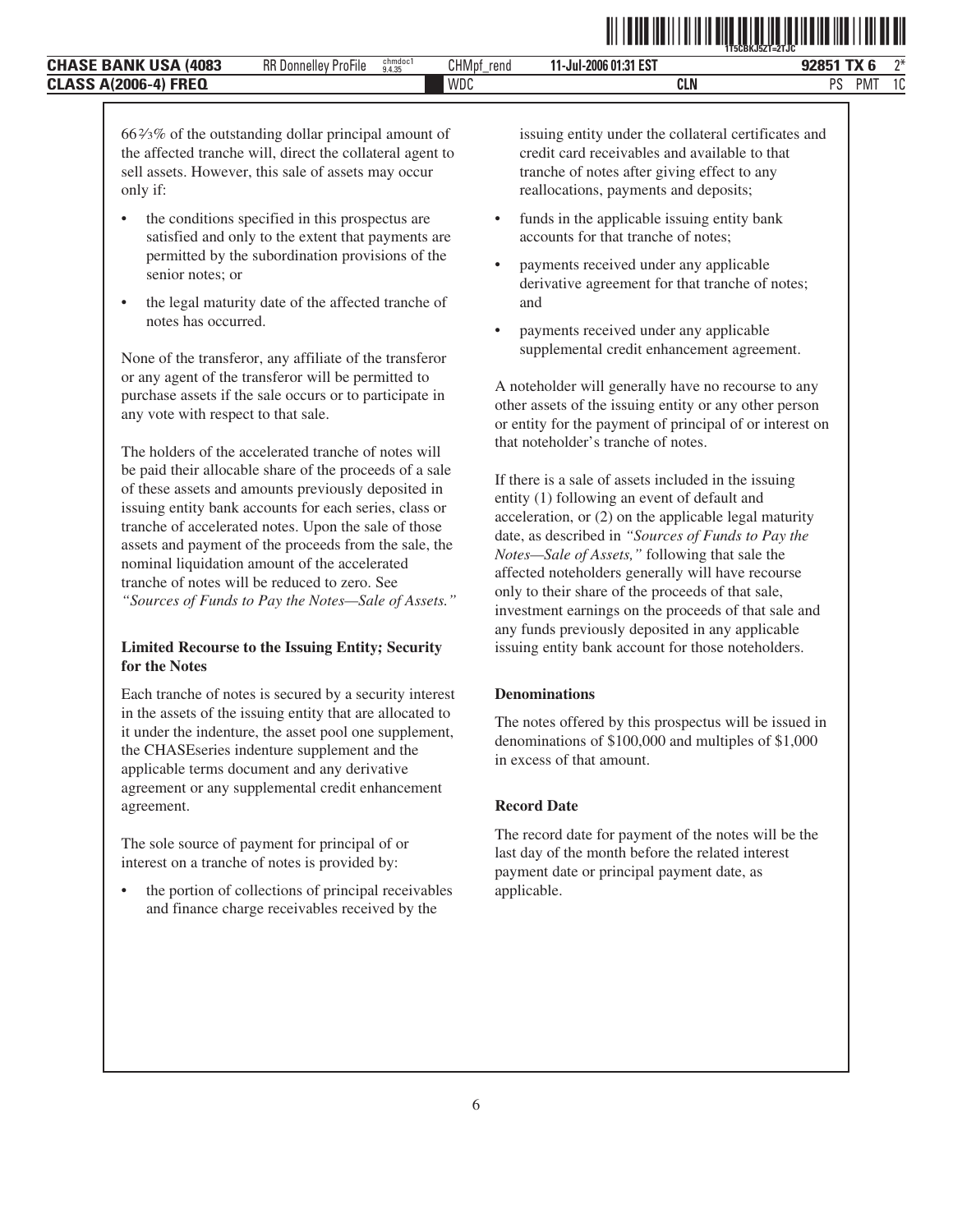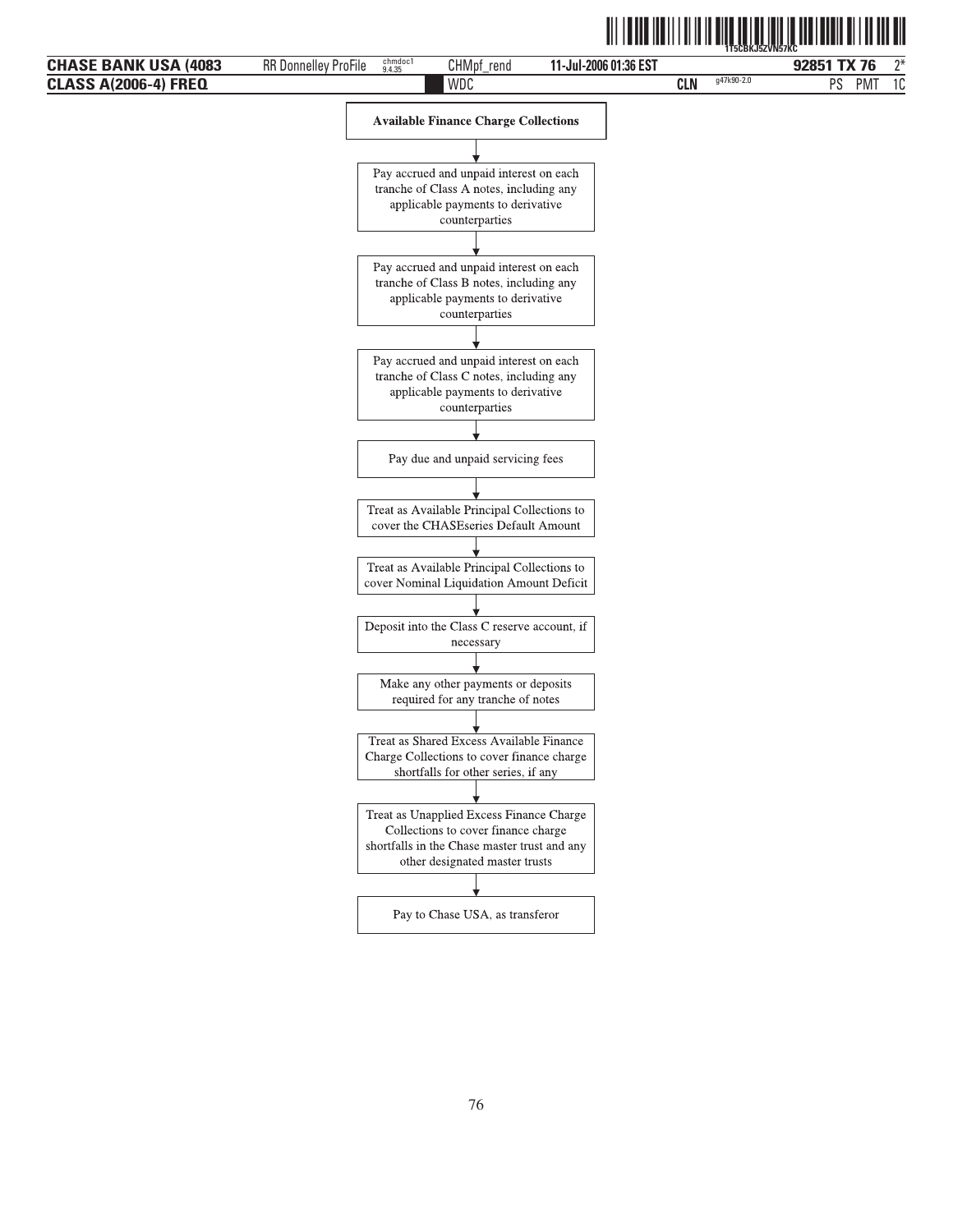

Cover interest shortfalls for each tranche of Class B notes until Nominal Liquidation Amount or unused subordinated amount for that tranche equals zero

Cover servicing fee shortfalls for each tranche of notes until Nominal Liquidation Amount or unused subordinated amount for that tranche equals zero

Make targeted deposits to principal funding account for each tranche of Class A notes

Make targeted deposits to principal funding account for each tranche of Class B notes

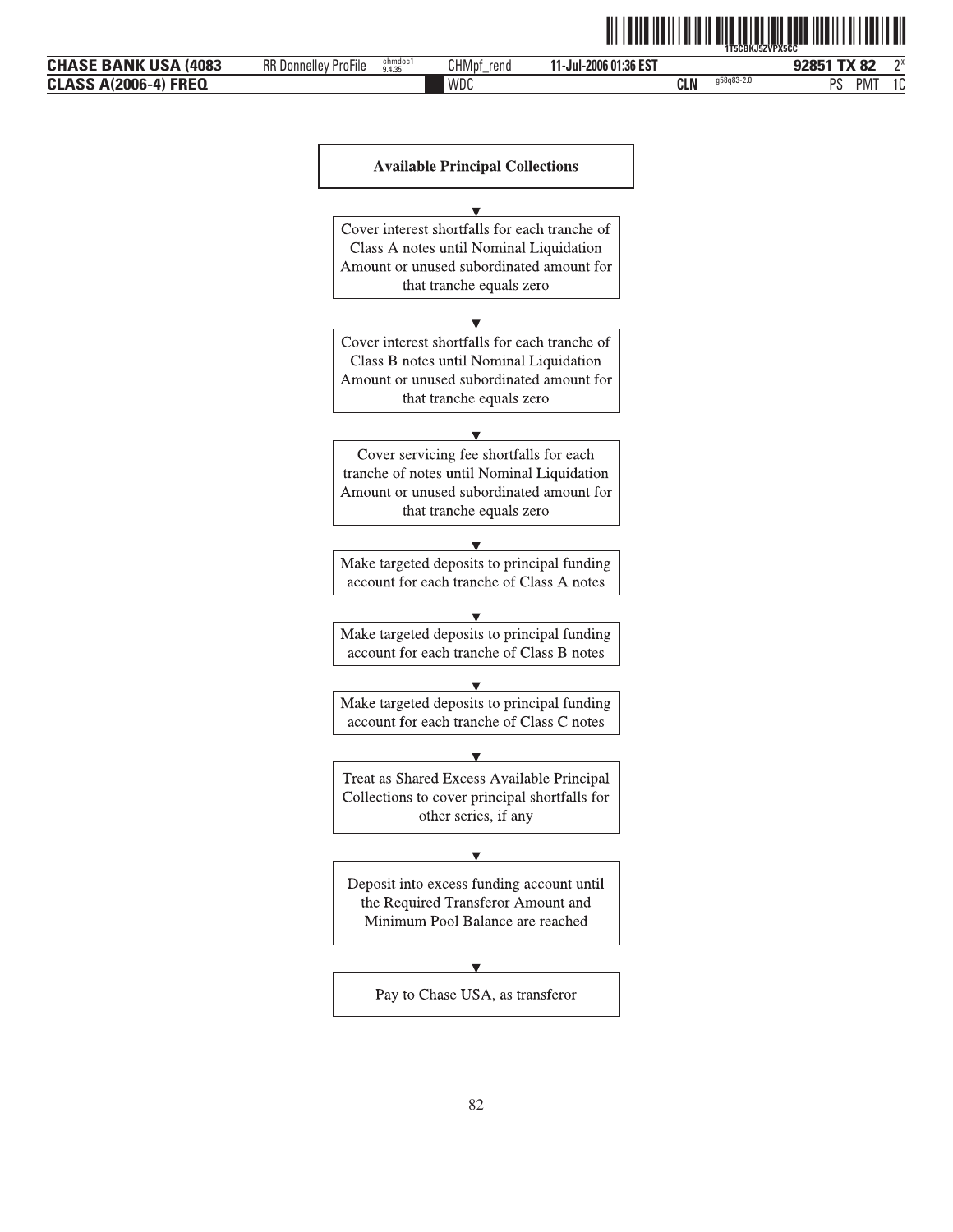|                              |                             |                   |               |                       | `1T5CBKJ5ZW9MX6C` |     |    |
|------------------------------|-----------------------------|-------------------|---------------|-----------------------|-------------------|-----|----|
| <b>CHASE BANK USA (4083)</b> | <b>RR Donnelley ProFile</b> | chmdoc1<br>9.4.35 | CHMpf<br>rend | 11-Jul-2006 01:40 EST | 92851 TX 148      |     | ግ* |
| <b>CLASS A(2006-4) FREQ</b>  |                             |                   | WDC           | CLN                   | PS                | PM. | 10 |

**"Trust Portfolios"** means the First USA Master Trust Portfolio, the Chase Master Trust Portfolio and the issuing entity portfolio.

**"Unapplied Excess Finance Charge Collections"** has the meaning described in *"Deposit and Application of Funds in the Issuing Entity—Unapplied Excess Finance Charge Collections and Unapplied Master Trust Level Excess Finance Charge Collections."*

**"Unapplied Master Trust Level Excess Finance Charge Collections"** has the meaning described in *"Deposit and Application of Funds in the Issuing Entity—Unapplied Excess Finance Charge Collections and Unapplied Master Trust Level Excess Finance Charge Collections."*

**"Unapplied Master Trust Level Principal Collections"** has the meaning described in *"Deposit and Application of Funds in the Issuing Entity—Unapplied Master Trust Level Principal Collections."*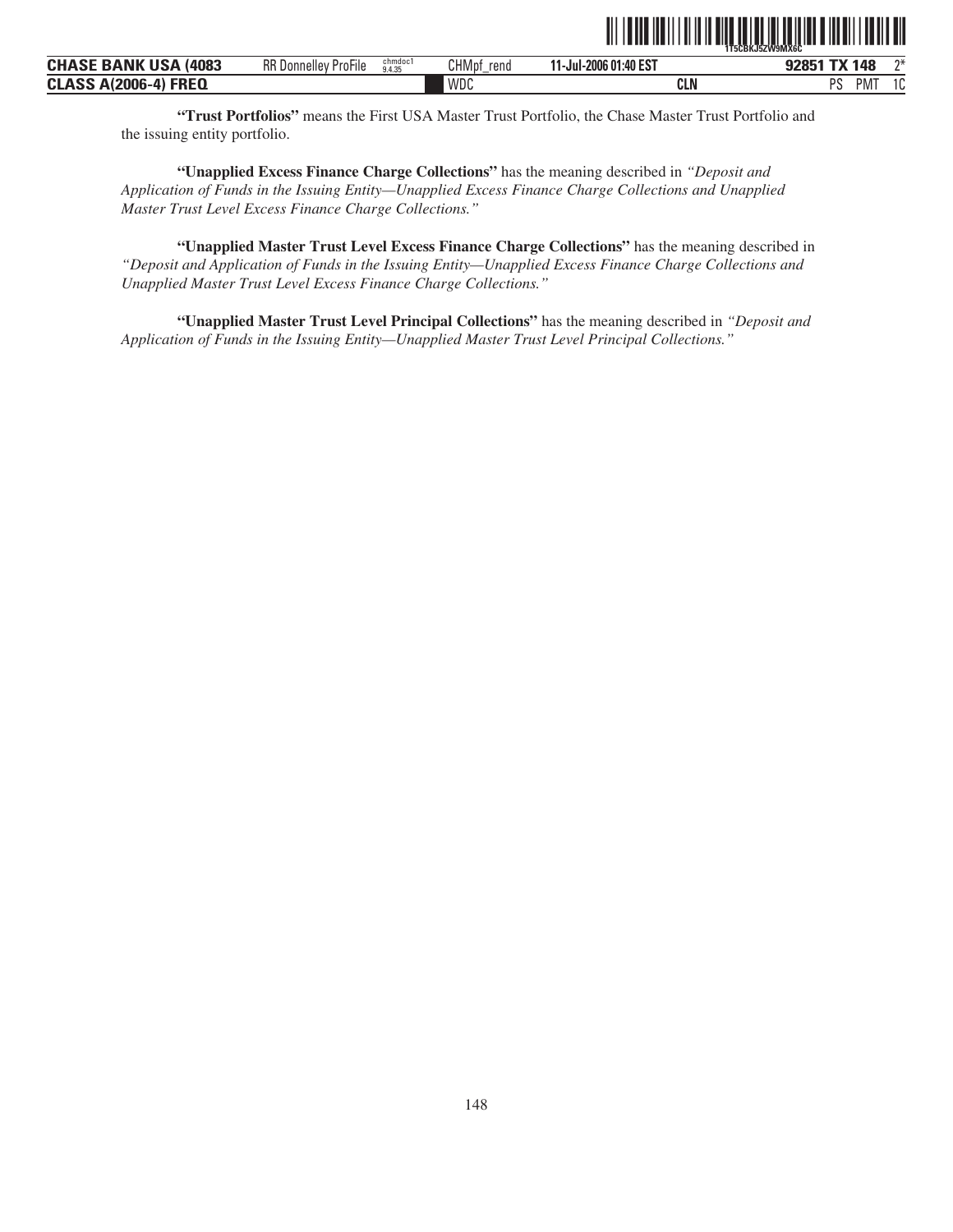|                                |                             |                                                           |                       | 1T5CBKJ9DS70C0C      |  |
|--------------------------------|-----------------------------|-----------------------------------------------------------|-----------------------|----------------------|--|
| <b>CHASE BANK USA</b><br>(4083 | <b>RR Donnelley ProFile</b> | $_{9.4.49}^{\text{CHMFBUAC152135}}$ CHMnguyl0cm<br>9.4.49 | 19-Aug-2006 16:29 EST | <b>IBC1</b><br>92851 |  |
| <b>CLASS A(2006-4) FREQ</b>    |                             | WDC                                                       | CLN                   | PS<br><b>PM</b>      |  |

### **PRINCIPAL OFFICE OF THE DEPOSITOR AND BENEFICIARY**

### **CHASE BANK USA, NATIONAL ASSOCIATION**

White Clay Center Building 200 Route 273 Newark, Delaware 19711

### **MASTER OWNER TRUST TRUSTEE**

Wilmington Trust Company 1100 North Market Street Wilmington, Delaware 19890-1600

### **LEGAL ADVISER TO CHASE USA LEGAL ADVISER TO THE**

Skadden, Arps, Slate, Meagher & Flom LLP Four Times Square New York, New York 10036

# as to United States Law **UNDERWRITERS**

ˆ1T5CBKJ9DS70C0C6Š **1T5CBKJ9DS70C0C**

as to United States Law

McKee Nelson LLP One Battery Park Plaza 34th Floor New York, New York 10004

Wells Fargo Bank, National Association Sixth & Marquette MAC N9311-161 Minneapolis, Minnesota 55479

### **PAYING AGENT LUXEMBOURG PAYING AGENT**

Banque de Luxembourg 14 Boulevard Royal 2449 Luxembourg Grand-Duché de Luxembourg

### **LISTING AGENT**

Banque de Luxembourg 14 Boulevard Royal 2449 Luxembourg Grand-Duché de Luxembourg

### **INDEPENDENT ACCOUNTANTS TO CHASE USA**

PricewaterhouseCoopers LLP 300 Madison Avenue New York, New York 10017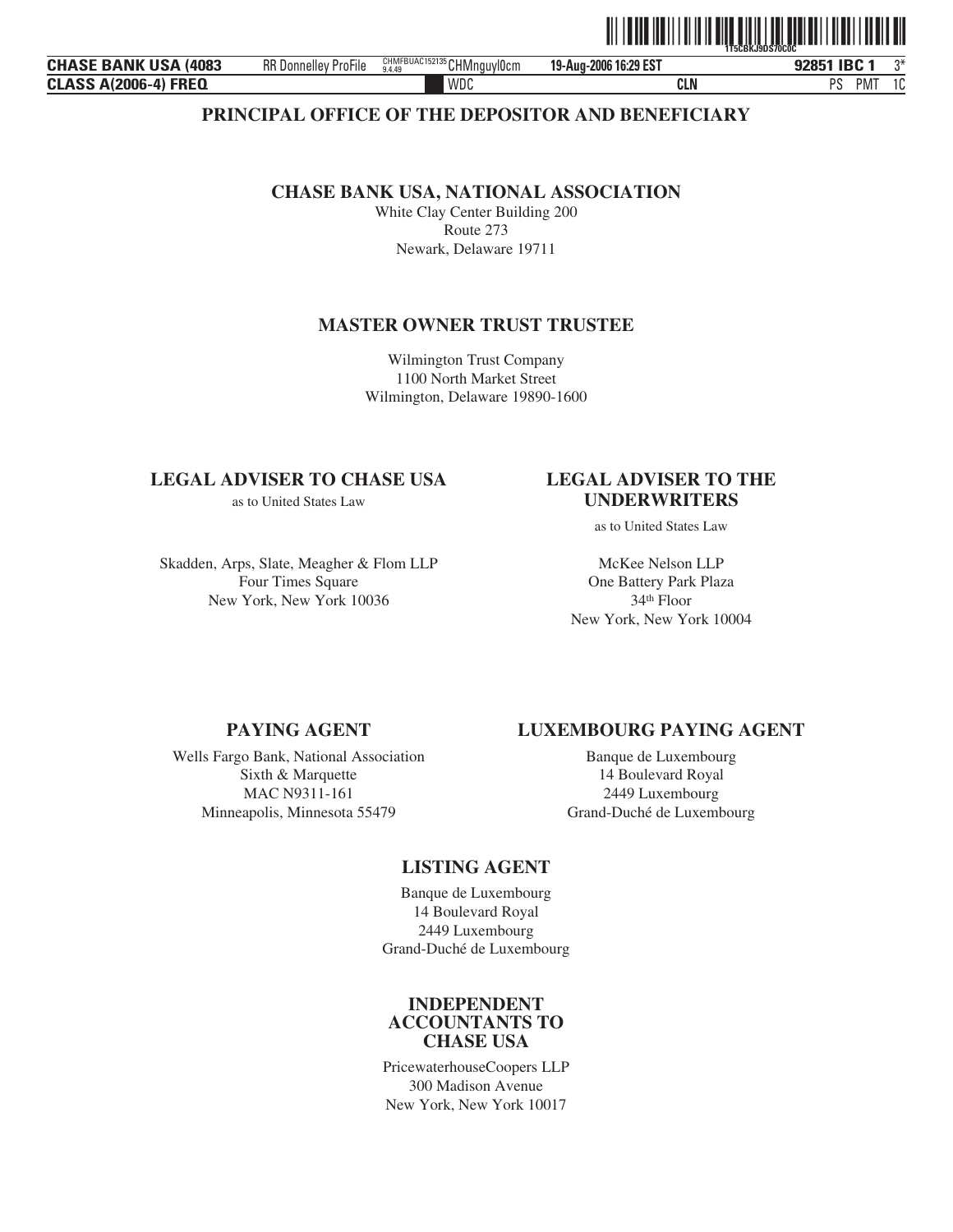|                                |                             |                                     |                       | 1 I III I II III<br><b>1T5CBKJ9S8T9BSL</b> |    |  |  |
|--------------------------------|-----------------------------|-------------------------------------|-----------------------|--------------------------------------------|----|--|--|
| <b>CHASE BANK USA</b><br>(4083 | <b>RR Donnelley ProFile</b> | WDCFBUDSK13550CHMsherp0wd<br>9.4.49 | 23-Aug-2006 14:55 EST | 92851 BC 1                                 | ∩* |  |  |
| <b>CLASS A(2006-4) FREQ</b>    |                             | WDC                                 | <b>CLN</b>            | nс<br><b>PMT</b>                           |    |  |  |

ˆ1T5CBKJ9S8T9BSCfŠ **1T5CBKJ9S8T9BSC**

### **CHASE ISSUANCE TRUST Issuing Entity**

# **CHASEseries**

**\$750,000,000 Class A(2006-4) Notes**

### **CHASE BANK USA, NATIONAL ASSOCIATION Sponsor, Depositor, Originator Administrator and Servicer**

### **PROSPECTUS SUPPLEMENT**

**Underwriters**

## **JPMorgan Barclays Capital Goldman, Sachs & Co.**

**You should rely only on the information contained or incorporated by reference in this prospectus supplement and the accompanying prospectus. We have not authorized anyone to provide you with different information.**

**We are not offering the CHASEseries notes in any state where the offer is not permitted.**

**We do not claim the accuracy of the information in this prospectus supplement and the accompanying prospectus as of any date other than the dates stated on their respective covers.**

**Dealers will deliver a prospectus supplement and accompanying prospectus when acting as underwriters of the notes and with respect to their unsold allotments or subscriptions. In addition, all dealers selling the notes will deliver a prospectus supplement and accompanying prospectus until November 21, 2006.**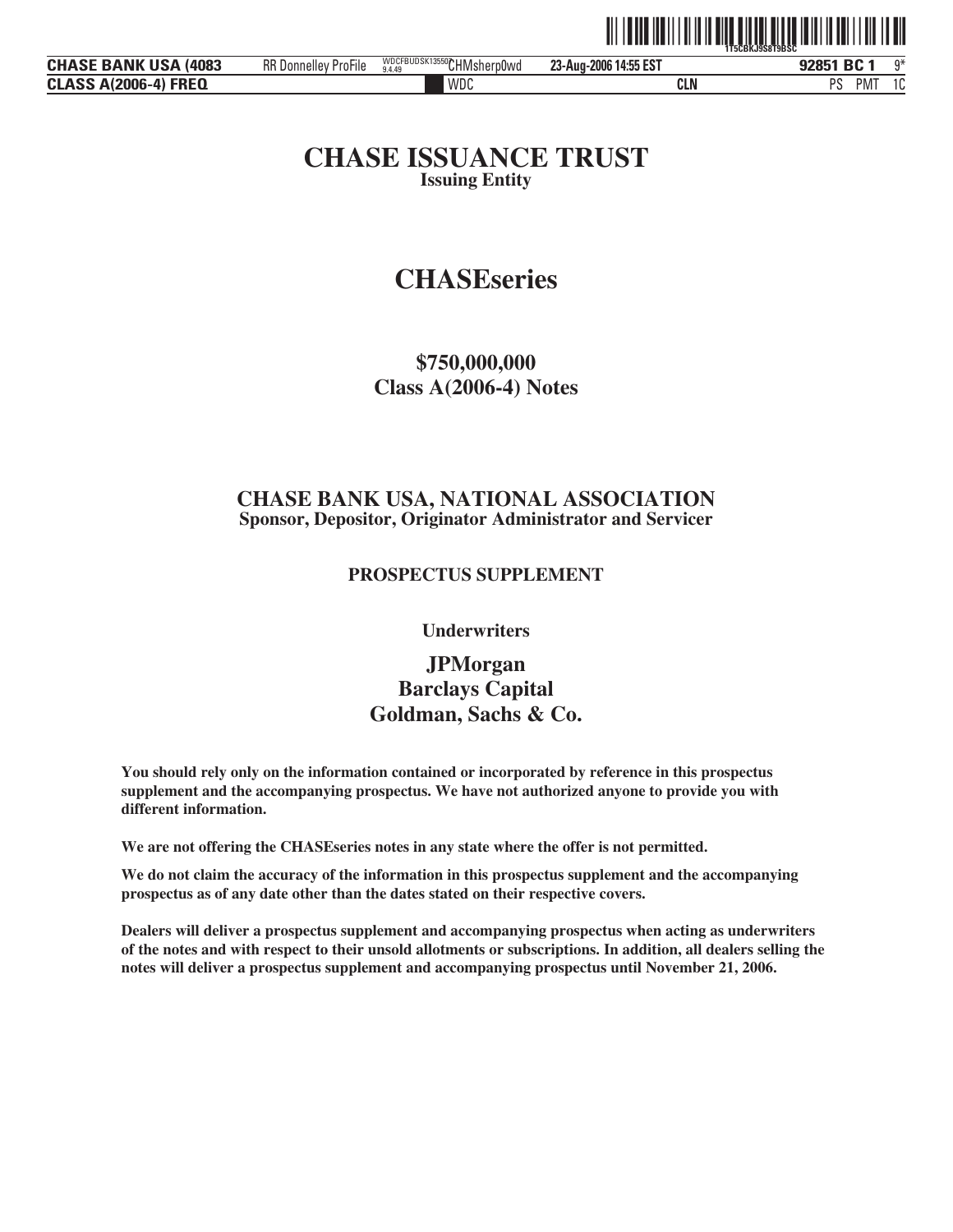**Static Pool Data**

**(dollars in thousands)**

| <b>Principal Receivables Outstanding (1)</b>                           | Jan-06        | Feb-06     | <b>Mar-06</b> | Apr-06     | May-06     | <u>Jun-06</u> | $Jul-06$   | <u>Aug-06</u> | Sep-06     | $Oct-06$   | Nov-06     | Dec-06     |
|------------------------------------------------------------------------|---------------|------------|---------------|------------|------------|---------------|------------|---------------|------------|------------|------------|------------|
| 2005                                                                   | 1,865,125     | 1,824,966  | 1,747,157     | 1,748,564  | 1,731,885  | 1,709,917     | 1,690,502  | 3,156,693     | 3,102,819  | 3,060,315  | 4,604,171  | 4,675,045  |
| 2004                                                                   | 7.070.085     | 6,804,426  | 6.469.784     | 6.404.500  | 6.349.543  | 6,314,535     | 6,265,392  | 6,286,729     | 6,199,577  | 6,158,887  | 6.202.046  | 6,341,956  |
| 2003                                                                   | 3,109,007     | 3,405,601  | 3,359,492     | 3,385,062  | 3,622,679  | 3,629,269     | 3,641,133  | 3,664,650     | 3,637,795  | 3,642,657  | 3,689,016  | 3,763,661  |
| 2002                                                                   | 2,890,095     | 3,305,056  | 3,282,194     | 3,290,372  | 3,579,585  | 3,580,796     | 3,586,217  | 3,592,902     | 3,580,565  | 3,579,398  | 3,589,647  | 3,620,725  |
| 2001                                                                   | 2,191,801     | 2,585,619  | 2,570,193     | 2,580,941  | 2,890,953  | 2,894,137     | 2,901,964  | 2,917,566     | 2,910,954  | 2,911,327  | 2,920,366  | 2,936,940  |
| Prior to 2001                                                          | 25,535,536    | 28,807,851 | 28,740,848    | 28,783,171 | 30,900,055 | 30,879,338    | 30,817,689 | 30,828,353    | 30,750,188 | 30,717,689 | 30,748,449 | 30,873,207 |
| Total                                                                  | 42,661,649    | 46,733,519 | 46,169,668    | 46,192,610 | 49,074,700 | 49,007,992    | 48,902,897 | 50,446,893    | 50,181,898 | 50.070.273 | 51.753.696 | 52,211,534 |
|                                                                        |               |            |               |            |            |               |            |               |            |            |            |            |
| <b>Total Receivables Outstanding (1)</b>                               | $Jan-06$      | Feb-06     | Mar-06        | Apr-06     | May-06     | Jun-06        | Jul-06     | Aug-06        |            | $Oct-06$   | Nov-06     | $Dec-06$   |
|                                                                        |               |            |               |            |            |               |            |               | Sep-06     |            |            |            |
| 2005                                                                   | 1,881,360     | 1,844,621  | 1,766,730     | 1,771,233  | 1,755,911  | 1,736,156     | 1,718,280  | 3,212,964     | 3,163,916  | 3,122,022  | 4,701,652  | 4,776,064  |
| 2004                                                                   | 7,207,473     | 6,952,015  | 6,608,379     | 6,553,306  | 6,501,934  | 6,472,452     | 6,425,312  | 6,451,991     | 6,371,705  | 6,330,366  | 6,379,560  | 6,520,401  |
| 2003                                                                   | 3,101,909     | 3,396,324  | 3,348,147     | 3,374,844  | 3,619,481  | 3,626,773     | 3,638,919  | 3,663,028     | 3,637,355  | 3,641,474  | 3,688,081  | 3,762,359  |
| 2002                                                                   | 2,873,106     | 3,284,623  | 3,261,055     | 3,269,120  | 3,567,445  | 3,568,809     | 3,574,394  | 3,581,360     | 3,569,300  | 3,567,574  | 3,577,751  | 3,608,534  |
| 2001                                                                   | 2,180,263     | 2,571,679  | 2,555,743     | 2,566,320  | 2,886,741  | 2,890,170     | 2,898,265  | 2,914,065     | 2,907,541  | 2,907,602  | 2,916,832  | 2,933,380  |
| Prior to 2001                                                          | 25,717,905    | 29,005,070 | 28,931,993    | 28,979,247 | 31,191,346 | 31, 177, 314  | 31,119,943 | 31,136,517    | 31,065,880 | 31,034,797 | 31,073,604 | 31,201,601 |
| Total                                                                  | 42,962,016    | 47,054,332 | 46,472,047    | 46,514,070 | 49,522,858 | 49,471,674    | 49,375,113 | 50,959,925    | 50,715,697 | 50,603,835 | 52,337,479 | 52,802,339 |
|                                                                        |               |            |               |            |            |               |            |               |            |            |            |            |
| Net Losses as a percentage of Principal<br>Receivables Outstanding (1) | $Jan-06$      | $Feb-06$   | Mar-06        | Apr-06     | May-06     | Jun-06        | $Jul-06$   | Aug-06        | Sep-06     | $Oct-06$   | Nov-06     | $Dec-06$   |
| 2005                                                                   | 0.62%         | 0.64%      | 0.86%         | 1.61%      | 2.05%      | 2.12%         | 2.46%      | 2.76%         | 1.57%      | 1.76%      | 2.08%      | 2.13%      |
| 2004                                                                   | 1.52%         | 1.64%      | 1.94%         | 2.42%      | 2.61%      | 2.68%         | 3.07%      | 3.13%         | 3.28%      | 3.31%      | 3.36%      | 3.63%      |
| 2003                                                                   | 1.67%         | 1.85%      | 2.04%         | 2.63%      | 2.65%      | 2.54%         | 2.88%      | 2.97%         | 3.05%      | 3.27%      | 3.09%      | 3.21%      |
|                                                                        | 2.46%         | 2.35%      | 2.53%         |            | 3.39%      | 3.28%         | 3.67%      | 3.73%         | 3.85%      | 3.96%      | 3.70%      | 3.89%      |
| 2002                                                                   |               |            |               | 3.33%      |            |               |            |               |            |            |            |            |
| 2001                                                                   | 2.11%         | 2.58%      | 2.52%         | 3.38%      | 3.64%      | 3.13%         | 3.68%      | 3.50%         | 3.91%      | 3.75%      | 3.70%      | 3.95%      |
| Prior to 2001                                                          | 2.78%         | 2.80%      | 2.87%         | 3.64%      | 3.59%      | 3.35%         | 3.92%      | 3.95%         | 4.08%      | 3.91%      | 3.77%      | 3.94%      |
| Total                                                                  | 2.33%         | 2.43%      | 2.55%         | 3.28%      | 3.32%      | 3.14%         | 3.65%      | 3.68%         | 3.72%      | 3.65%      | 3.55%      | 3.69%      |
|                                                                        |               |            |               |            |            |               |            |               |            |            |            |            |
| <b>Percentage of Total Receivables</b><br>Delinquent 30+ Days (1)      | <u>Jan-06</u> | Feb-06     | Mar-06        | Apr-06     | May-06     | <u>Jun-06</u> | $Jul-06$   | Aug-06        | Sep-06     | $Oct-06$   | Nov-06     | Dec-06     |
| 2005                                                                   | 1.09%         | 1.33%      | 1.59%         | 1.73%      | 1.83%      | 2.00%         | 2.15%      | 1.75%         | 2.05%      | 2.32%      | 2.18%      | 2.32%      |
| 2004                                                                   | 1.73%         | 2.01%      | 2.16%         | 2.34%      | 2.40%      | 2.52%         | 2.62%      | 2.67%         | 2.78%      | 2.83%      | 2.86%      | 2.79%      |
| 2003                                                                   | 1.92%         | 2.21%      | 2.36%         | 2.41%      | 2.37%      | 2.44%         | 2.52%      | 2.52%         | 2.59%      | 2.59%      | 2.57%      | 2.48%      |
| 2002                                                                   | 2.41%         | 2.73%      | 2.89%         | 2.99%      | 2.84%      | 2.91%         | 2.97%      | 2.98%         | 3.06%      | 3.07%      | 3.07%      | 2.97%      |
| 2001                                                                   | 2.38%         | 2.74%      | 2.88%         | 3.00%      | 2.82%      | 2.91%         | 2.97%      | 2.98%         | 2.99%      | 3.00%      | 3.01%      | 2.91%      |
| Prior to 2001                                                          | 2.74%         | 2.98%      | 3.12%         | 3.19%      | 3.05%      | 3.11%         | 3.13%      | 3.08%         | 3.12%      | 3.10%      | 3.09%      | 2.99%      |
| Total                                                                  | 2.40%         | 2.69%      | 2.85%         | 2.95%      | 2.84%      | 2.92%         | 2.96%      | 2.89%         | 2.96%      | 2.97%      | 2.95%      | 2.85%      |
|                                                                        |               |            |               |            |            |               |            |               |            |            |            |            |
|                                                                        |               |            |               |            |            |               |            |               |            |            |            |            |
|                                                                        |               |            |               |            |            |               |            |               |            |            |            |            |
| Yield from Finance Charges, Fees, and                                  | $Jan-06$      | Feb-06     | Mar-06        | Apr-06     | May-06     | Jun-06        | Jul-06     | Aug-06        | $Sep-06$   | Oct-06     | Nov-06     | $Dec-06$   |
| Interchange (1)                                                        |               |            |               |            |            |               |            |               |            |            |            |            |
| 2005                                                                   | 11.39%        | 12.69%     | 14.93%        | 14.71%     | 15.65%     | 16.57%        | 16.73%     | 17.02%        | 15.84%     | 16.49%     | 15.74%     | 16.21%     |
| 2004                                                                   | 15.04%        | 16.19%     | 18.10%        | 16.89%     | 17.67%     | 18.23%        | 17.73%     | 17.65%        | 16.95%     | 17.92%     | 17.40%     | 18.00%     |
| 2003                                                                   | 18.03%        | 18.72%     | 20.38%        | 18.03%     | 18.36%     | 18.57%        | 18.06%     | 17.91%        | 17.20%     | 18.17%     | 17.61%     | 17.96%     |
| 2002                                                                   | 17.62%        | 18.14%     | 19.76%        | 17.29%     | 17.62%     | 17.88%        | 17.36%     | 17.17%        | 16.57%     | 17.47%     | 16.62%     | 16.97%     |
| 2001                                                                   | 17.16%        | 17.45%     | 19.21%        | 16.82%     | 17.07%     | 17.32%        | 16.79%     | 16.63%        | 15.97%     | 16.84%     | 16.10%     | 16.36%     |
| Prior to 2001                                                          | 17.00%        | 17.42%     | 19.05%        | 16.73%     | 16.98%     | 17.34%        | 16.84%     | 16.63%        | 16.03%     | 16.81%     | 16.09%     | 16.50%     |
| Total                                                                  | 16.54%        | 17.20%     | 18.91%        | 16.82%     | 17.17%     | 17.55%        | 17.08%     | 16.91%        | 16.25%     | 17.07%     | 16.38%     | 16.78%     |
|                                                                        |               |            |               |            |            |               |            |               |            |            |            |            |
|                                                                        |               |            |               |            |            |               |            |               |            |            |            |            |
| Receivables Principal Payment Rate (1)                                 | Jan-06        | Feb-06     | Mar-06        | Apr-06     | May-06     | Jun-06        | Jul-06     | Aug-06        | Sep-06     | Oct-06     | Nov-06     | Dec-06     |
| 2005                                                                   | 31.34%        | 27.58%     | 33.29%        | 29.73%     | 32.43%     | 32.04%        | 31.37%     | 30.44%        | 23.17%     | 24.58%     | 22.57%     | 21.02%     |
|                                                                        |               |            |               |            |            |               |            |               |            |            |            |            |
| 2004                                                                   | 24.63%        | 22.02%     | 26.30%        | 23.12%     | 24.71%     | 24.38%        | 24.03%     | 24.25%        | 22.39%     | 23.62%     | 21.93%     | 23.08%     |
| 2003                                                                   | 30.60%        | 25.89%     | 31.04%        | 27.43%     | 29.49%     | 28.63%        | 28.33%     | 28.54%        | 26.34%     | 27.57%     | 25.63%     | 27.32%     |
| 2002                                                                   | 25.31%        | 21.45%     | 25.78%        | 22.65%     | 24.43%     | 23.64%        | 23.46%     | 23.76%        | 21.93%     | 23.11%     | 21.43%     | 22.75%     |
| 2001                                                                   | 25.48%        | 21.16%     | 25.63%        | 22.37%     | 24.19%     | 23.22%        | 22.97%     | 23.14%        | 21.43%     | 22.62%     | 21.07%     | 22.36%     |
| Prior to 2001                                                          | 20.56%        | 17.24%     | 20.80%        | 18.29%     | 19.78%     | 19.62%        | 19.59%     | 19.68%        | 18.27%     | 19.38%     | 18.01%     | 19.20%     |
| Total                                                                  | 23.04%        | 19.51%     | 23.45%        | 20.60%     | 22.23%     | 21.84%        | 21.70%     | 21.83%        | 20.12%     | 21.27%     | 19.76%     | 20.83%     |
|                                                                        |               |            |               |            |            |               |            |               |            |            |            |            |
| Percentage of Total Accounts making                                    |               |            |               |            |            |               |            |               |            |            |            |            |
| Minimum Payment (1)                                                    | Jan-06        | Feb-06     | Mar-06        | Apr-06     | May-06     | Jun-06        | Jul-06     | Aug-06        | Sep-06     | Oct-06     | Nov-06     | Dec-06     |
| 2005                                                                   | 4.49%         | 4.47%      | 5.26%         | 4.70%      | 4.77%      | 4.94%         | 4.81%      | 4.79%         | 5.11%      | 5.51%      | 5.02%      | 5.12%      |
| 2004                                                                   | 4.48%         | 4.16%      | 4.72%         | 3.87%      | 4.17%      | 4.17%         | 4.20%      | 4.11%         | 4.21%      | 4.44%      | 4.15%      | 4.47%      |
| 2003                                                                   | 3.36%         | 3.25%      | 3.62%         | 2.99%      | 3.35%      | 3.32%         | 3.36%      | 3.35%         | 3.48%      | 3.58%      | 3.36%      | 3.60%      |
| 2002                                                                   | 3.46%         | 3.34%      | 3.73%         | 3.08%      | 3.42%      | 3.40%         | 3.44%      | 3.49%         | 3.71%      | 3.67%      | 3.40%      | 3.62%      |
| 2001                                                                   | 3.01%         | 2.98%      | 3.37%         | 2.77%      | 3.12%      | 3.11%         | 3.13%      | 3.26%         | 3.53%      | 3.40%      | 3.16%      | 3.39%      |
|                                                                        |               |            |               |            |            |               |            |               |            |            |            |            |
| Prior to 2001<br>Total                                                 | 3.35%         | 3.23%      | 3.62%         | 2.99%      | 3.27%      | 3.23%         | 3.25%      | 3.19%         | 3.28%      | 3.42%      | 3.18%      | 3.38%      |
|                                                                        | 3.58%         | 3.41%      | 3.83%         | 3.16%      | 3.44%      | 3.42%         | 3.44%      | 3.44%         | 3.57%      | 3.70%      | 3.48%      | 3.70%      |
|                                                                        |               |            |               |            |            |               |            |               |            |            |            |            |
| Percentage of Total Accounts making                                    |               |            |               |            |            |               |            |               |            |            |            |            |
| Full Payment (1)                                                       | $Jan-06$      | $Feb-06$   | Mar-06        | Apr-06     | May-06     | Jun-06        | $Jul-06$   | Aug-06        | Sep-06     | $Oct-06$   | Nov-06     | $Dec-06$   |
| 2005                                                                   | 27.95%        | 27.87%     | 26.43%        | 28.06%     | 28.15%     | 27.76%        | 26.95%     | 20.78%        | 20.61%     | 20.05%     | 17.97%     | 17.59%     |
| 2004                                                                   | 20.17%        | 20.64%     | 19.76%        | 20.53%     | 20.60%     | 20.23%        | 19.57%     | 19.55%        | 19.39%     | 19.14%     | 19.00%     | 18.68%     |
| 2003                                                                   | 23.55%        | 23.05%     | 22.45%        | 22.98%     | 22.79%     | 22.42%        | 21.89%     | 21.84%        | 21.65%     | 21.37%     | 21.22%     | 20.96%     |
| 2002                                                                   | 18.79%        | 18.59%     | 18.02%        | 18.58%     | 18.43%     | 18.22%        | 17.76%     | 17.72%        | 17.58%     | 17.39%     | 17.29%     | 17.03%     |
| 2001                                                                   | 17.53%        | 17.28%     | 16.78%        | 17.23%     | 17.17%     | 16.96%        | 16.56%     | 16.55%        | 16.47%     | 16.29%     | 16.18%     | 15.96%     |
| Prior to 2001                                                          | 20.87%        | 20.69%     | 20.03%        | 20.43%     | 20.75%     | 20.59%        | 20.29%     | 20.21%        | 20.14%     | 19.91%     | 19.82%     | 19.61%     |
| Total                                                                  | 20.88%        | 20.74%     | 20.04%        | 20.55%     | 20.71%     | 20.48%        | 20.09%     | 19.88%        | 19.77%     | 19.53%     | 19.27%     | 19.03%     |
|                                                                        |               |            |               |            |            |               |            |               |            |            |            |            |

(1) Based on the Pool Balance, which includes the outstanding principal amount of the First USA collateral certificate, the Chase collateral<br>certificate and the outstanding amount of principal receivables in the issuing en